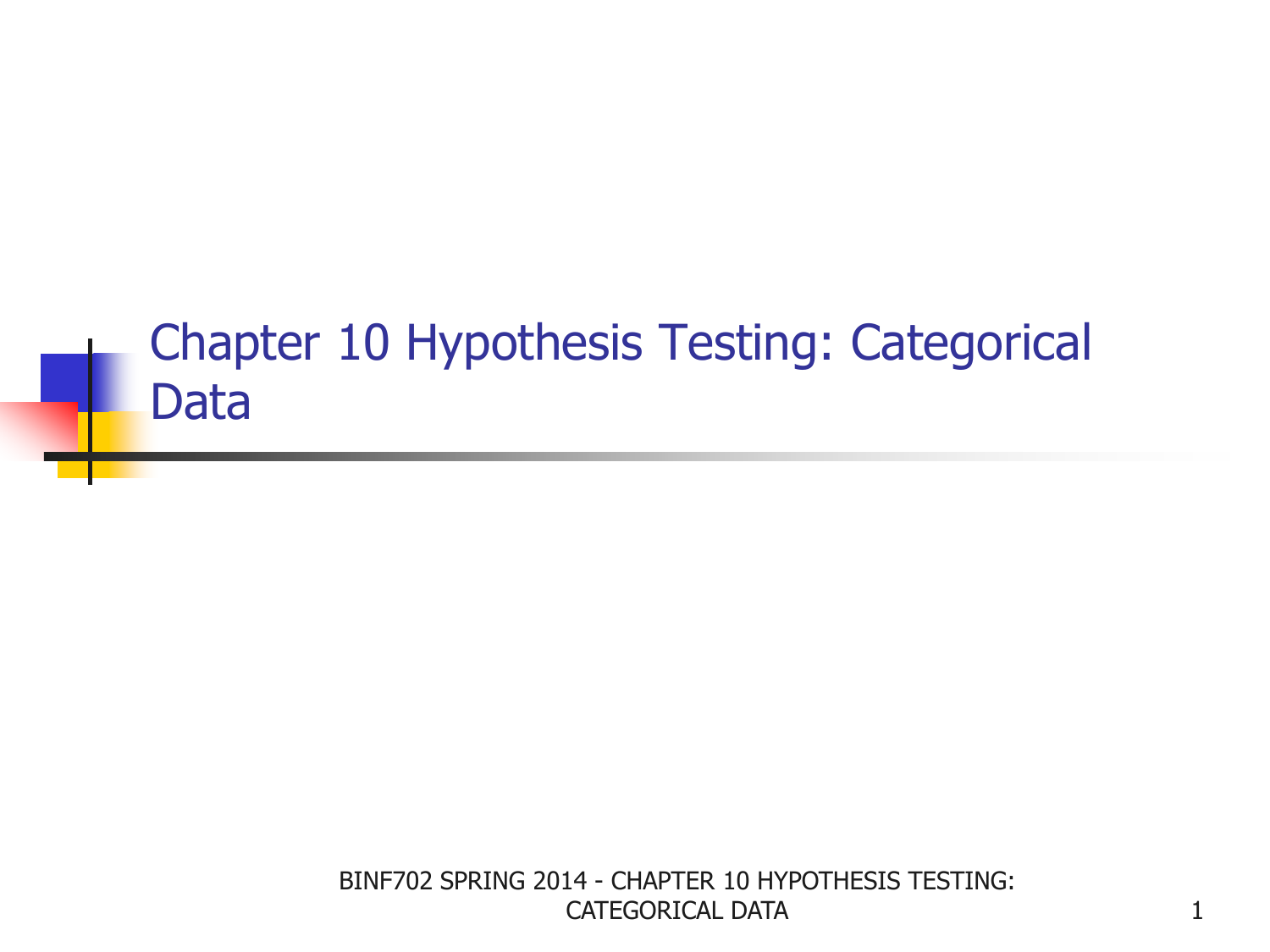## Section 10.1 Introduction (Discrete Variable Example)

**Example 10.1 Cancer** Suppose we are interested in the association between the use of oral contraceptives (OC use) and the 1-year incidence of cervical cancer from Jan. 1,1988 to Jan. 1, 1989. Women who are disease-free on Jan. 1, 1988, are classified into two OC-use categories as of that date: ever users and never users. We are interested in whether or not the 1-year incidence of cervical cancer is different between ever users and never users. Hence, this is a twosample problem comparing two binomial proportions, and the t-test methodology in Chapter 8 cannot be used because the outcomes variable, the development of cervical cancer, is a discrete variable with two categories (yes/no), not a continuous variable.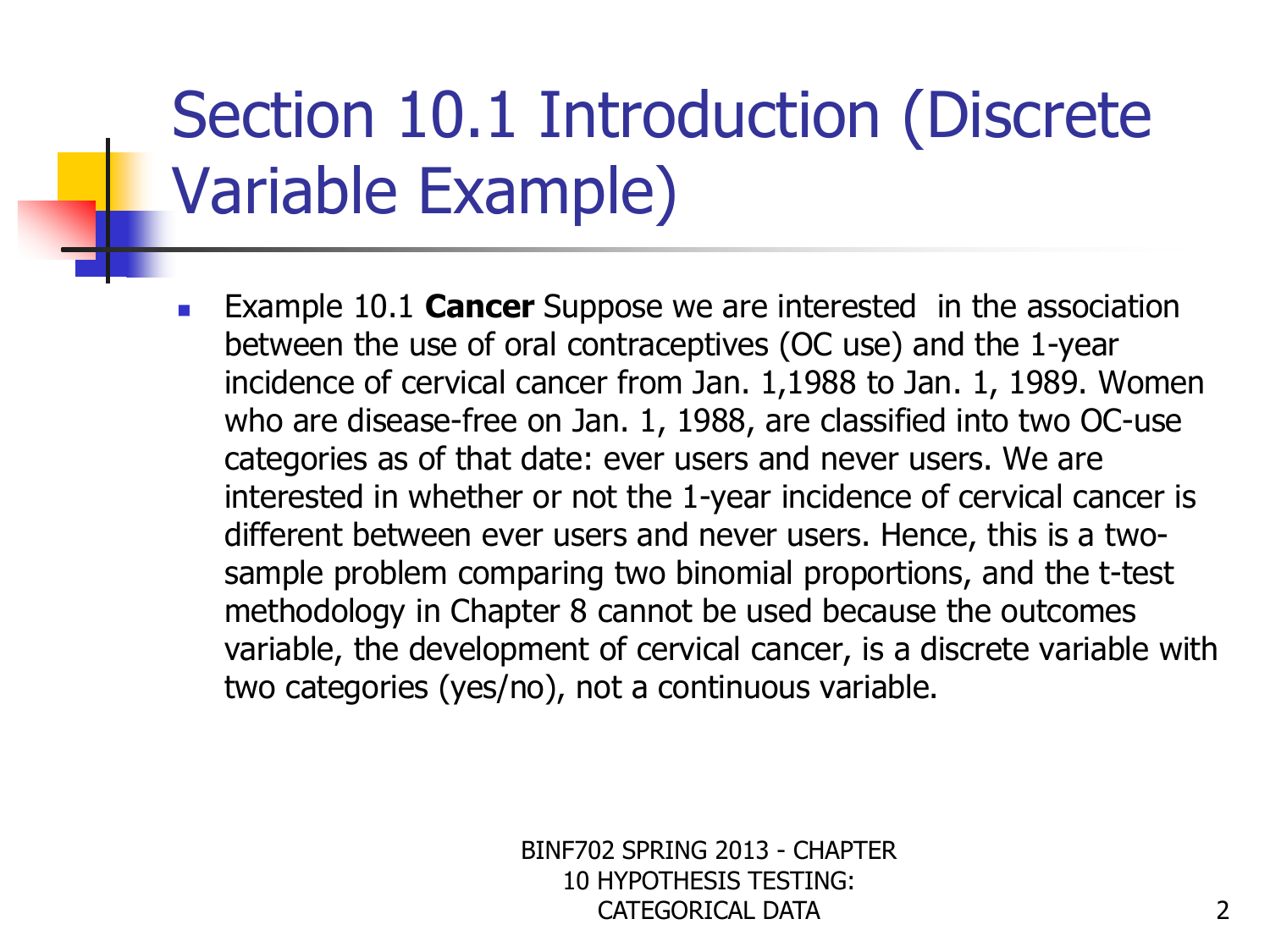# Section 10.1 Introduction (Comparing More Than Two Binomials)

**Example 10.2 Cancer** Suppose the OC users in Ex. 10.1 are subdivided into "heavy" users, who have used the pill for 5 years or more, and "light" users who have used the pill for less than 5 years. We may be interested in comparing 1-year cervical cancer incidence rates among heavy users, light users, and nonusers. In this problem, three binomial proportions are being compared, and we need to consider methods comparing more than two binomial proportions.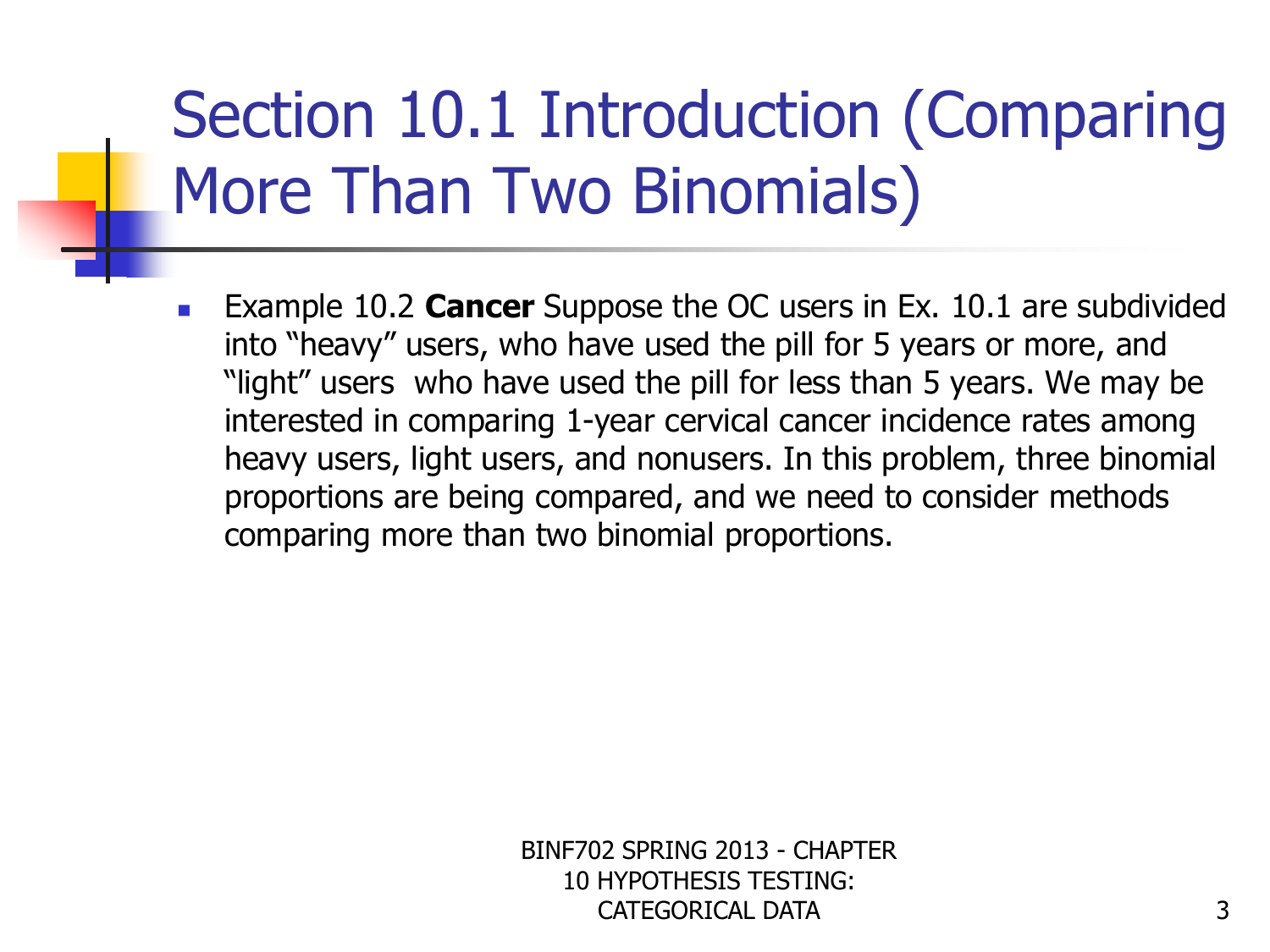# Section 10.1 Introduction (Goodness of Fit Tests)

 Ex. 10.3 **Infectious Disease** The fitting of a probability model based on the Poisson distribution to the random variable defined by the annual number of deaths dues to polio in the United States during the period 1968-1976 has been discussed, as shown in Table 4.8. We want to develop a general procedure for testing the goodness of fit of this and other probability models on actual sample data.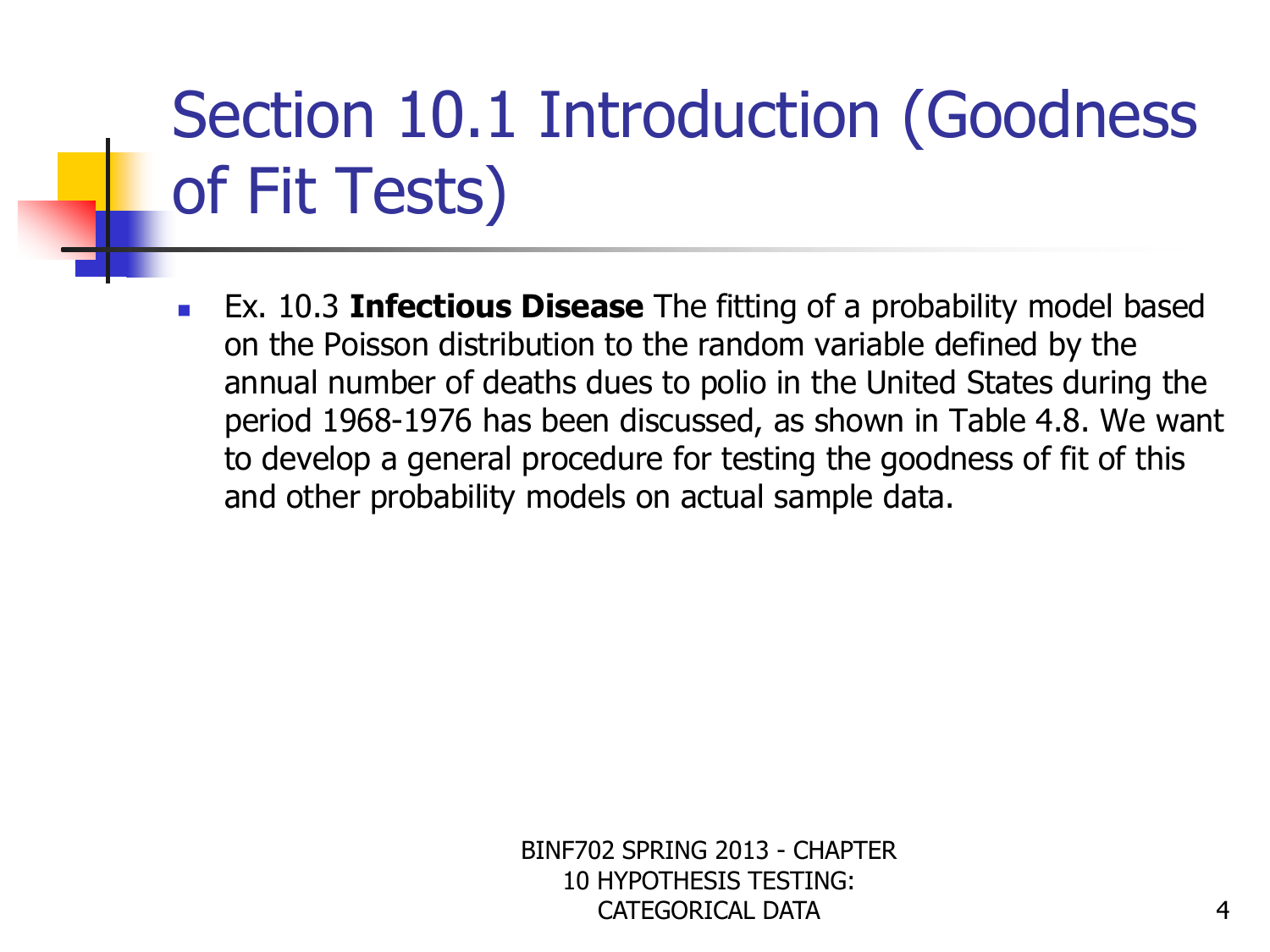## Section 10.2 Two-Sample Test for Binomial Proportions

 **Ex. 10.4 Cancer** A hypothesis has been proposed that breast cancer in women is caused in part by events that occur between the age at menarche (the age when menstruation begins) and the age at first childbirth. In particular, the hypothesis is that the risk of breast cancer increases as the length of this time interval increases. If this theory is correct, then an important risk factor for breast cancer is age at first birth. This theory would explain in part why breastcancer incidence seems to be higher for women in the upper socioeconomic groups, because they tend to have their children relatively late. An international study was set up to test this hypothesis [1]. Breast-cancer cases were identified among women in selected hospitals in the United States, Greece, Yugoslavia ,Brazil, Taiwan, and Japan. Controls were chosen from women of comparable age who were in the hospital at the same time as the cases but who did not have breast cancer. All women were asked about their age at first birth. The set of women with at least one birth was arbitrarily divided into two categories:(1) women whose age at first birth was  $\leq$  = 29, and (2) women whose age at first birth was  $>= 30$ . The following results were found among women with at least one birth: 683 out of 3220 (21.2%) women with breast cancer (case women) and 1498 out of 10,245 (14.6%) women without breast cancer (control women) had an age at first birth  $\geq$  = 30. How can we assess whether this difference is significant or simply due to chance?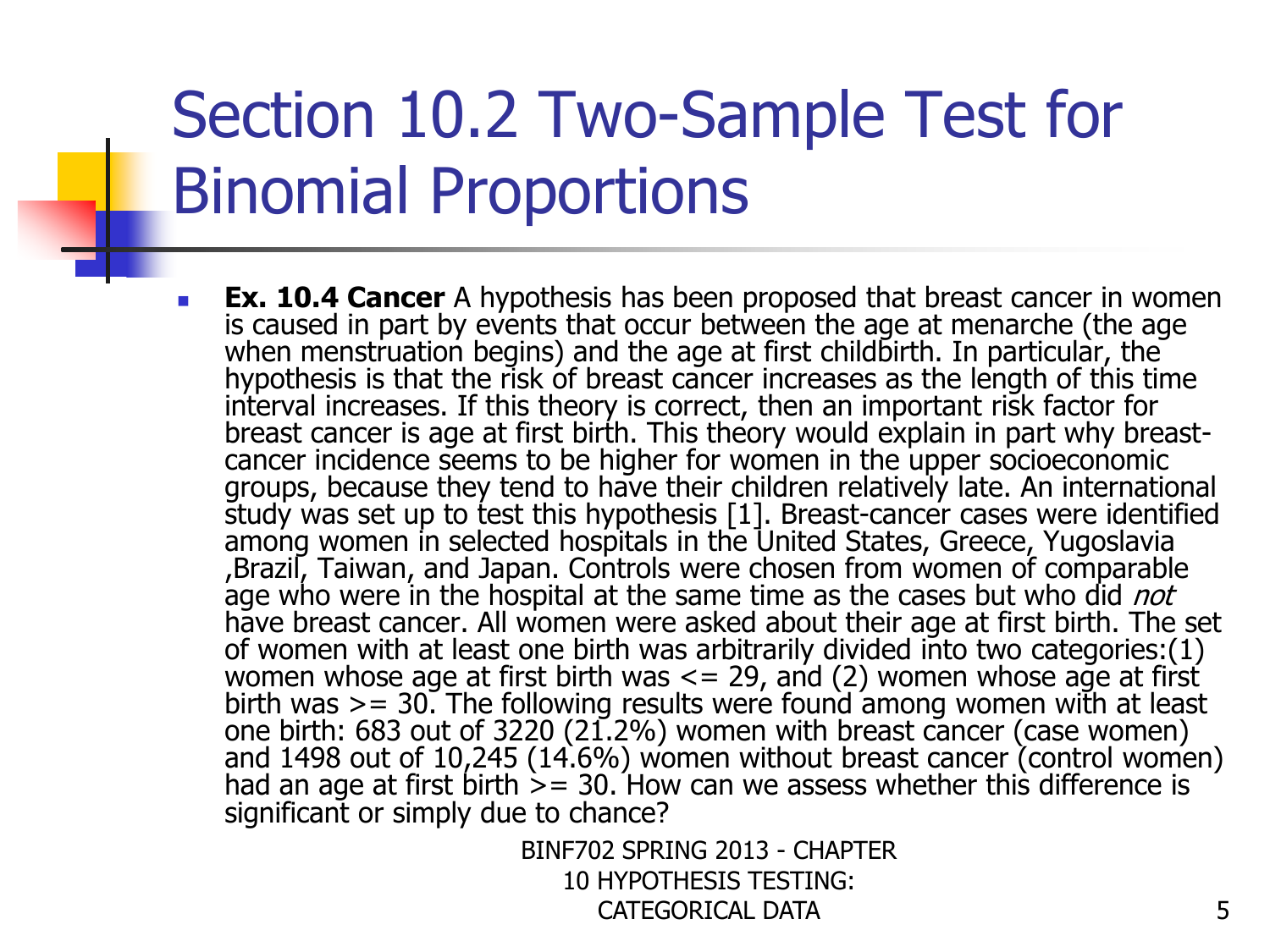## Section 10.2 Two Sample Test for Binomial Proportions

- Eq. 10.3 **Two-Sample Test for Binomial proportions (Normal Theory Test)** To test the hypothesis  $H_0: p_1 = p_2$  versus  $H_1: p_1$  $!= p_2$ , where the proportions are obtained from two independent samples, use the following procedure:
- 1. Compute the test statistic

1. Complete the test statistic  
\n
$$
z = \frac{|\hat{p}_1 - \hat{p}_2| - \left(\frac{1}{2n_1} + \frac{1}{2n_2}\right)}{\sqrt{\hat{p}\hat{q}\left(\frac{1}{n_1} + \frac{1}{n_2}\right)}}
$$
\nwhere  $\hat{p} = \frac{n_1\hat{p}_1 + n_2\hat{p}_2}{n_1 + n_2} = \frac{x_1 \text{ BINF702 SPRING 2013 - CHAPTER}}{n_1 + n_2} \text{104-FPOTHESIS TESTING:}$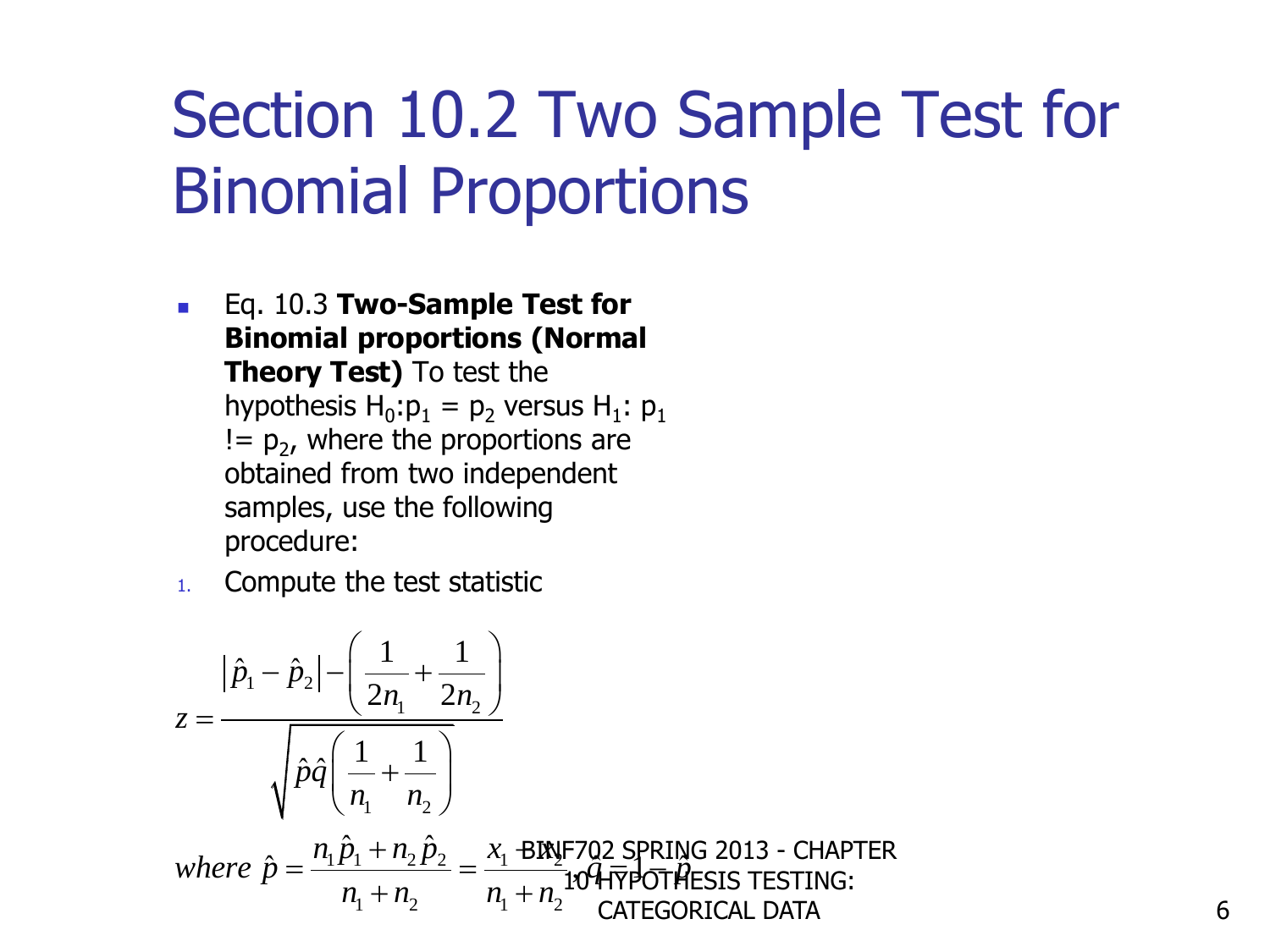## Section 10.2 Two Sample Test for Binomial Proportions

■ Eq 10.3 (Continued) and  $x_1$ ,  $x_2$  are the number of events in the first and second samples, respectively.

- 2. For a two-sided level a test,
	- 1. If  $z > z_{1-\alpha/2}$  then reject H<sub>0</sub>
	- 2. If  $z \leq z_{1-\alpha/2}$  then accept H<sub>0</sub>
- 3. The approximate p-value is given by  $p = 2 * [1 - \Phi(z)]$
- 4. Use this test only when the normal approximation to the binomial distribution is valid for each of the two samples, that is, when the samples, that is,  $\lim_{n \to \infty}$  BINE702 SPRING 2013 - CHAPTER<br>  $n_1 \hat{p}\hat{q} \ge 5$  and  $n_2 \hat{p}\hat{q} \ge 5$  o hypothesis testing:<br>
CATEGORICAL DATA 10 HYPOTHESIS TESTING: CATEGORICAL DATA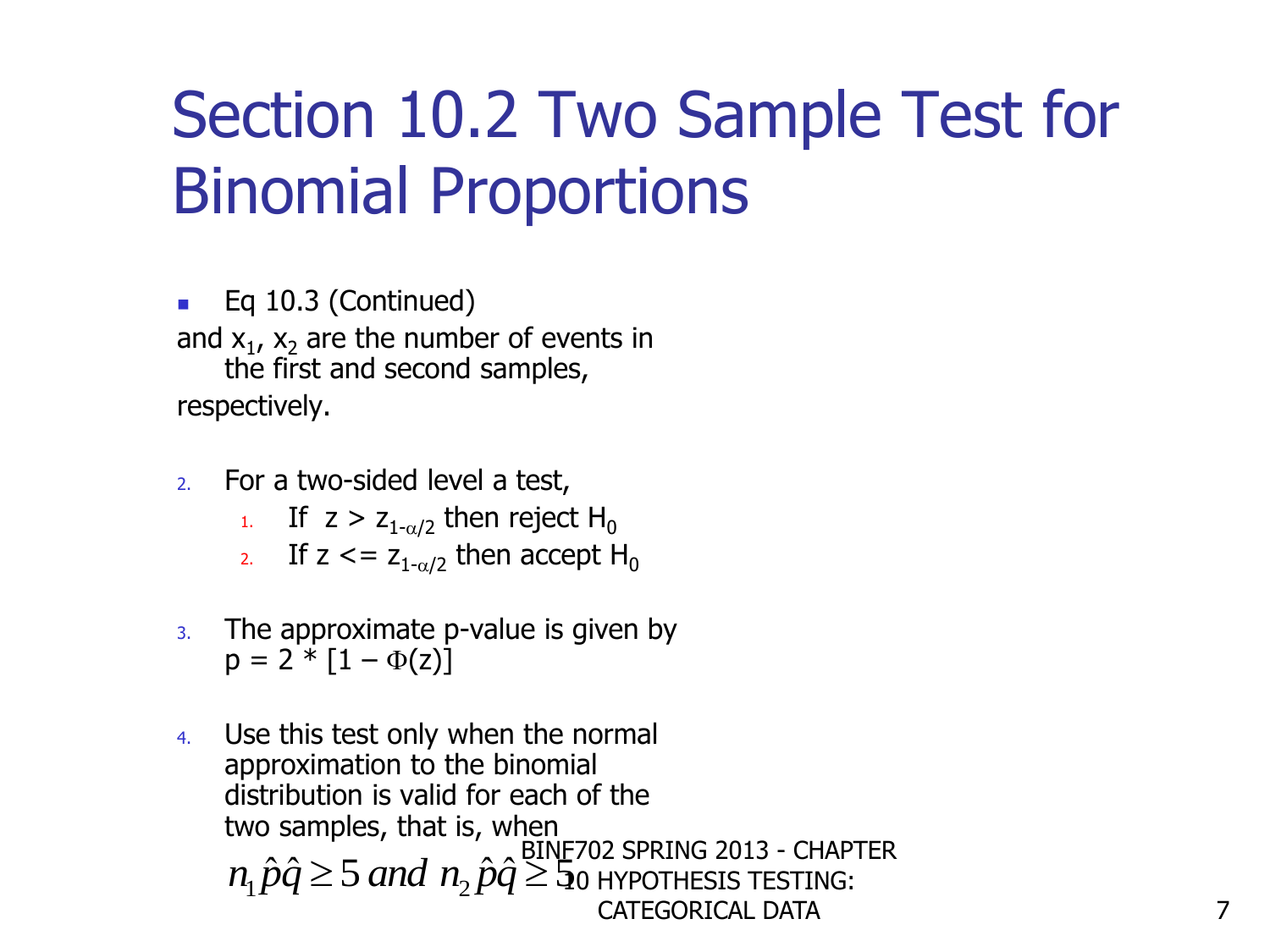## prop.test in R - I

Description:

 'prop.test' can be used for testing the null that the proportions (probabilities of success) in several groups are the same, or that they equal certain given values.

Usage:

```
prop.test(x, n, p = NULL,
        alternative = c("two.sided", "less", "greater"),
       conf. level = 0.95, correct = TRUE)
```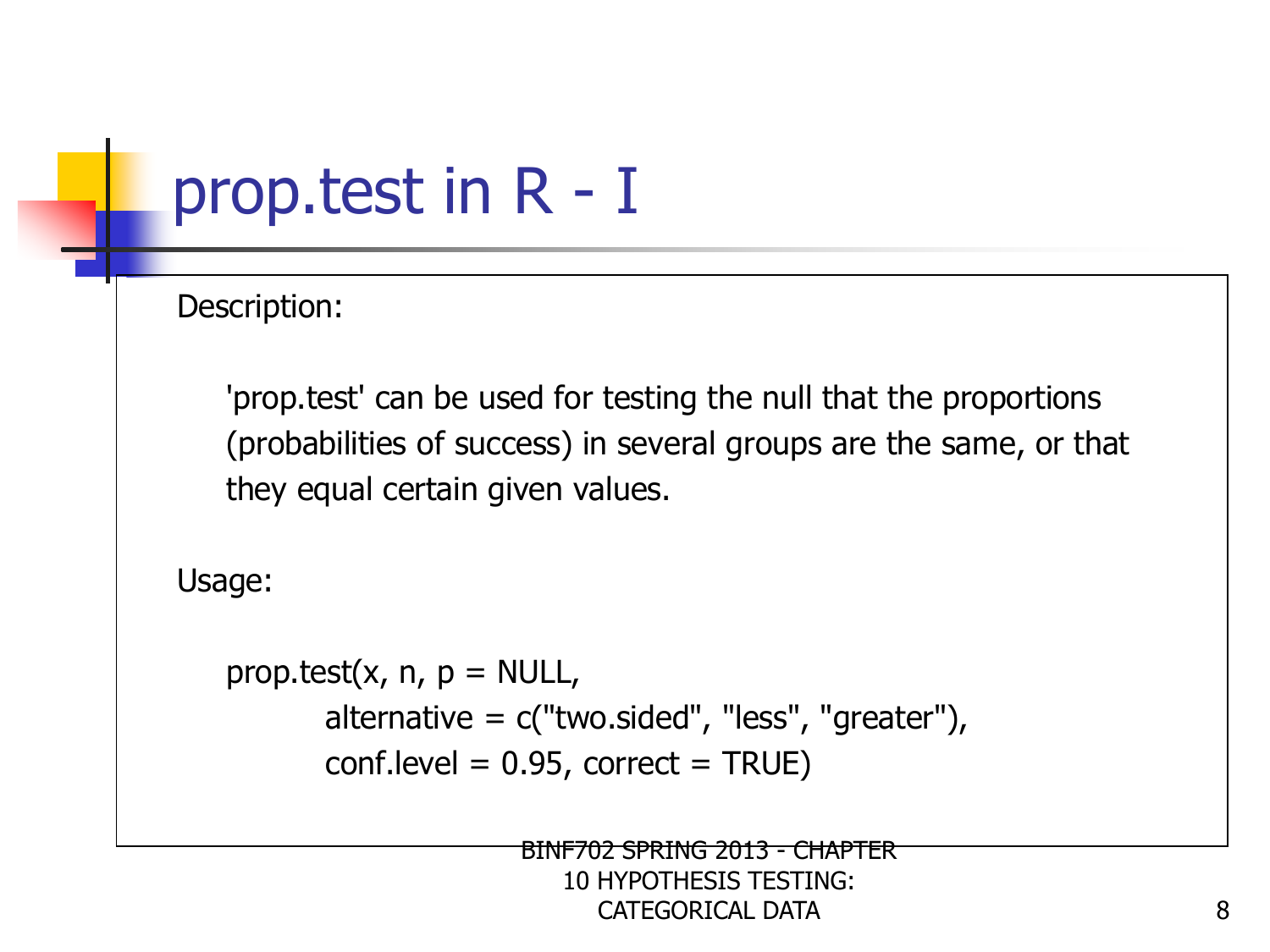## prop.test in R - II

Arguments:

- x: a vector of counts of successes or a matrix with 2 columns giving the counts of successes and failures, respectively.
- n: a vector of counts of trials; ignored if 'x' is a matrix.
- p: a vector of probabilities of success. The length of 'p' must be the same as the number of groups specified by 'x', and its elements must be greater than 0 and less than 1.

correct: a logical indicating whether Yates' continuity correction should be applied.

BINF702 SPRING 2013 - CHAPTER

10 HYPOTHESIS TESTING: CATEGORICAL DATA 9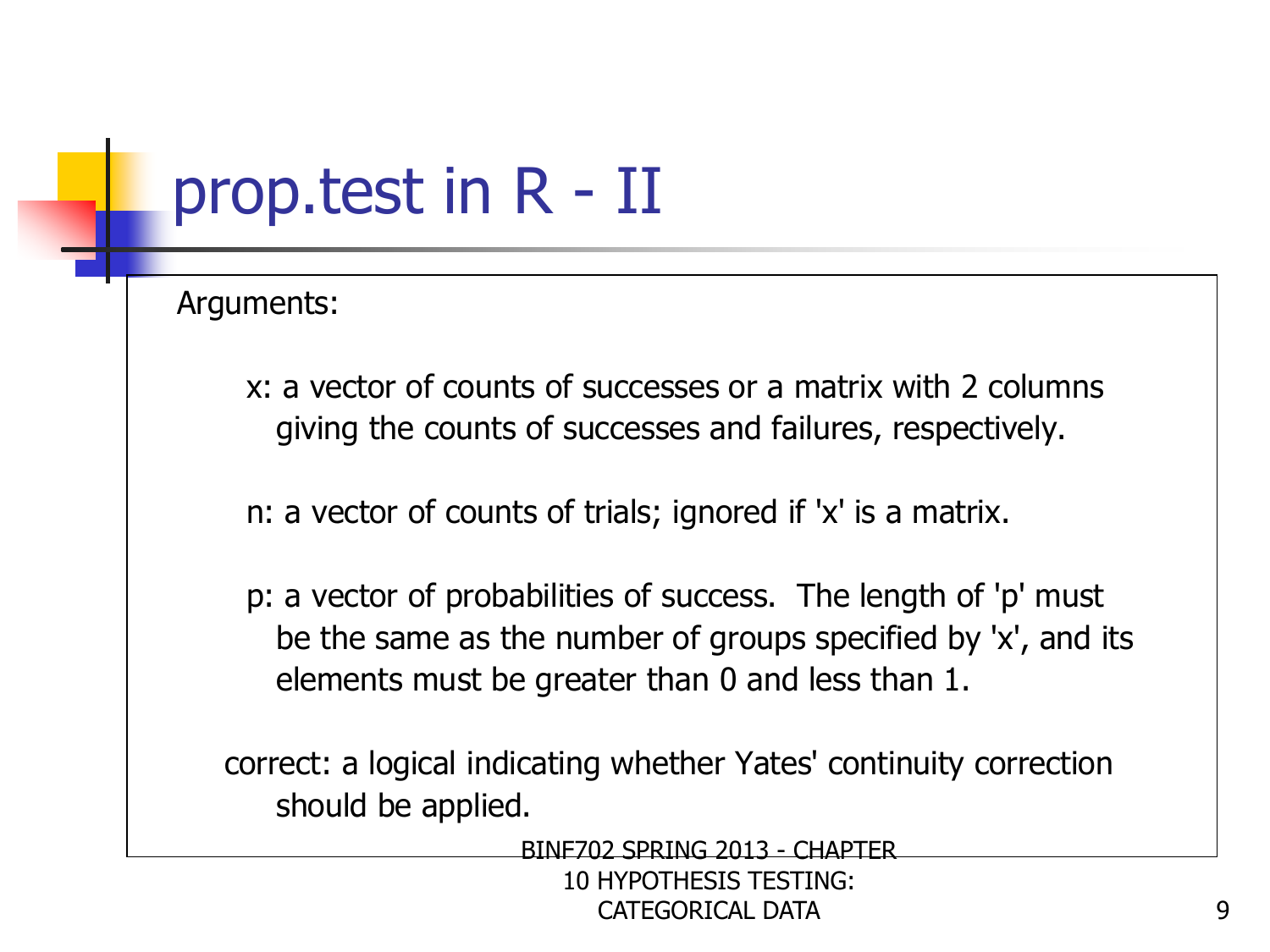## Example 10.4 in R

BINF702 SPRING 2013 - CHAPTER

10 HYPOTHESIS TESTING: CATEGORICAL DATA 10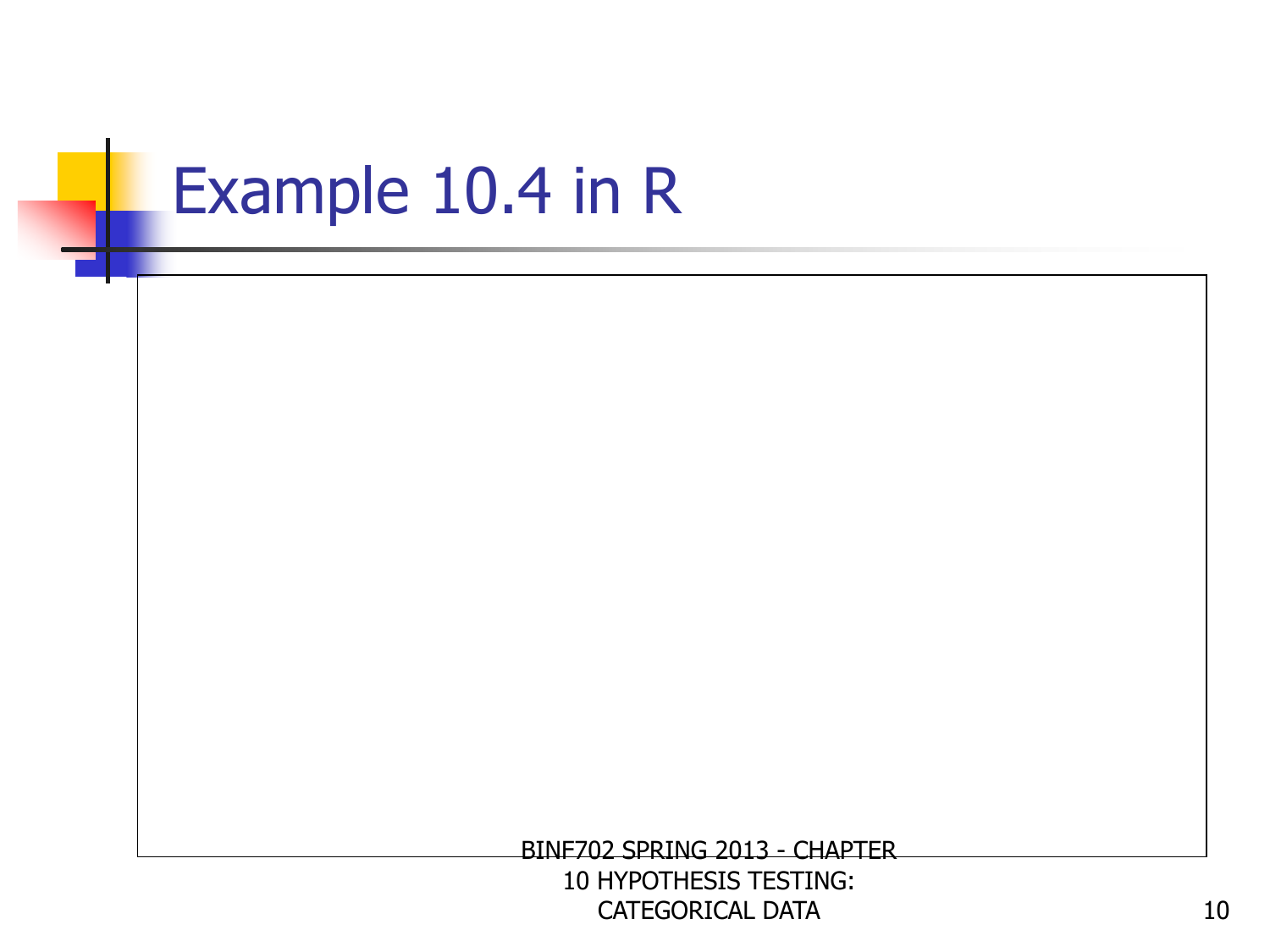## Section 10.2 Two Sample Test for Binomial Proportions

**Pedagogical Example 1** – In a 1985 study of effectiveness of streptokinase in the treatment of patients who have been hospitalized after myocardial infarction, 9 of 199 males receiving streptokinase and 13 of 97 males in the control group died within 12 months. Test for differences in 12-month mortality between the two groups.

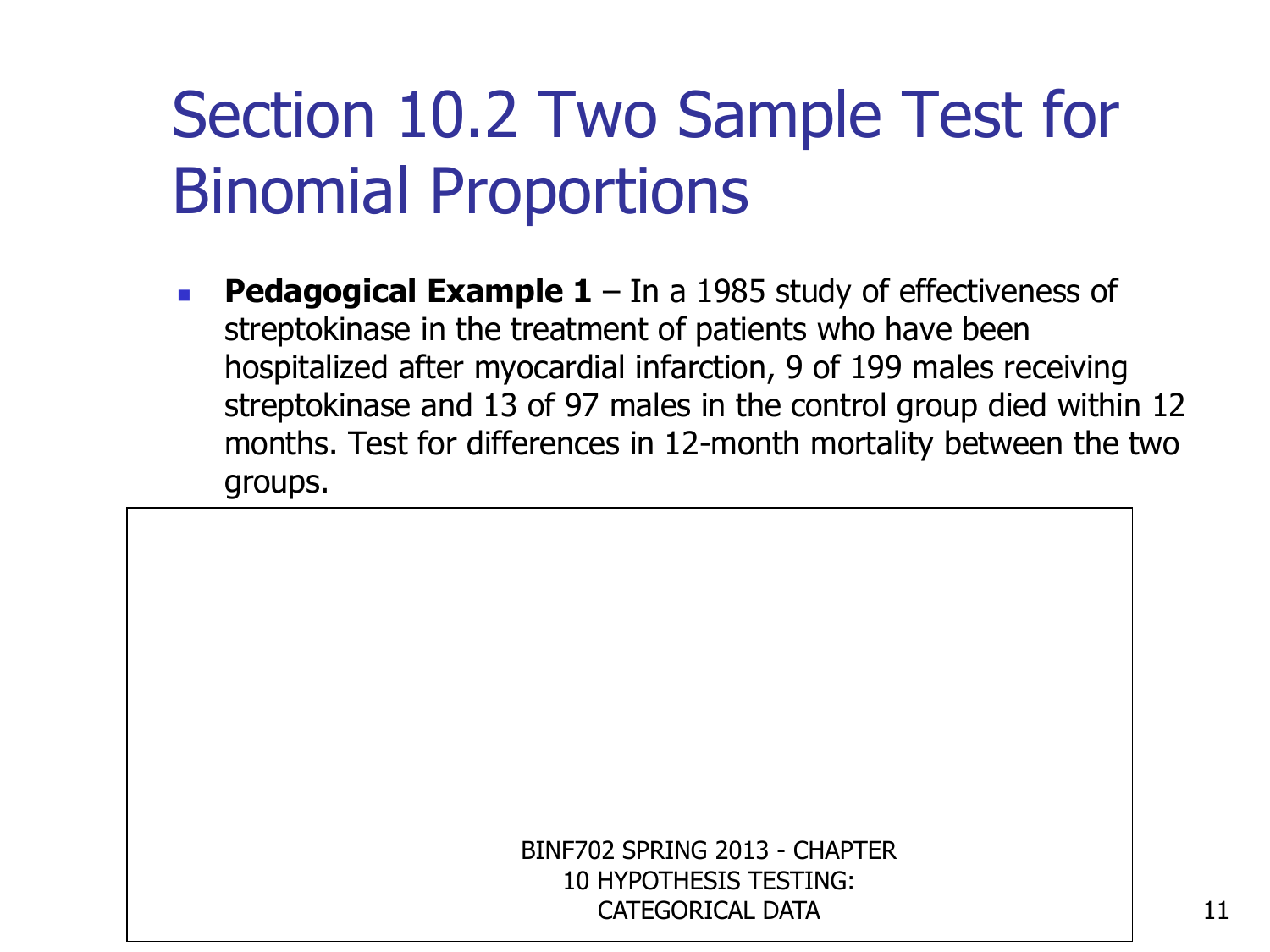## Section 10.2 Two Sample Test for Binomial Proportions

**Pedagogical Example 2** – A case-control study was performed among 2982 cases, 5782 controls, from 10 geographic areas of the United States and Canada. The cases were newly diagnosed cases of bladder cancer in 1977- 1978 obtained from cancer registries; the control group was a random sample of the population of the 10 study areas with a similar age, sex, and geographic distribution. The purpose of the study was to investigate the possible association between the incidence of bladder cancer and the consumption of alcoholic beverages. Not all subjects responded. Suppose 574/2388 are drikers and that 980/4660 are not.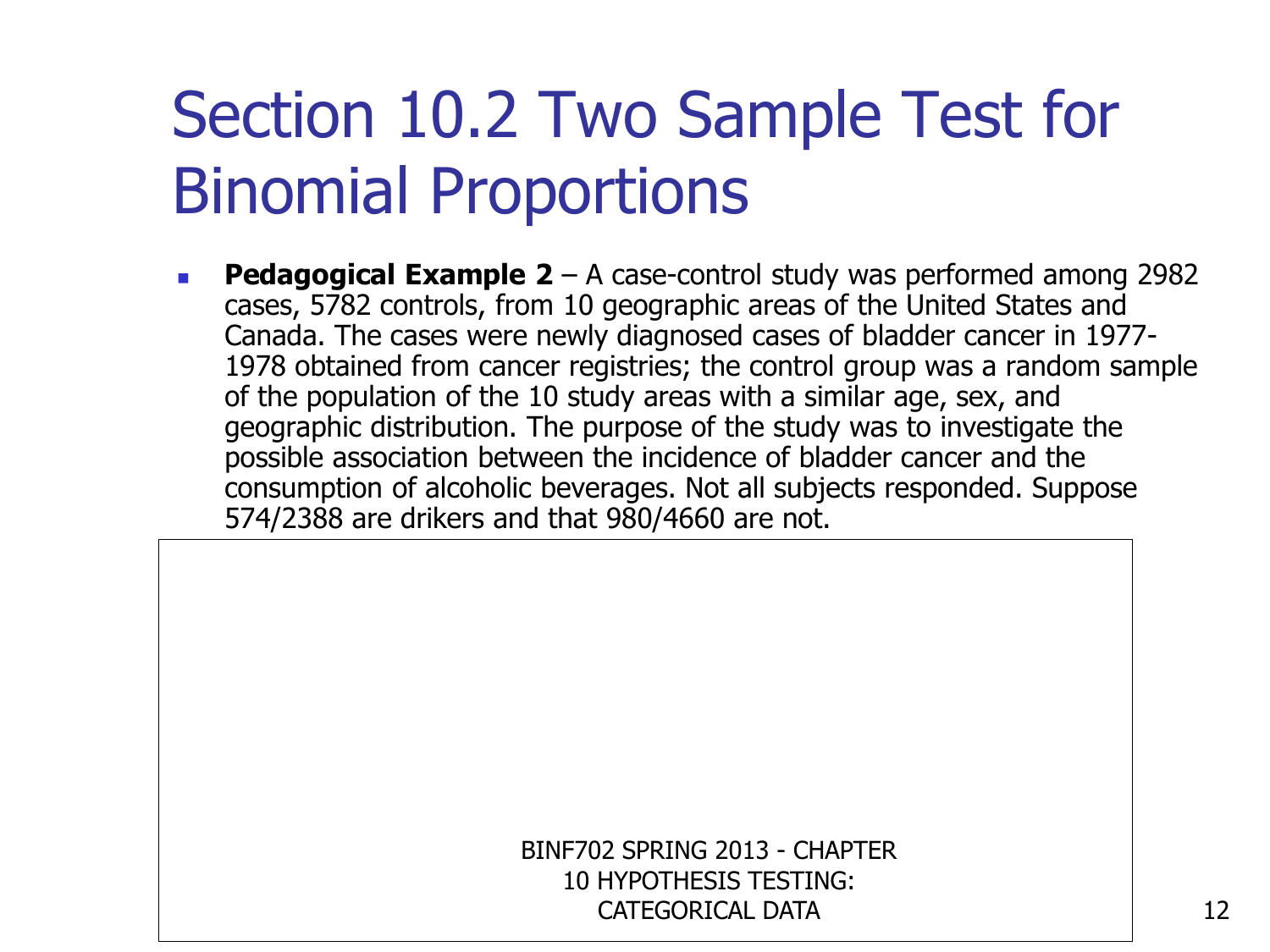**Ex. 10.7 Cancer** Suppose all women with at least one birth in the international study in Ex. 10.4 are classified as either cases or controls and with age at first birth as either  $\epsilon$  = 29 or  $\epsilon$  = 30. The 4 possible combinations are displayed in Table 10.1

|               | Age at<br><b>First Birth</b> |        |              |  |
|---------------|------------------------------|--------|--------------|--|
| <b>Status</b> | $>= 30$                      | $= 29$ | <b>Total</b> |  |
| Case          | 683                          | 2537   | 3220         |  |
| Control       | 1498                         | 8747   | 10245        |  |
| <b>Total</b>  | 2181                         | 11284  | 13465        |  |
|               |                              |        |              |  |

10 HYPOTHESIS TESTING: CATEGORICAL DATA

 $BINF702$  SPRING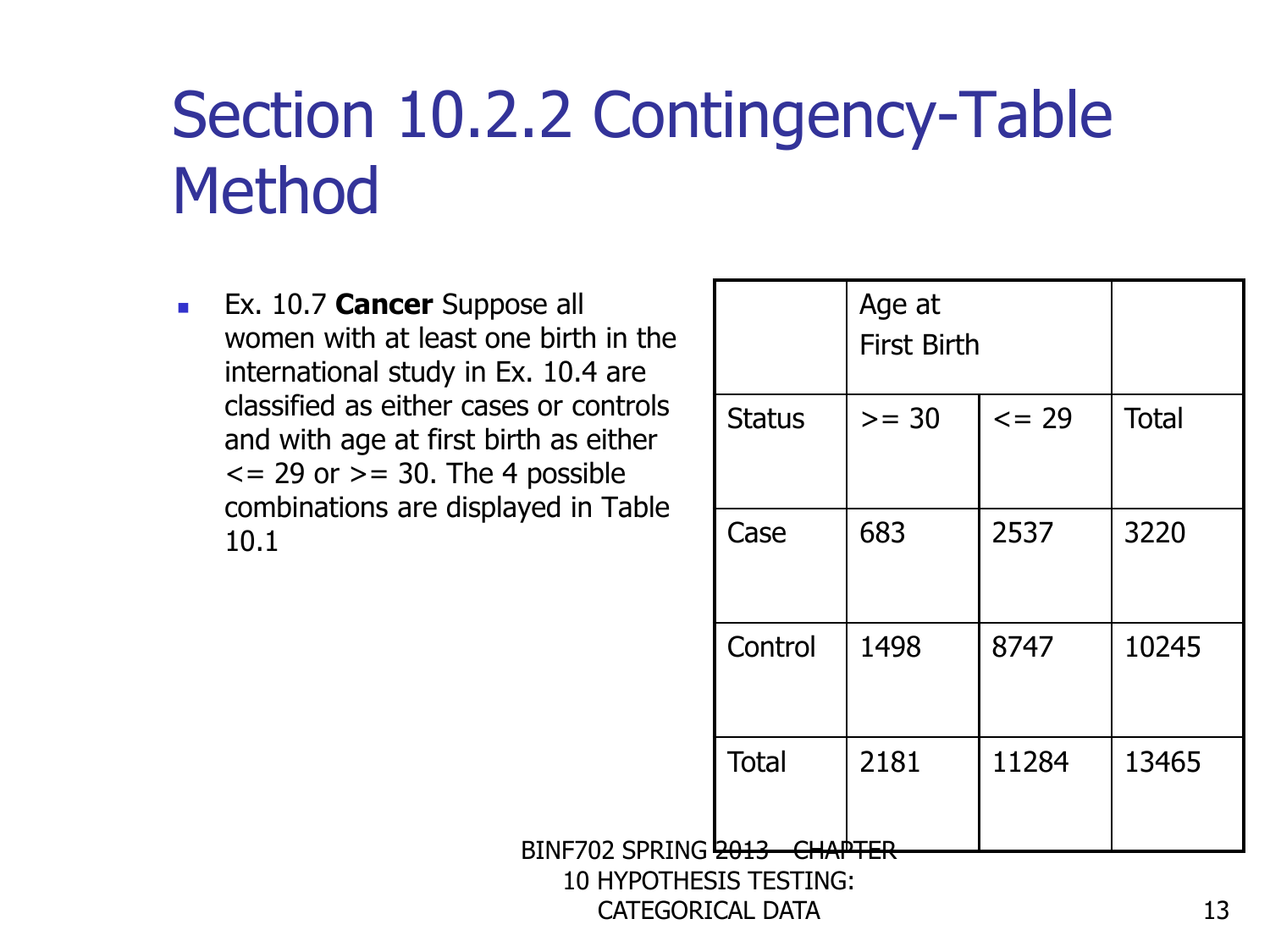- Def 10 .1 **A 2 x 2 contingency table** is a table composed of two rows crossclassified by two columns. It is an appropriate way to display data that can be classified by two different variables, each of which has only two possible outcomes. One variable is arbitrarily assigned to the rows and the other to the columns. Each of the four cells represents the number of units (women, in the previous example) with a specific value for each of the two variables. The cells are sometimes referred to by number, with the (1,1) cell being in the first row the first column, the (1,2) cell in the first row second column, the (2,1) cell being in the second row and first column, and the (2,2) cell being the cell in the second row second column. The observed number of units in the four cells re likewise referred to as  $O_{11}$ ,  $O_{12}$ ,  $O_{21}$ ,  $O_{22}$  respectively. Furthermore it is customary to total
	- The number of units in each row and display them in the right margins, which are called row marginal totals or row margins.
	- The number of units in each column and display them in the bottom margins, which are called column totals or column margins.
	- The total number of units in the four cells, which is displayed in the lower right-hand corner of the table is called the grand total.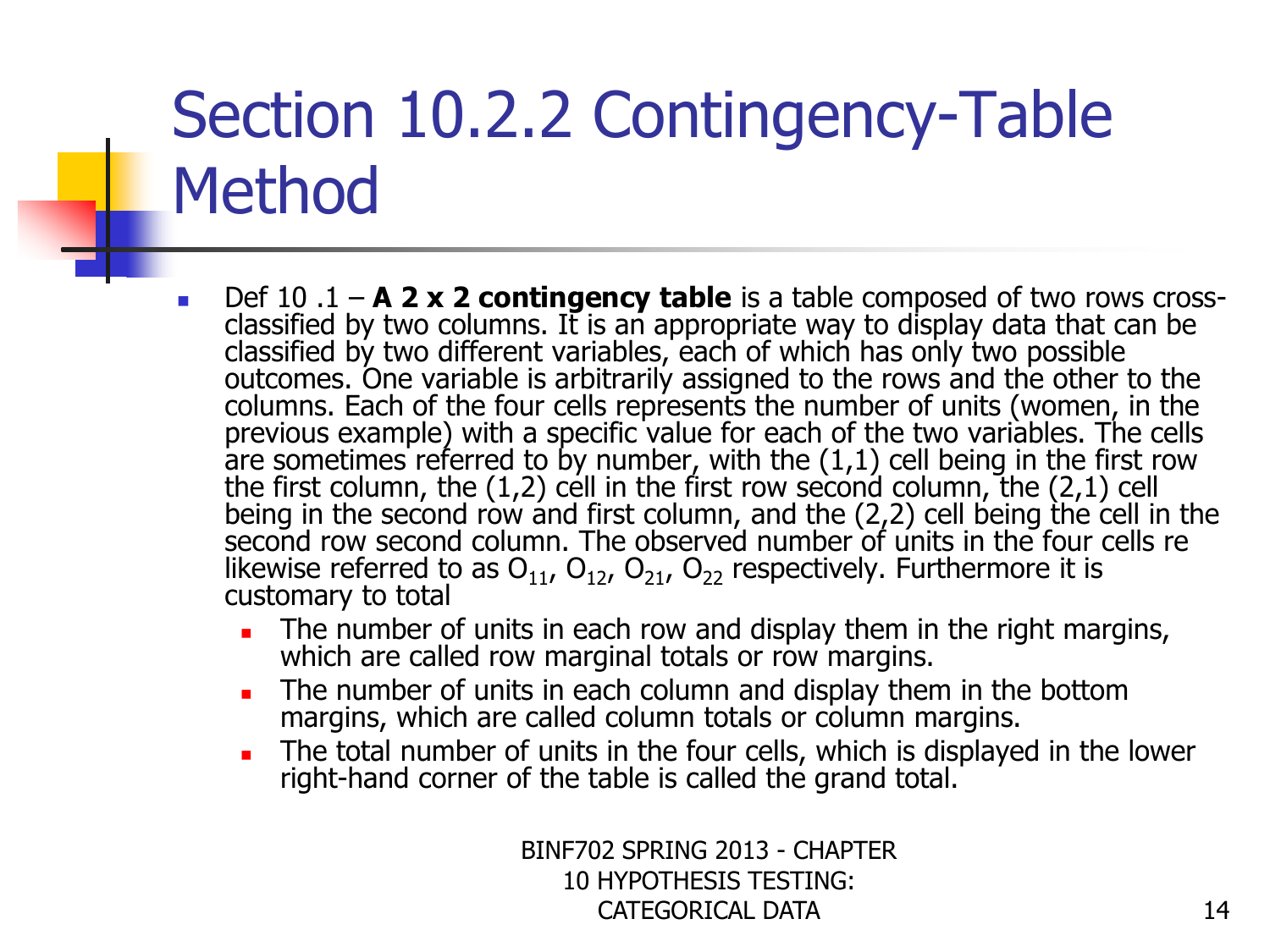- **Sampling designs that lend themselves to the contingency-table design** 
	- **Test for homogeneity of binomial proportions** 
		- One of the margins is fixed (e. g. rows) and the number of successes in each row is a random variable
	- **EXECUTE:** Testing the independence of two characteristics in the same sample when neither characteristic is particularly appropriate as a denominator. In this setting both sets of margins are assumed to be fixed.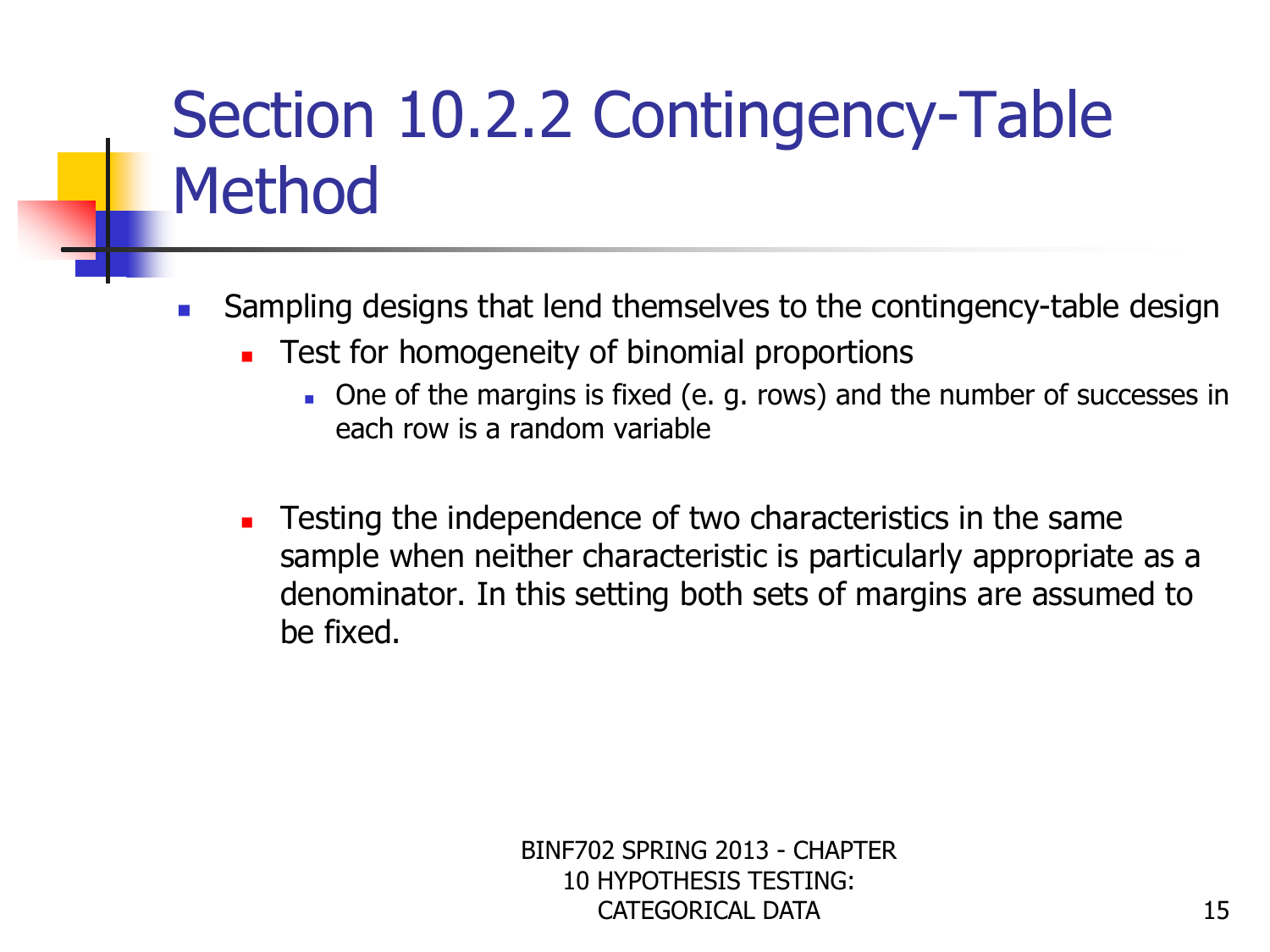CATEGORICAL DATA

 $\blacksquare$  Ex. 10.9 – The food-frequency questionnaire is widely used to measure dietary intake. A person specifies the number of servings consumed per week of each of many different food items. The total nutrient composition is then calculated from the specific dietary components of each food item. One was to judge how well a questionnaire measures dietary intake is by its reproducibility. To assess reproducibility the questionnaire is administered at two different times to 50 people and the reported nutrient intakes of the two questionnaires are compared. Suppose dietary cholesterol is quantified on each questionnaire as high if  $x > 300$  mg/day and normal otherwise. The contingency table in Table 10.3 is a natural way to compare the results of the two surveys. Notice that there is some relationship between the two reported measures of dietary cholesterol for the same person. More specifically, we want to assess how unlikely it is that 15 women will report high dietary cholesterol intake on both questionnaires, given that 20 out of 50 women, report high intake on the first questionnaire and 24/50 women report high intake on the second questionnaire. The test is referred to as a test of independence or a test of association between the two characteristics. BINF702 SPRING

| tionnaire is<br>ke. A person<br>nsumed per<br>d items. The<br>Iculated<br>s of each                                    |                                               | Second<br>Frequency<br>Food<br>Questionnaire |               |              |  |
|------------------------------------------------------------------------------------------------------------------------|-----------------------------------------------|----------------------------------------------|---------------|--------------|--|
| ell a<br>ke is by its<br>pility the<br>າ different<br>nutrient<br>e compared.                                          | First Food<br>Frequency<br>Questionna<br>ires | High                                         | <b>Normal</b> | <b>Total</b> |  |
| tified on:<br>0 mg/day<br>ncy table in:<br>aré the<br>at there is<br>reported<br>the same<br>o assess<br>I report high | High                                          | 15                                           | 5             | 20           |  |
|                                                                                                                        | <b>Normal</b>                                 | 9                                            | 21            | 30           |  |
| 50 women,<br>ionnaire and<br>the second<br>o as a test of<br>n between                                                 | <b>Total</b>                                  | 24                                           | 26            | 50           |  |
| F702 SPRING 2013 - CHAPTER                                                                                             |                                               |                                              |               |              |  |
| <b>10 HYPOTHESIS TESTING:</b>                                                                                          |                                               |                                              |               |              |  |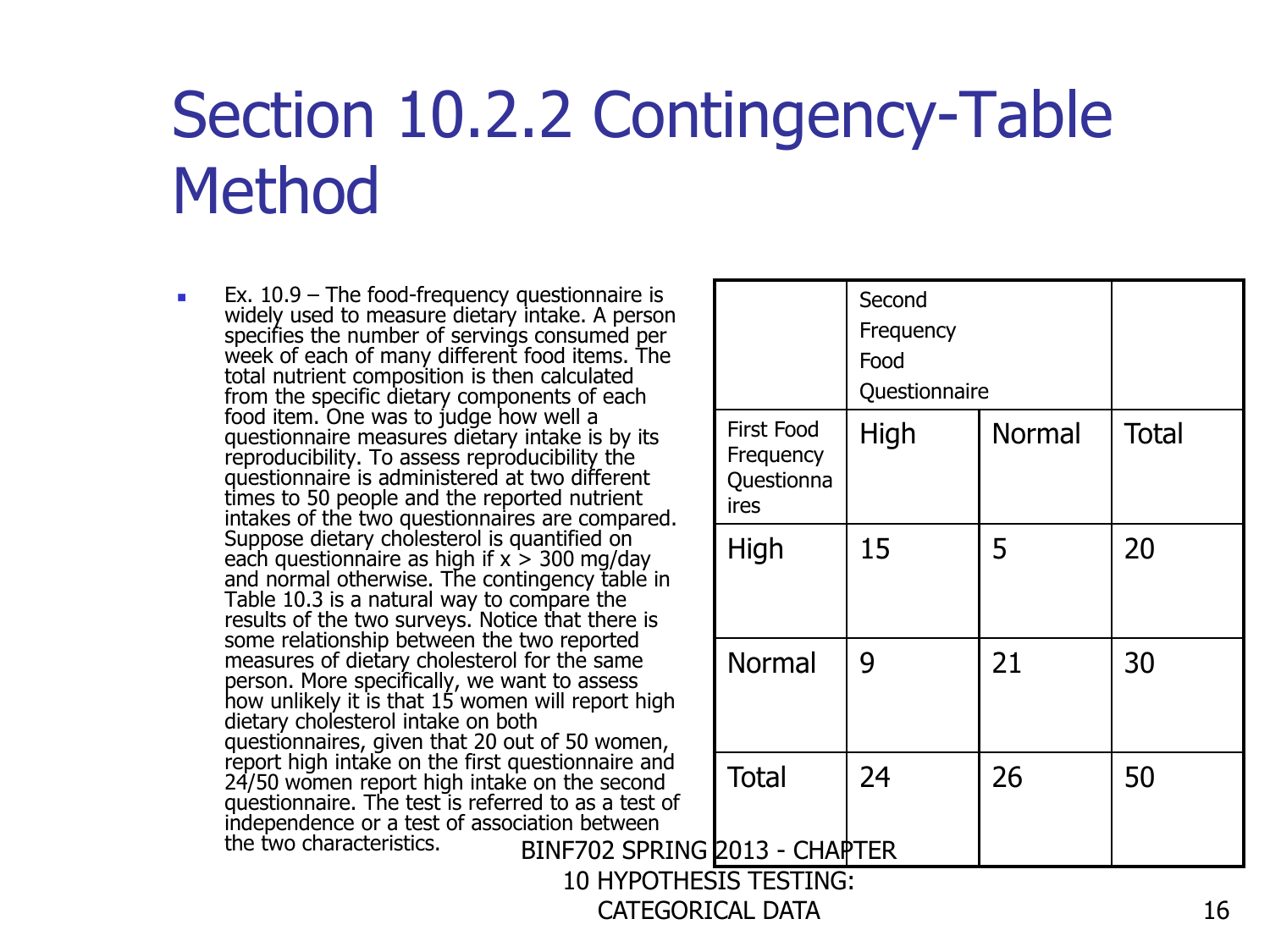- Eq 10.4 **Computation of Expected Values for 2 x 2 Contingency Tables** The expected number of units in the (i, j) cell, which is usually denoted  $E_{ij}$ , is the product of the i-th row margin multiplied by the j-th column margin, divided by the grand total.
- Consider Example 10.10.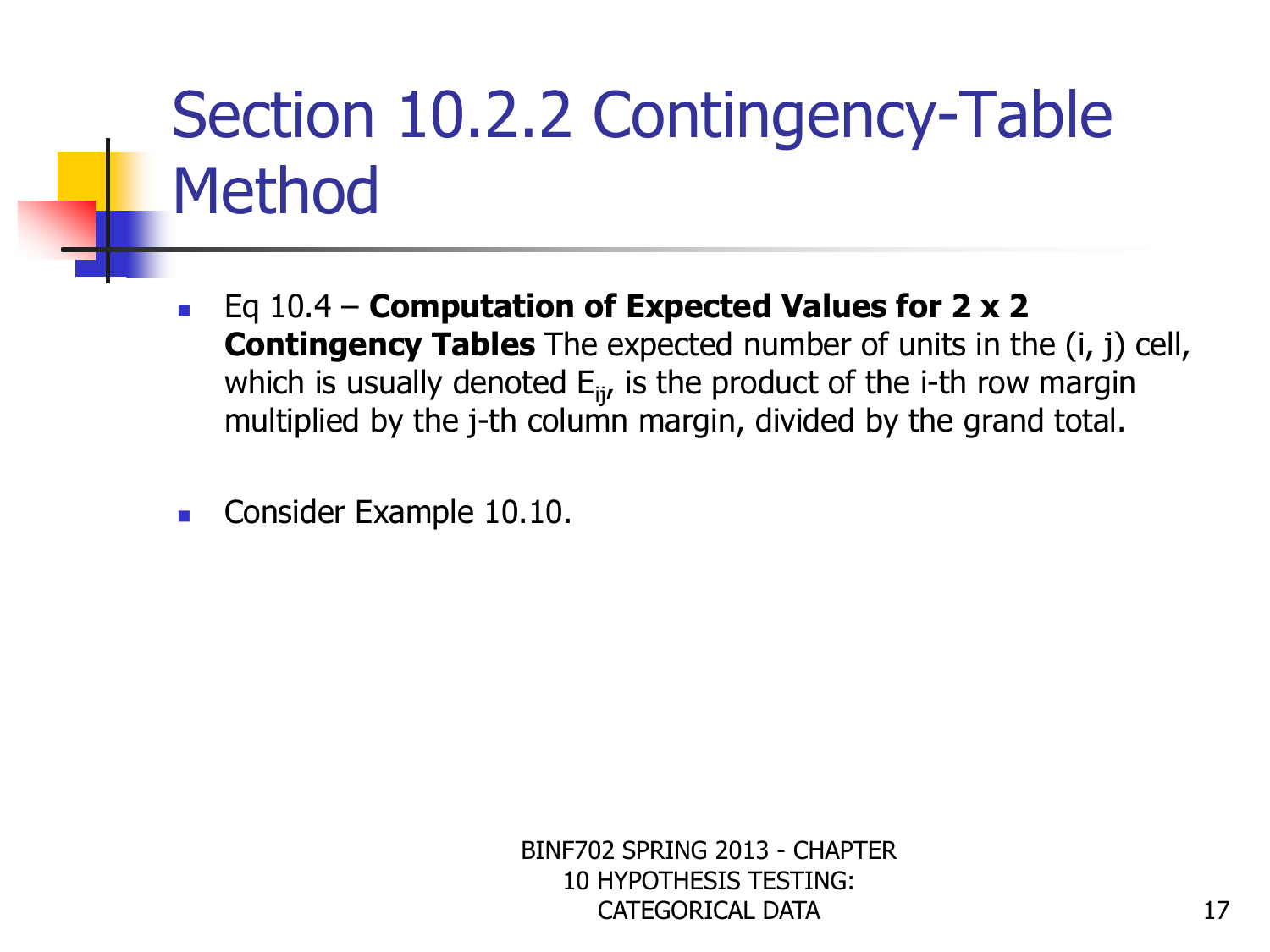Eq. 10.5 – **Yates-Corrected Chi-Square Test for a 2 x 2 Contingency Table** Suppose we wish to test the hypothesis H $_0: p_1 =$  $p_2$  versus  $H_1$ :  $p_1$ ! =  $p_2$  using a contingency-table approach, where  $O<sub>ii</sub>$  represents the observed number of units in the (i, j) cell and  $E_{ii}$ represents the expected number of units in the (i, j) cell

represents the expected number of  
units in the (i, j) cell  

$$
X^2 = \frac{((O_{11} - E_{11}|- .5)^2}{E_{11}} + \frac{((O_{12} - E_{12}|- .5)^2}{E_{12}} + \frac{((O_{21} - E_{21}|- .5)^2}{E_{21}} + \frac{((O_{22} - E_{22}|- .5)^2}{E_{22}})
$$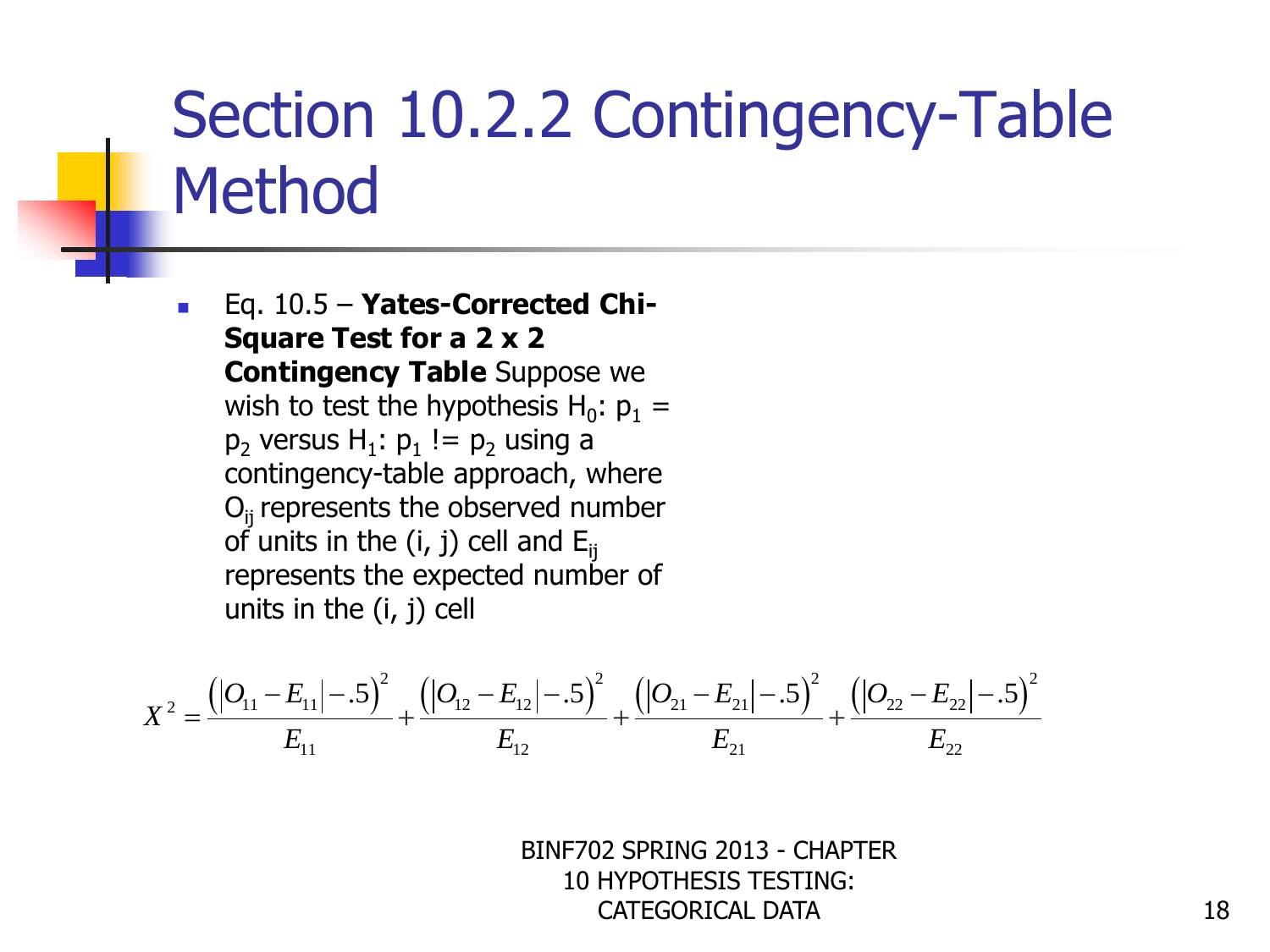Eq 10.5 (Continued) which under  $H_0$  approximately follows a  $\chi_1{}^2$  distribution.

- 2. For a level a test, reject  $H_0$ 
	- <sup>1</sup>. if  $X^2 > \chi^2_{1,1-\alpha}$  and
	- 2. accept  $H_0$  if  $X^2 \leq x^2$  $1,1-\alpha$
- $3.$  The approximate p-value is given by the area to the right of  $X<sup>2</sup>$  under a  $\chi_1^2$  distribution.
- 4. Use this test only if none of the four expected values is less than 5.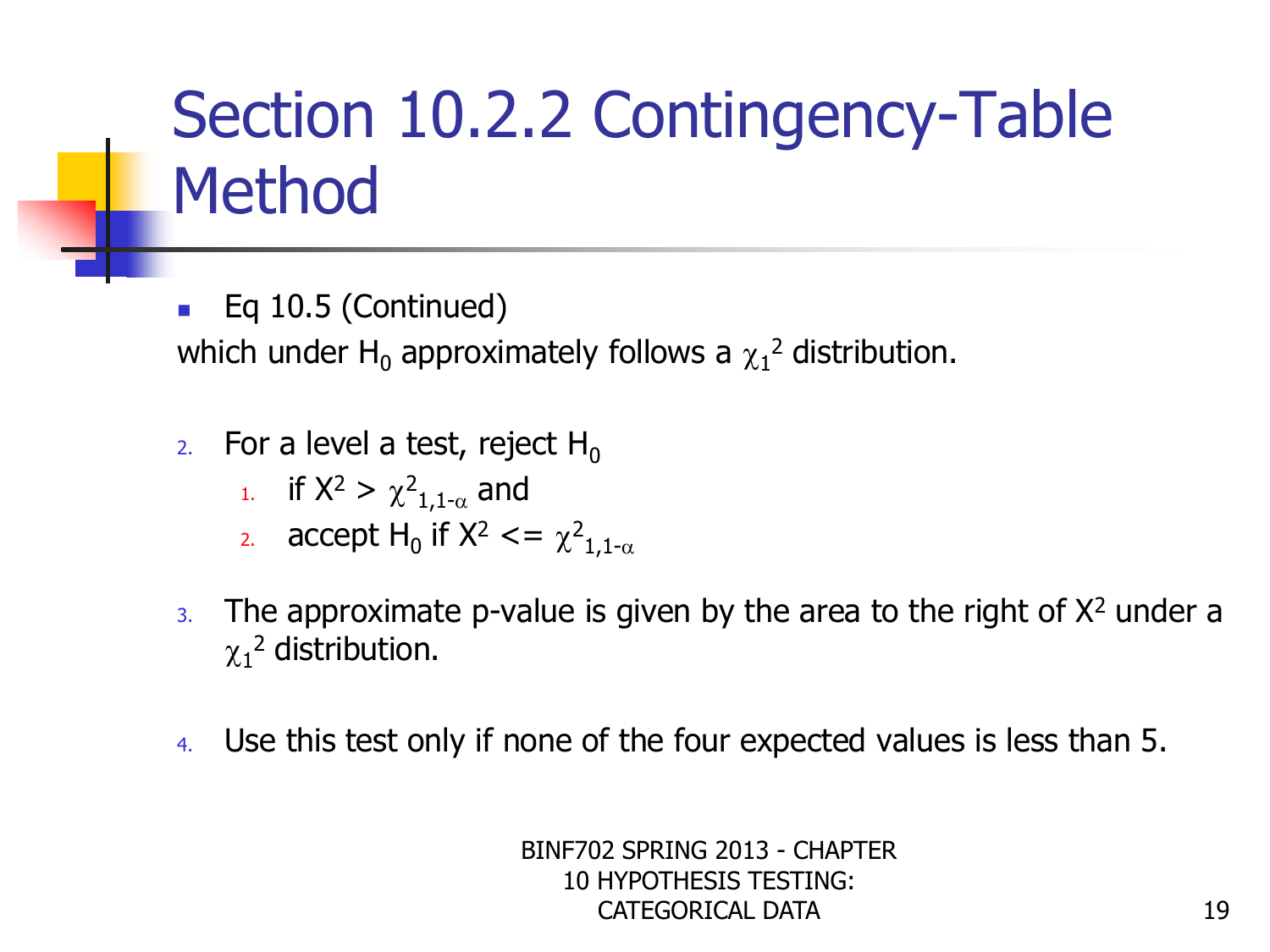The test procedures in equations 10.3 and 10.5 results in the same decision and p-value. prop.test implements 10.5 but we can use it for problems that are formulated as 10.3 problems.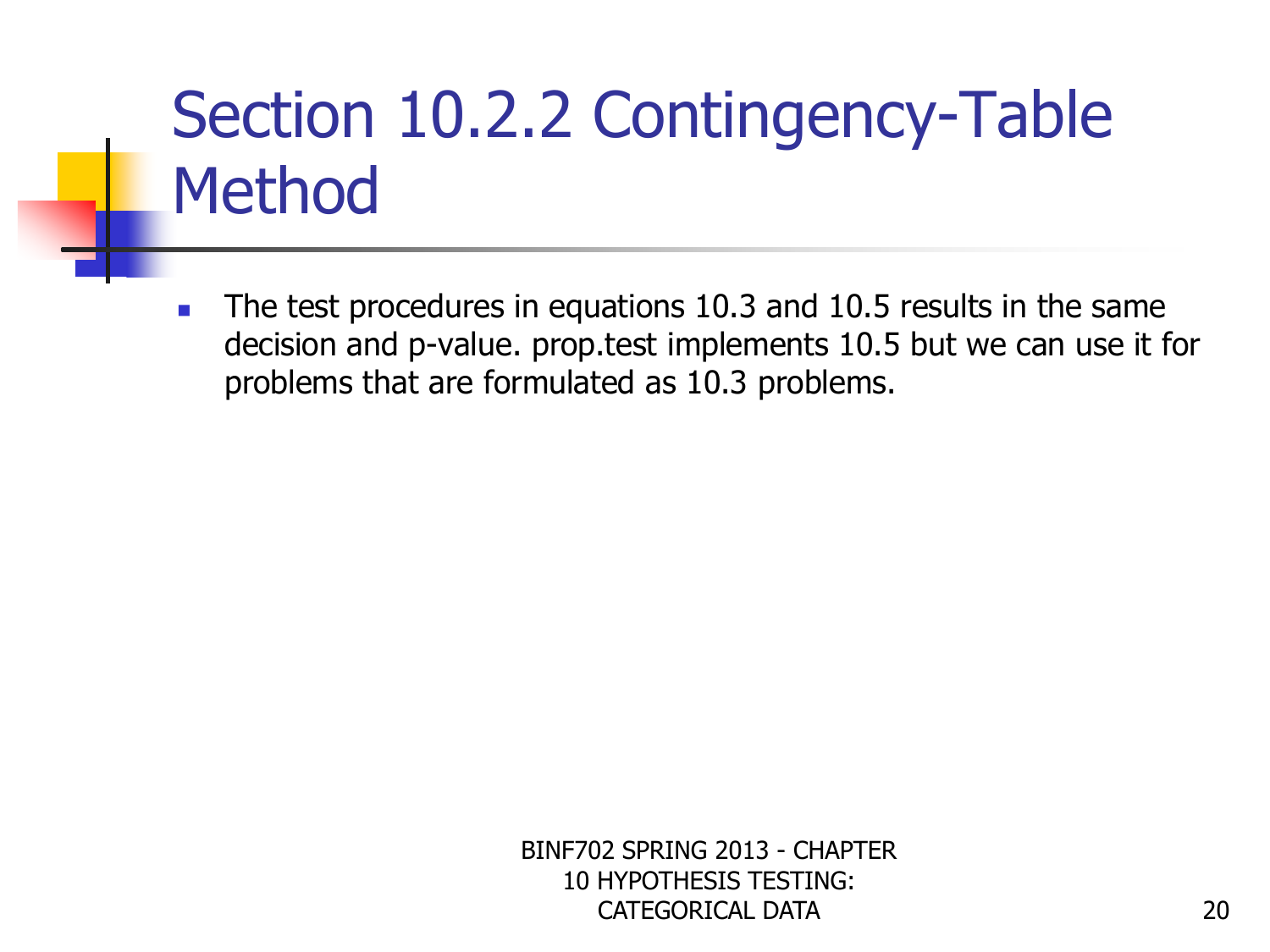**Ex. 10.14**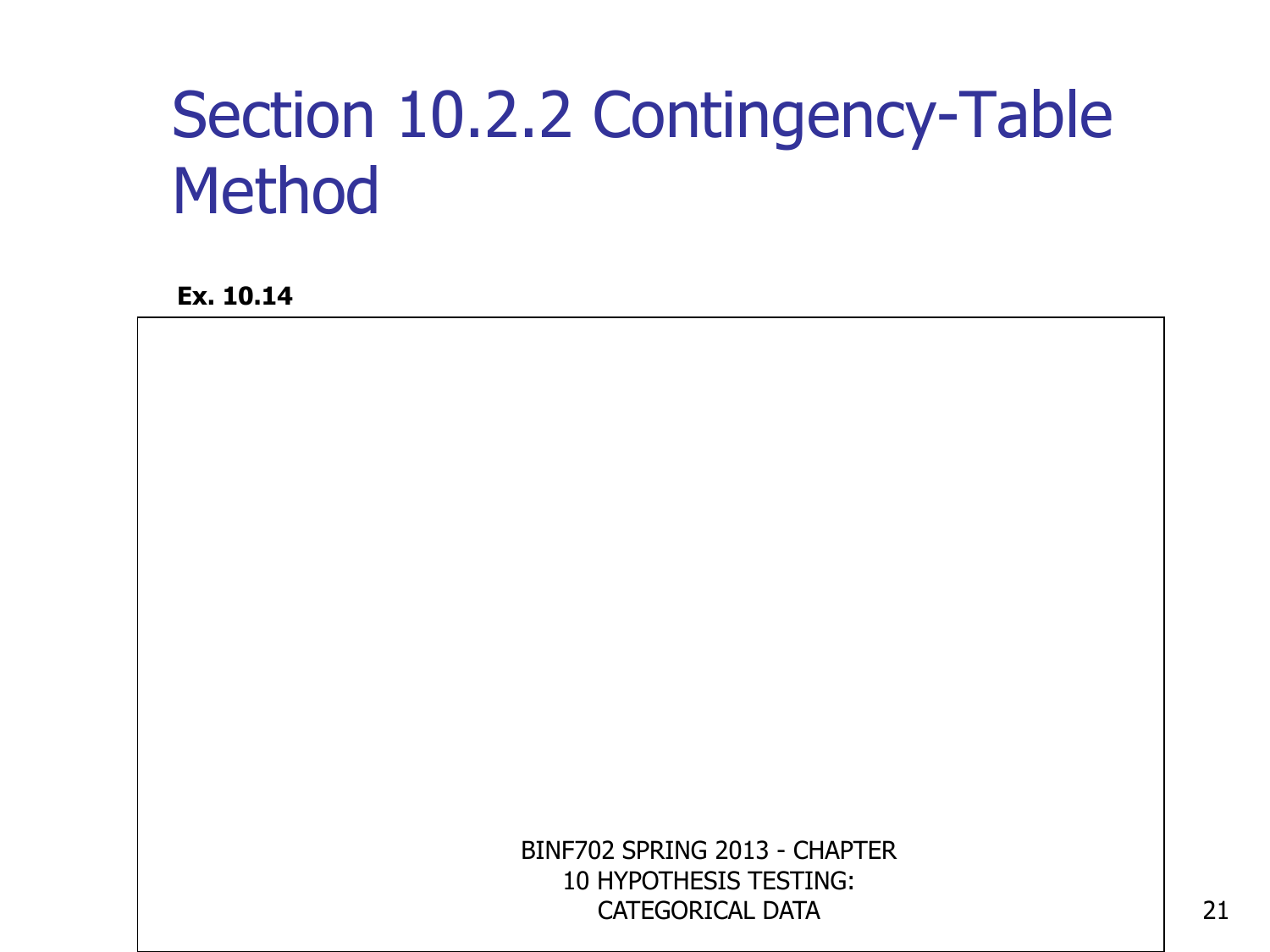**Pedagogical Example # 1** In a 1985 study of effectiveness of streptokinase in the treatment of patients who have been hospitalized after myocardial infarction, 9 of 199 males receiving streptokinase and 13 of 97 males in the control group died within 12 months. Test for differences in 12-month mortality between the two groups. Use a contingency table approach with prop.test.

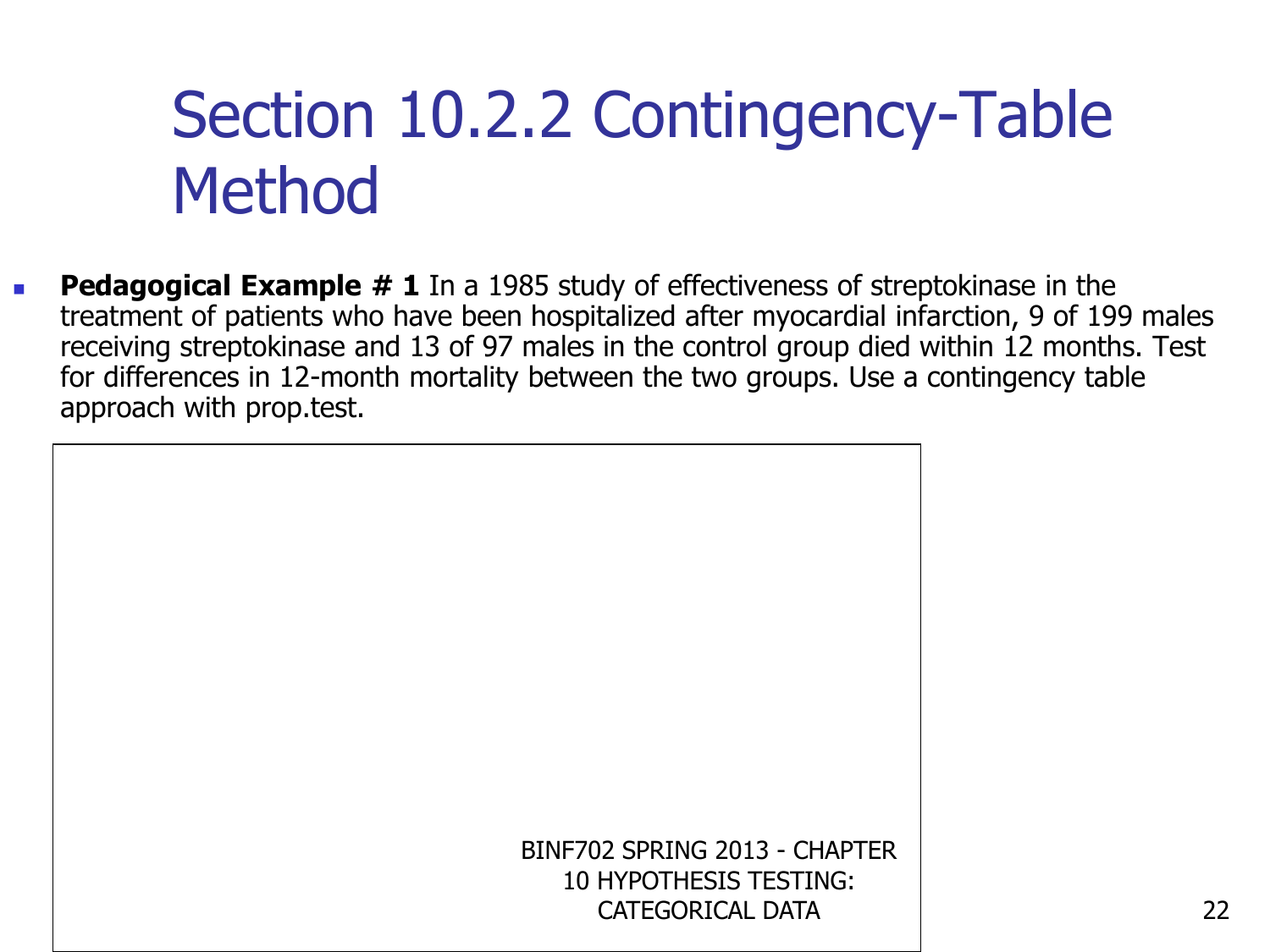**Pedagogical Example #2**– A case-control study was performed among 2982 cases, 5782 controls, from 10 geographic areas of the United States and Canada. The cases were newly diagnosed cases of bladder cancer in 1977-1978 obtained from cancer registries; the control group was a random sample of the population of the 10 study areas with a similar age, sex, and geographic distribution. The purpose of the study was to investigate the possible association between the incidence of bladder cancer and the consumption of alcoholic beverages.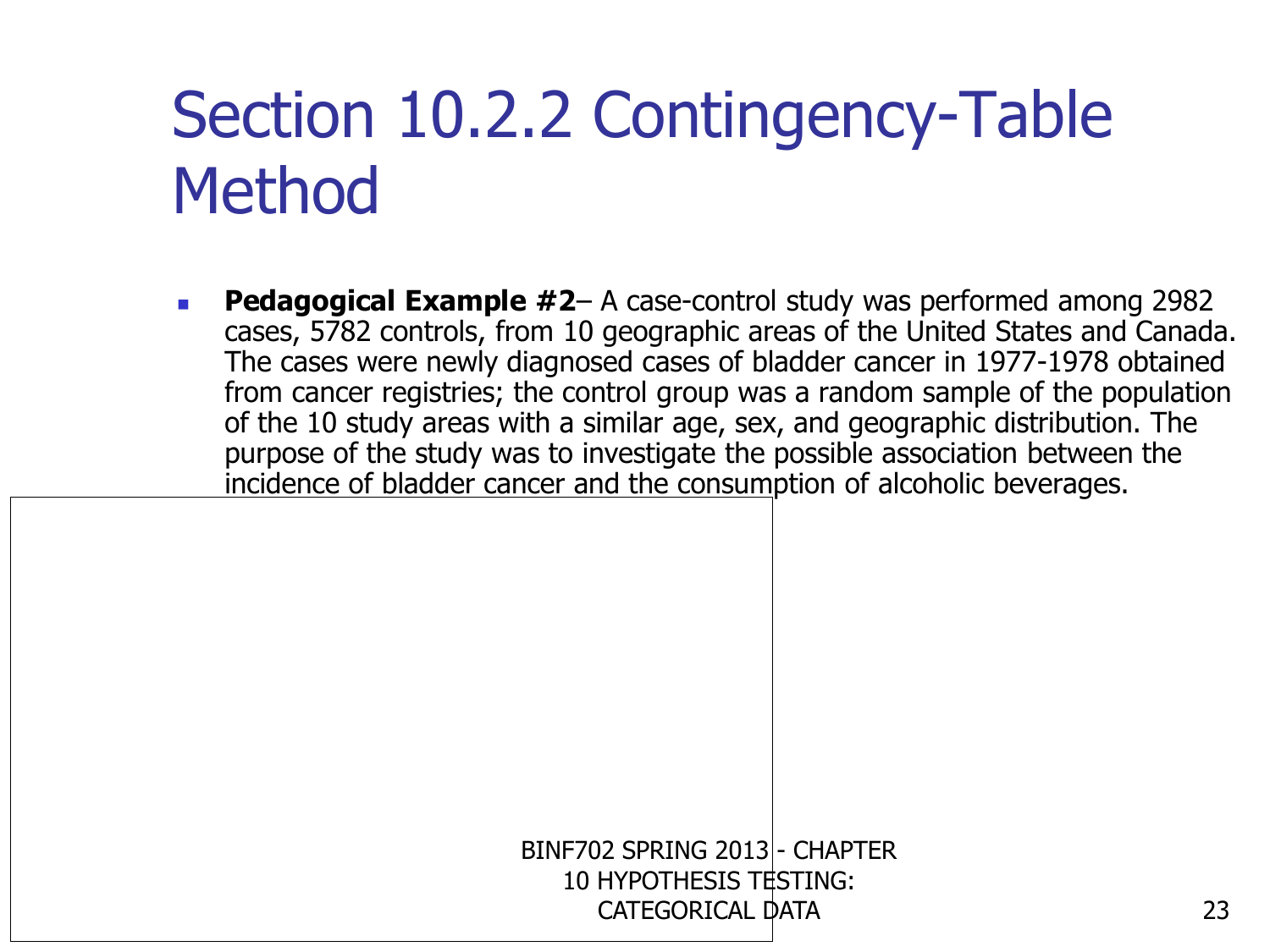- **Ex. 10.16 Cardiovascular Disease** Suppose we wish to investigate the relationship between high salt intake and the occurrence of death from cardiovascular disease (CVD). Groups of high- and low-salt users could be identified and followed over a long period of time to compare the relative frequency of death from CVD in the two groups in contrast, a much less expensive study would involve looking at death records, separating the CVD deaths from the non-CVD deaths and then asking a close relative (such as a spouse) about the dietary habits of the deceased, and comparing salt intake of CVD deaths and non-CVD deaths.
- The normal methods of the previous section are not applicable due to the small sample size.
- **This type of study is a retrospective study. It is difficult to perform in many** cases but it will almost always be less expensive than the former type of study, a prospective study.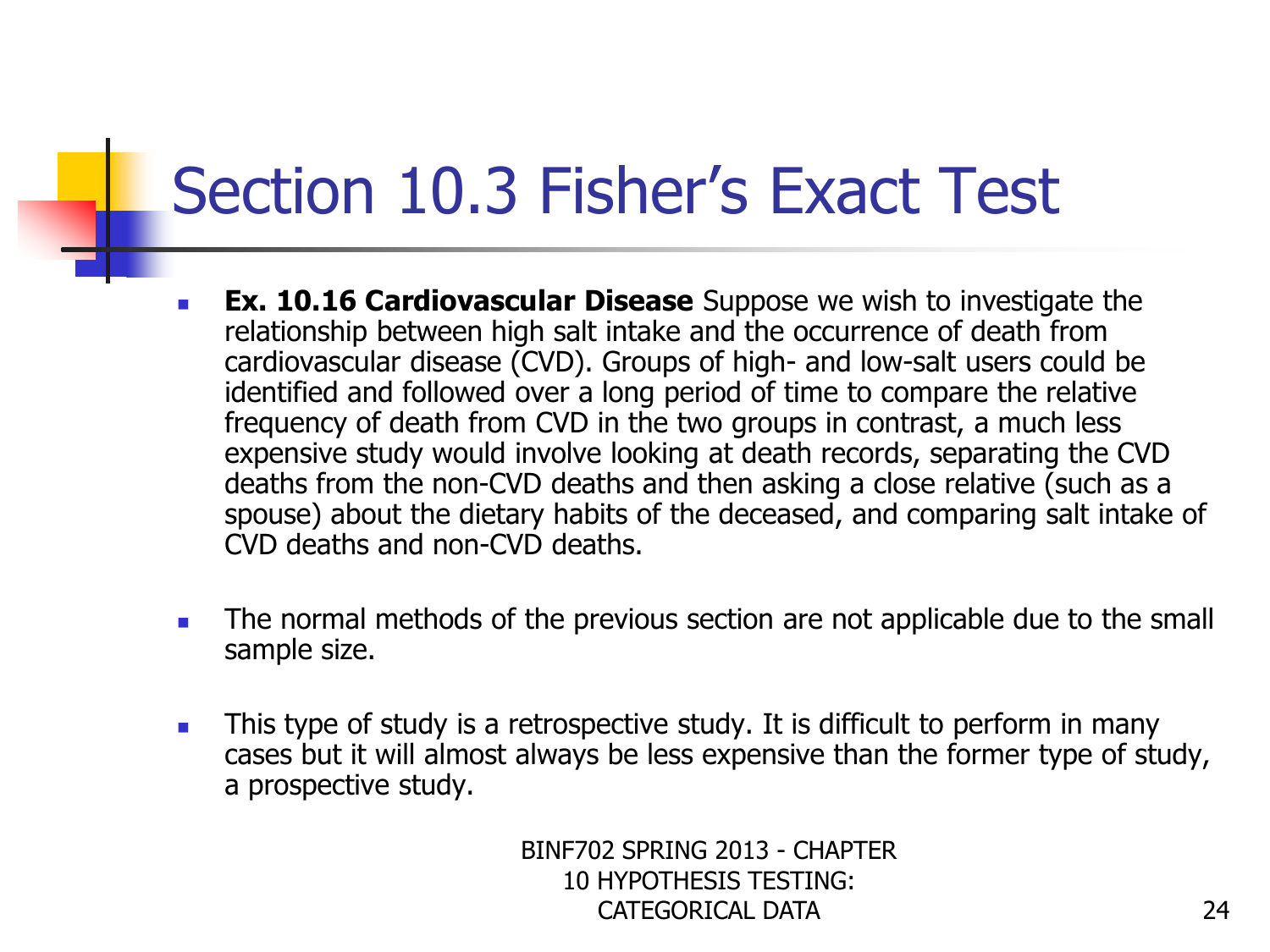**Ex. 10.17 Cardiovascular Disease, Nutrition** Suppose a retrospective study is done among men aged 50-54 in a specific county over a 1-month period. The investigators attempt to include approximately an equal number of men who died from CVD (the cases) and men who died from other causes (the controls). It is found that of 35 people who died from CVD, 5 were on a highsalt diet before they died, whereas of 25 people who died from other causes, 2 were on such a diet. These data, presented in Table 10.9, are in the form of a 2 x 2 contingency table, and thus methods of Section 10.2.2 may be applicable. The expected values for this table are two small for the methods of the previous section to be applicable.

|                      | <b>Type</b><br>Of Diet |          |              |
|----------------------|------------------------|----------|--------------|
| Cause<br>of<br>Death | High<br>salt           | Low salt | <b>Total</b> |
| Non-<br><b>CVD</b>   | $\overline{2}$         | 23       | 25           |
| <b>CVD</b>           | 5                      | 30       | 35           |
| <b>Total</b>         | 7                      | 53       | 60           |

BINF702 SPRING 2013 10 HYPOTHESIS TESTING:

CATEGORICAL DATA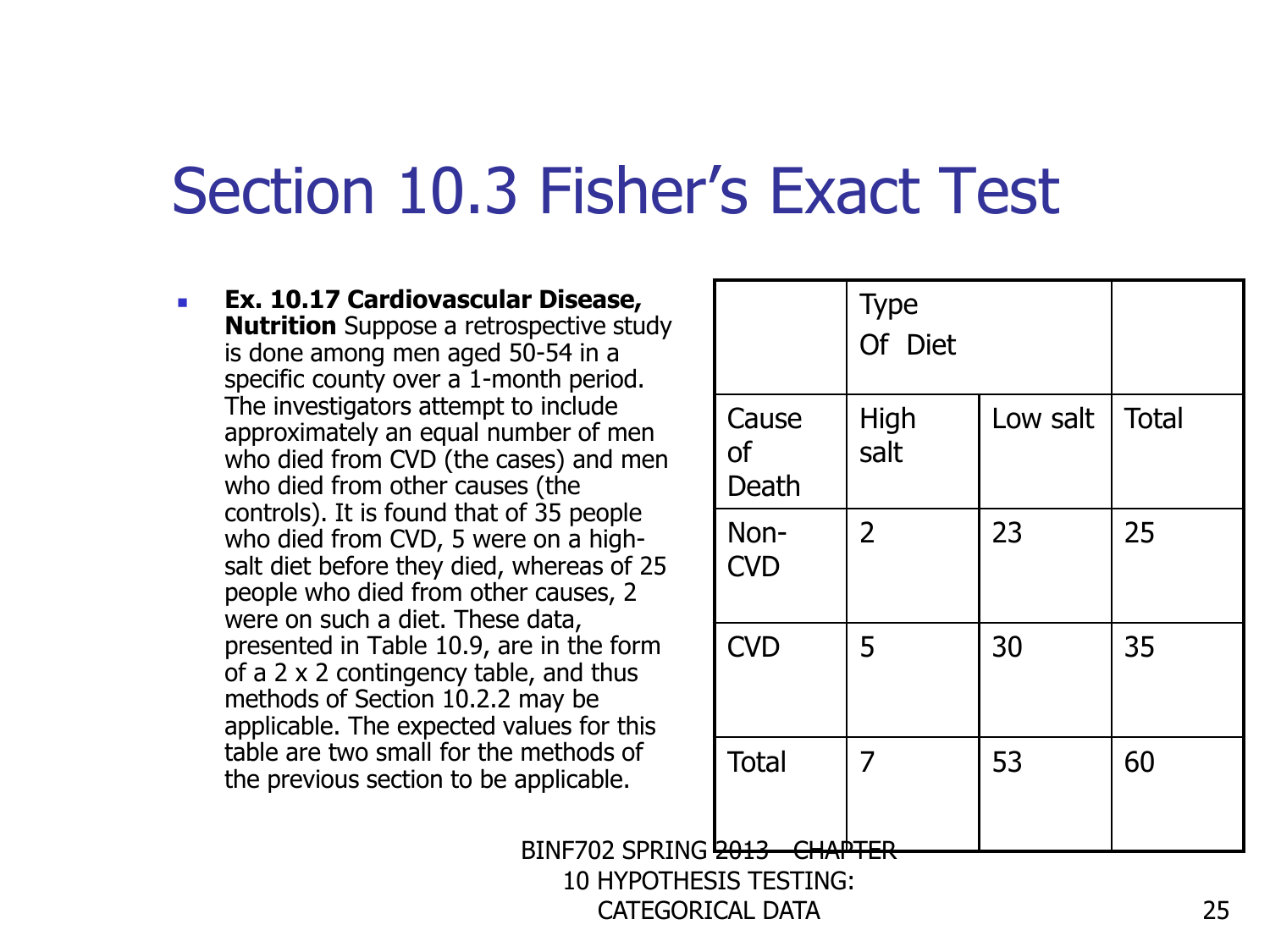**General Layout for Fisher exact test example**

|                             | <b>Type</b><br>Of Diet |             |              |
|-----------------------------|------------------------|-------------|--------------|
| Cause<br><b>of</b><br>Death | High<br>salt           | Low<br>salt | <b>Total</b> |
| Non-<br><b>CVD</b>          | a                      | b           | $a+b$        |
| <b>CVD</b>                  | C                      | d           | $c+d$        |
| <b>Total</b>                | $a + c$                | h+d         | n            |

 **Eq. 10.7 Exact Probability of Observing a Table with Cells a, b, c, d**

 $(a, b, c, d) = \frac{(a+b)!(c+d)!(a+b)}{n!a!b!c!d!}$  $\frac{d}{d}$ !  $(a + b)c$ <br>!  $d!$ **d**<br> $P(a,b,c,d) = \frac{(a+b)!(c+d)!(a+b)}{a!a!b!c!d!}$  $\frac{a+b}{a!a!b!c!d}$  $=\frac{(a+b)!(c+d)!(a+b)}{2}$ \$PRING 2013 - CHAPTER 10 HYPOTHESIS TESTING: CATEGORICAL DATA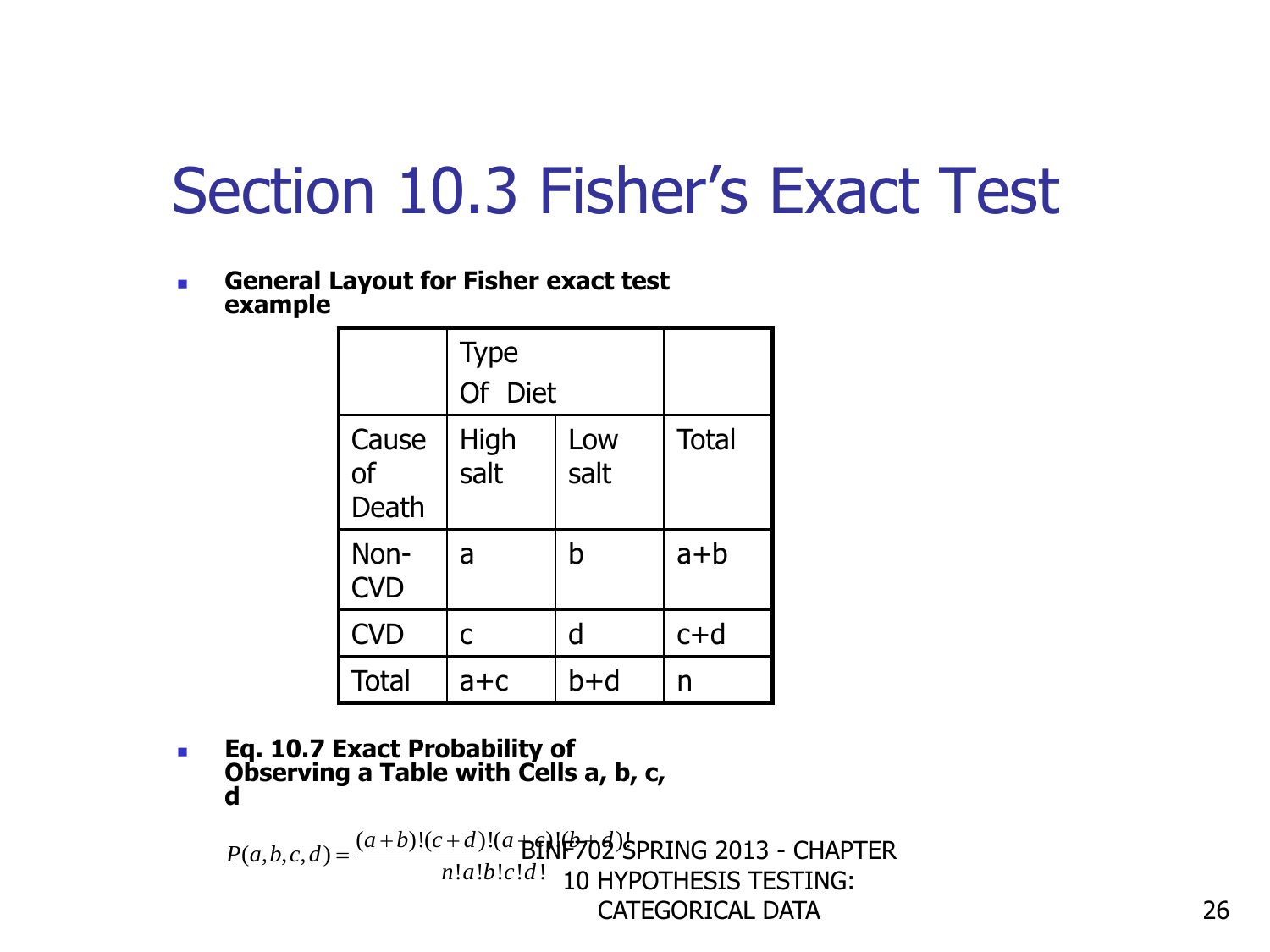- Eq. 10.10 **Enumeration of All Possible Tables with the Same Margins as the Observed Table**
- $1)$  Rearrange the rows and columns of the observed table so that the smaller row total is in the first row and the smaller column total is in the first column. (WOLOG assume a, b, c, d arrangement)
- 2) Start with the table with 0 in the  $(1,1)$  cell. The other cells in this table are then determined from the row and columns margins. Indeed, to maintain the same row and column margins as the observed table, the (1,2) element must be a a + b, the  $(2, 1)$  cell must be a + c, and the  $(2, 2)$  element must be  $(c + d) - (a)$  $+ c$ ) = d – a.
- 3) Construct the next table by increasing the  $(1, 1)$  cell by 1 (i. e. from 0 to 1), decreasing the  $(1, 2)$  and  $(2, 1)$  cells by 1, and increasing the  $(2, 2)$  cell by 1.
- 4) Continue increasing and decreasing the cells by 1 , as in step 3, until one of the cells is 0; a which point all possible tables with the given row and column margins have been enumerated. Each table in the sequence of tables is referred to by its (1, 1) element. Thus, the first table is the 0 table, the next table is the 1 table and so one.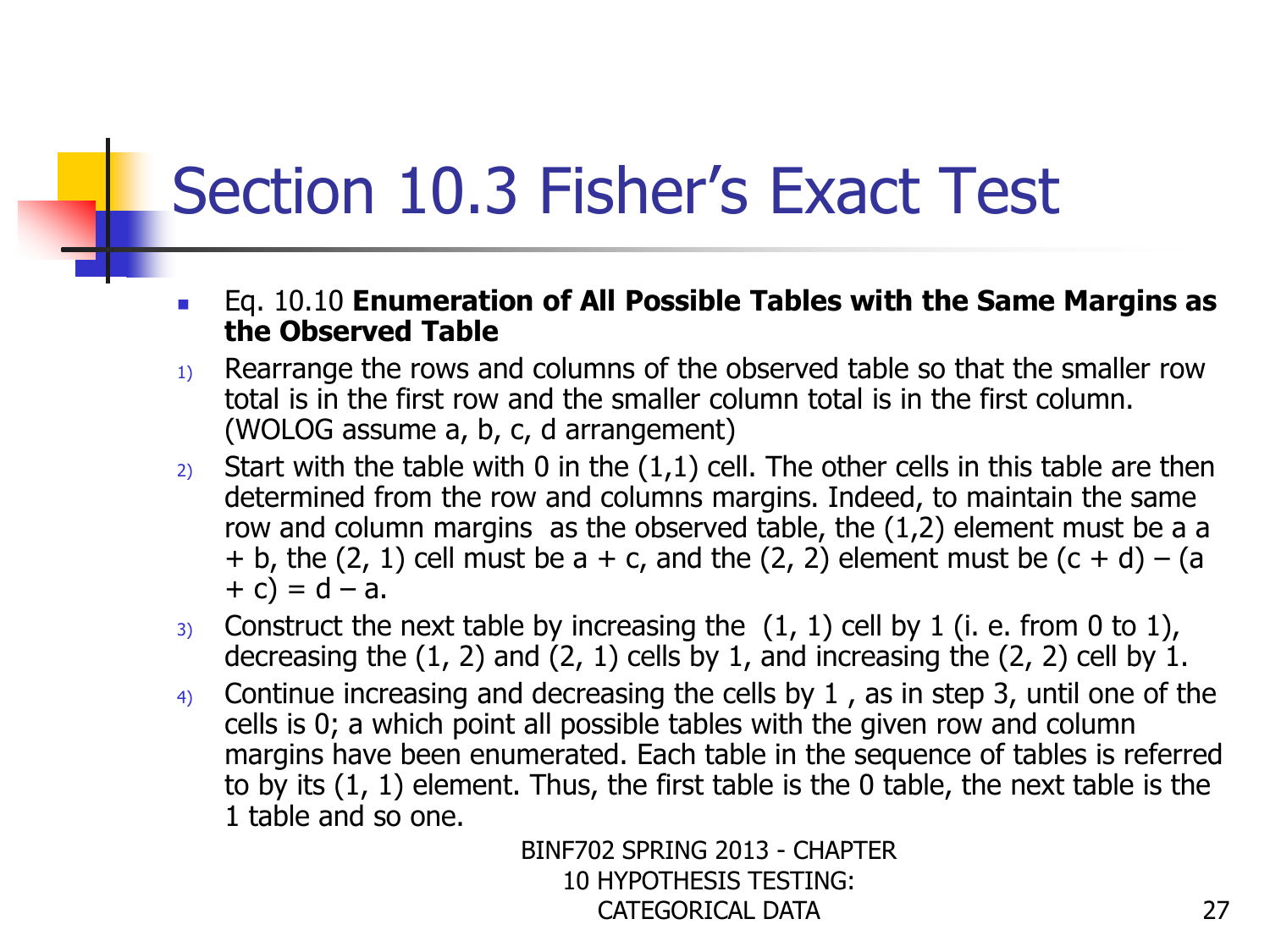$E$ **Ex.** 10.19

| $\overline{2}$ | 23 |
|----------------|----|
| 5              | 30 |

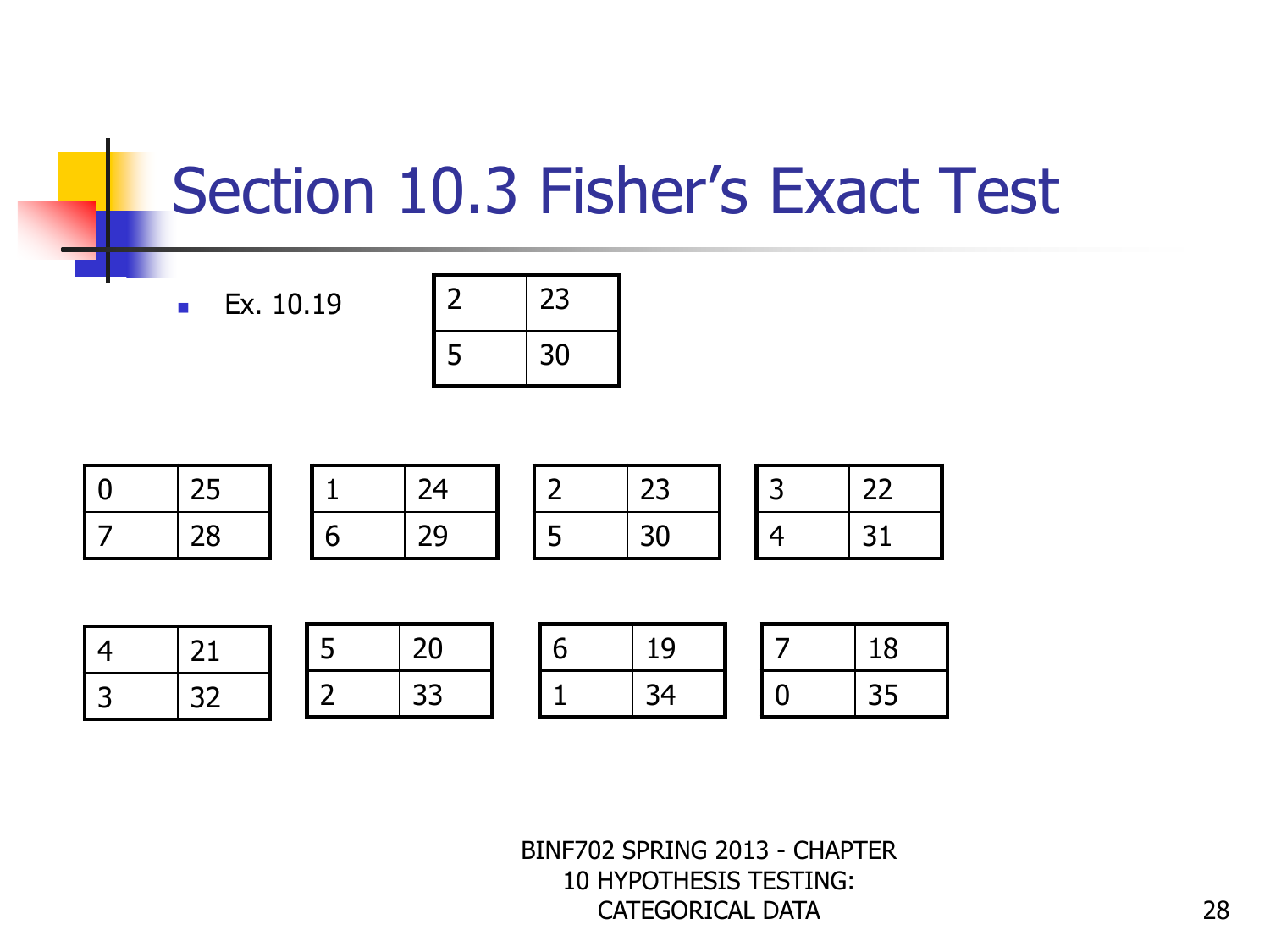- Equation 10.11 **Fisher's Exact Test: General Procedure and Computation of p-Value** to test the hypothesis  $H_0$ :  $p_1 = p_2$  versus  $H_1$ :  $p_1$  !=  $p_2$ , where the expected value of at least one cell is  $< 5$  when the data are analyzed in the form of a 2 x 2 contingency table, use the following procedure.
- $1)$  Enumerate all possible tables with the same row and column margins as the observed table, as shown in eq. 10.10.
- $2)$  Compute the exact probability of each table enumerated in step 1, using either the computer or the methods in eq. 10.7.
- $3)$  Suppose that the observed table is the a table and that the last table enumerated is the k table.
	- 1) To test the hypothesis  $H_0: p_1 = p_2$  versus  $H_1: p_1 := p_2$ , the p-value = 2  $*$  min([P(0) +  $P(1) + ... + P(a), P(a) + P(a+1) + ... + P(k), .5].$
	- 2) To test the hypothesis  $H_0$ :  $p_1 = p_2$  versus  $H_1$ :  $p_1 < p_2$ , the p-value = P(0) + P(1) + ...  $P(a)$ .
	- 3) To test the hypothesis  $H_0$ :  $p_1 = p_2$  versus  $H_1$ : $p_1 > p_2$ , the p-value = P(a) + P(a+1) +  $... + P(k).$
- **For each of these three alternative hypotheses, the p-value can be interpreted as the** probability of obtaining a table as extreme as or more extreme than the observed table.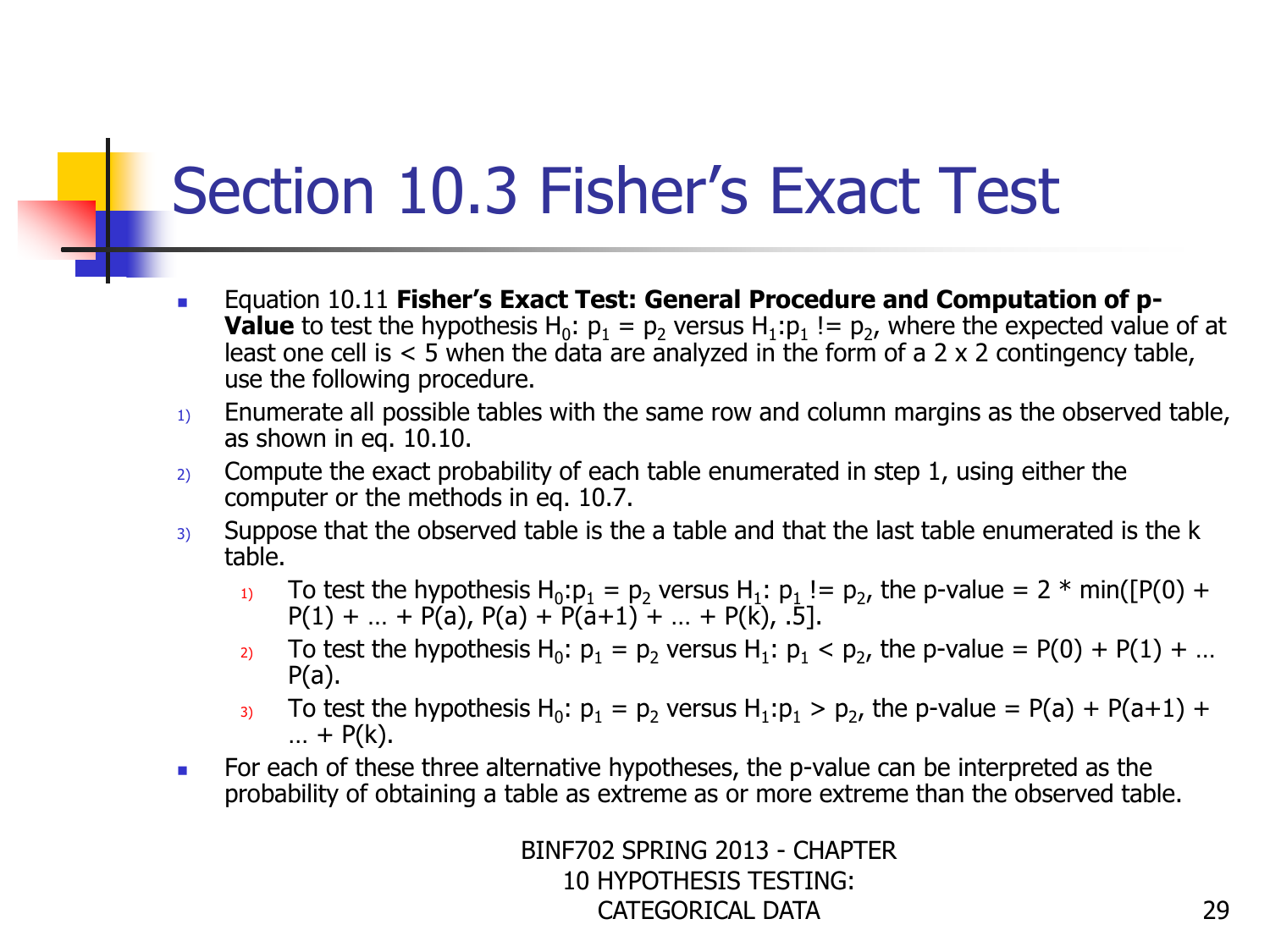#### **The Fisher Exact Test in R**

- **Description** 
	- Performs Fisher's exact test for testing the null of independence of rows and columns in a contingency table with fixed marginals.
- Usage
	- fisher.test(x,  $y = NULL$ , workspace = 200000, hybrid = FALSE, control = list(), or =  $1$ , alternative = "two.sided",  $conf.int = TRUE,$  $conf.level = 0.95)$  Arguments
	- x either a two-dimensional contingency table in matrix form, or a factor object.
	- v a factor object; ignored if x is a matrix.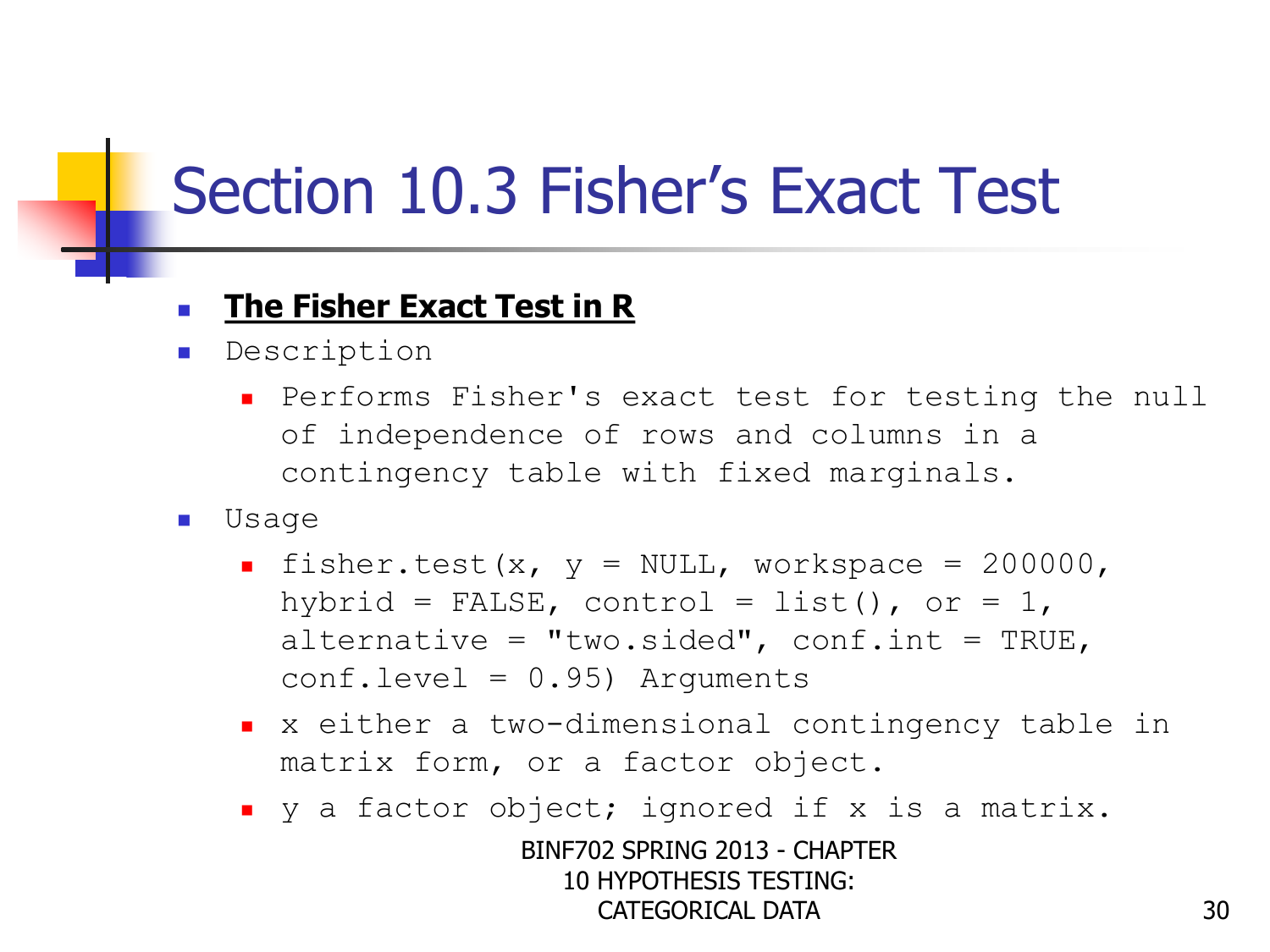**Example 10.20 in R (Note that p-value obtained using R matches the value at the bottom of** page 407)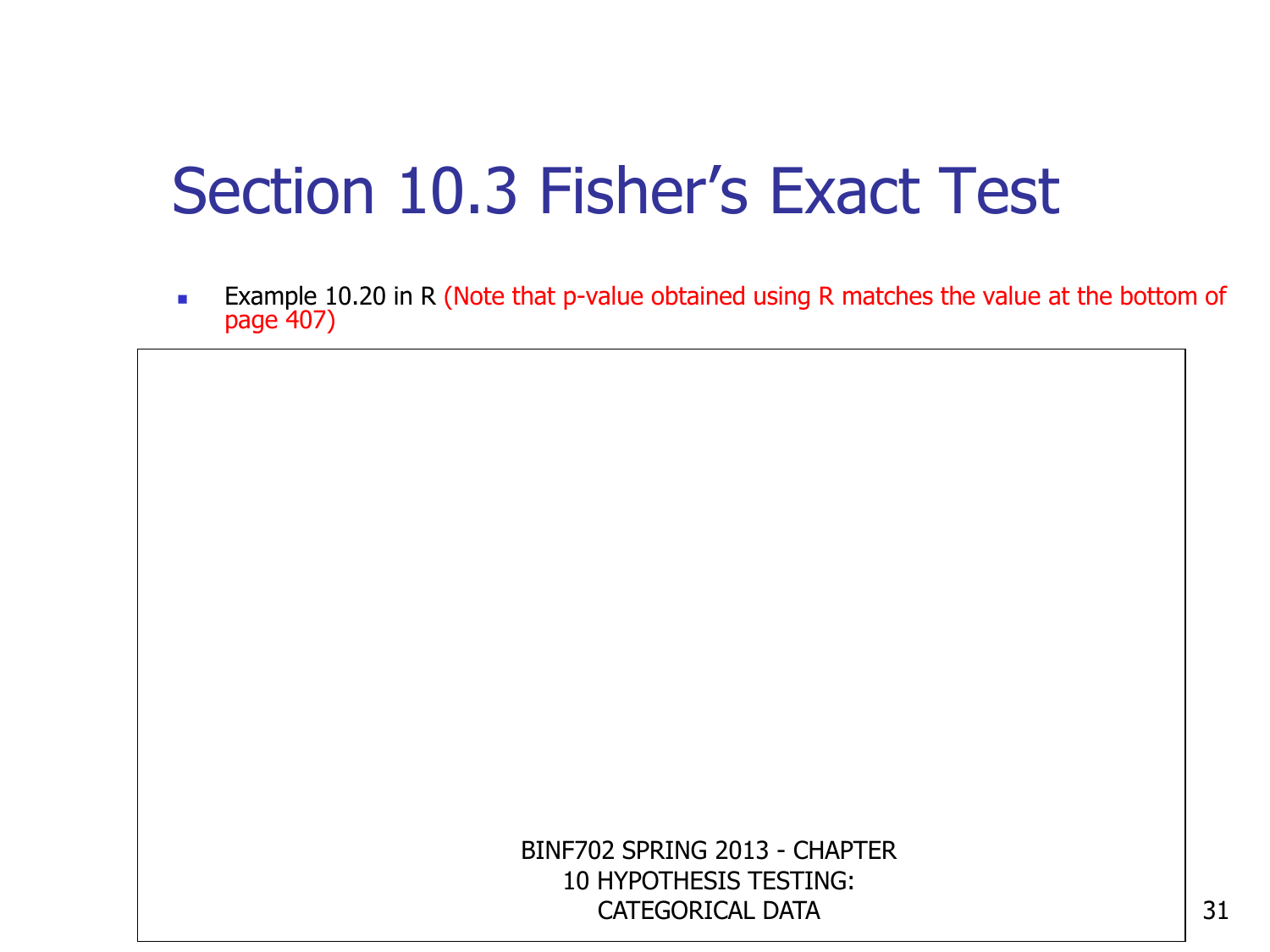**Pedagogical Example # 1** In the streptokinase study of our previous pedagogical example 2 of 15 females receiving streptokinase and 4 of 19 females in the control group died within 12 months. Use Fisher's test to test for differences in the mortality rates between these two groups.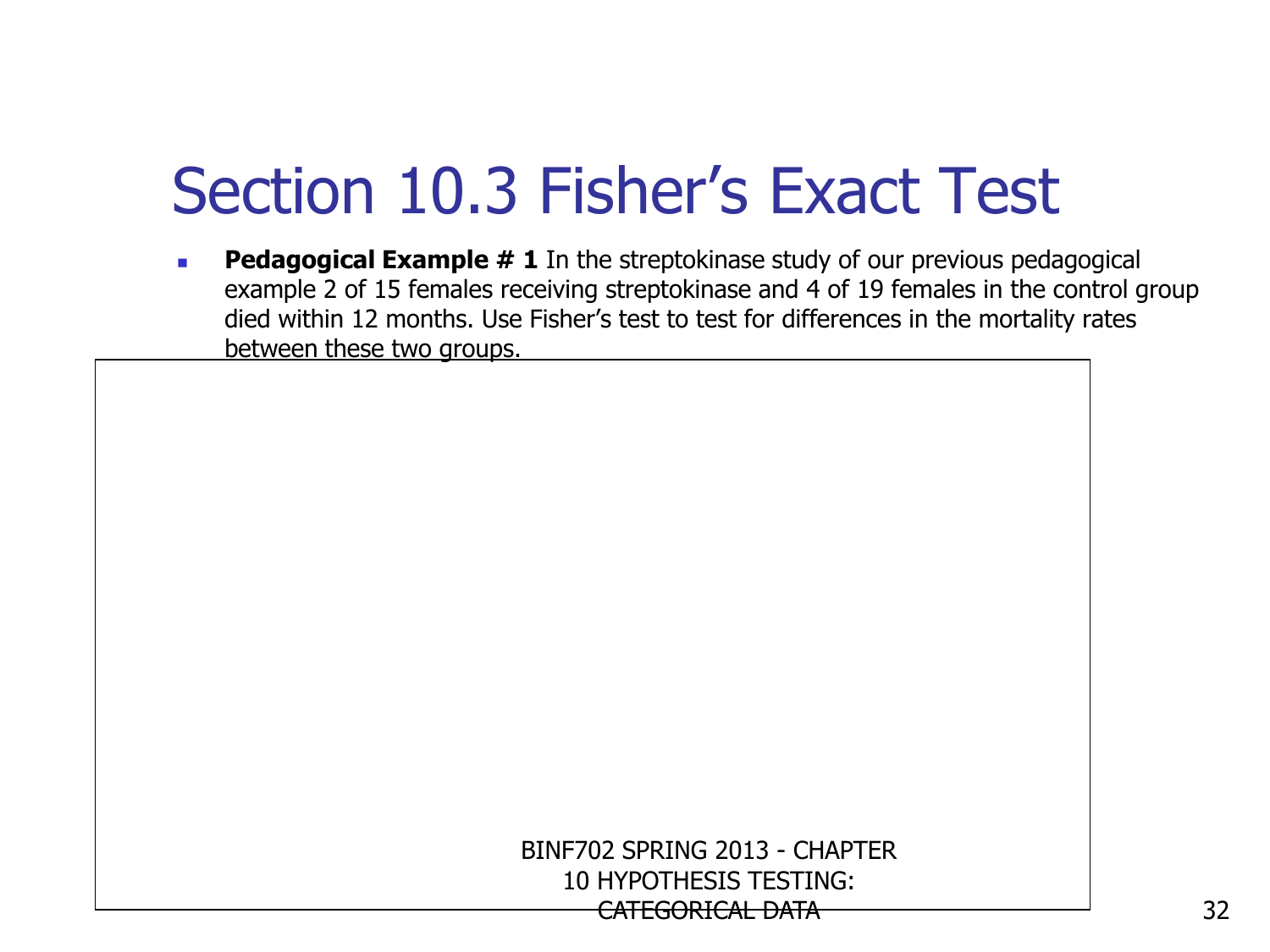**Pedagogical Example # 2 – Consider a study of the relationship** between early age at menarche and breast-cancer incidence. We select 50 pre-menopausal breast-cancer cases and 50 pre-menopausal age-matched controls. We find that 5 of the cases have an age at menarche  $<$  11 years, and 1 control has an age at menarche  $<$  11 yrs.. Is this a significant finding.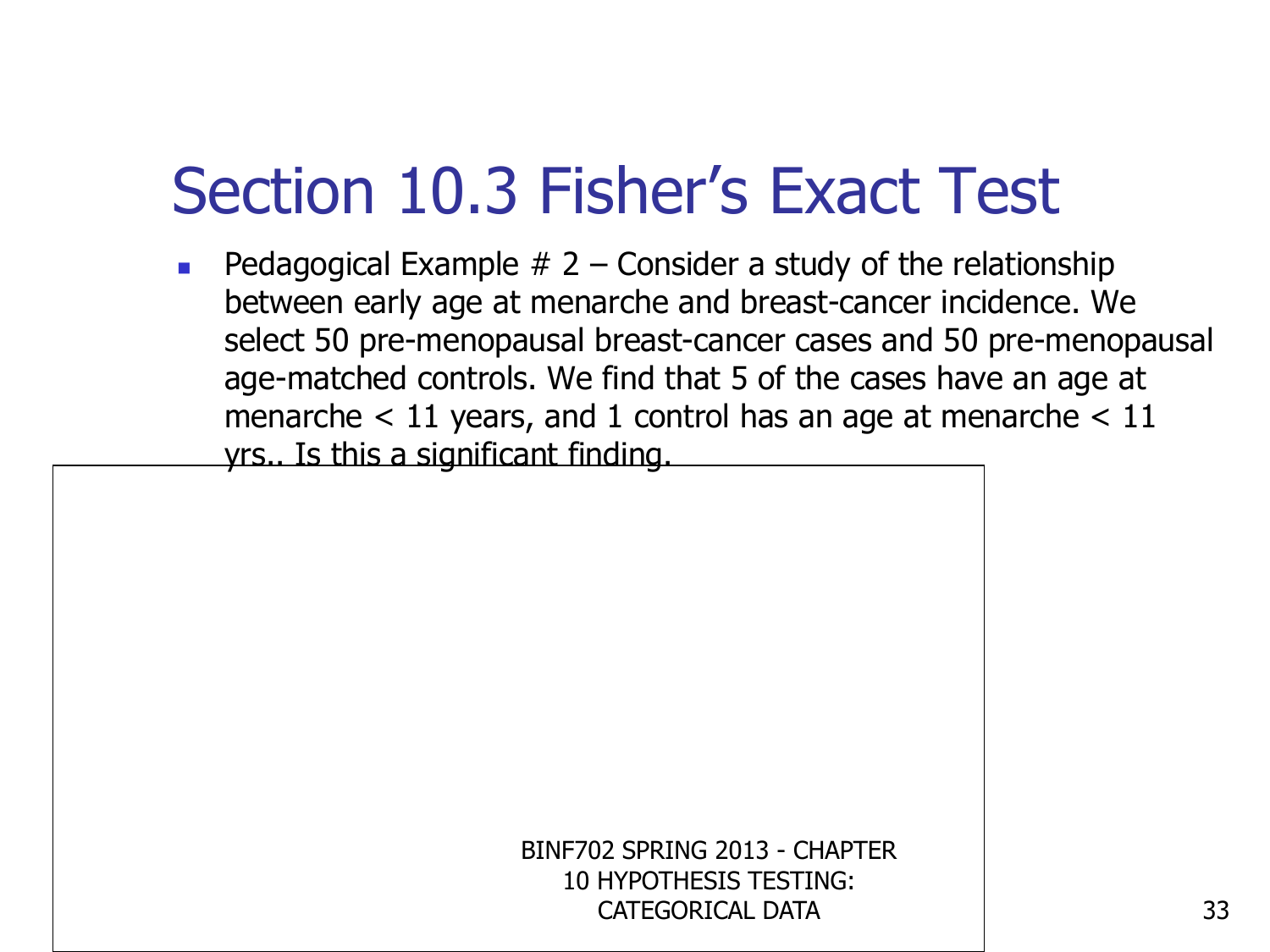- **Ex.** 10.21 Suppose we want to compare different chemotherapy regimens for breast cancer after mastectomy. The two treatment groups should be as comparable as possible on other prognostic factors. To accomplish this goal, a matched study is set up such that a random member of each matched pair gets treatment A (chemotherapy) perioperatively (i.e. 1 week after mastectomy) and for an additional 6 months, whereas the other member gets treatment B (chemotherapy only perioperatively). The patients are followed for 5 years, with survival the outcome variable. The data are displayed in a 2 x 2 table as shown in Table 10.13.
- **We can't use previous tests due to the** dependency of the data.

|                  | Outcome                            |                                 |              |
|------------------|------------------------------------|---------------------------------|--------------|
| <b>Treatment</b> | <b>Survive</b><br>for $5$<br>years | <b>Die</b><br>within 5<br>years | <b>Total</b> |
| A                | 526                                | 95                              | 621          |
| B                | 515                                | 106                             | 621          |
| <b>Total</b>     | 1041                               | 201                             | 1242         |

BINF702 SPRING 2013 CHAPTER

#### 10 HYPOTHESIS TESTING: CATEGORICAL DATA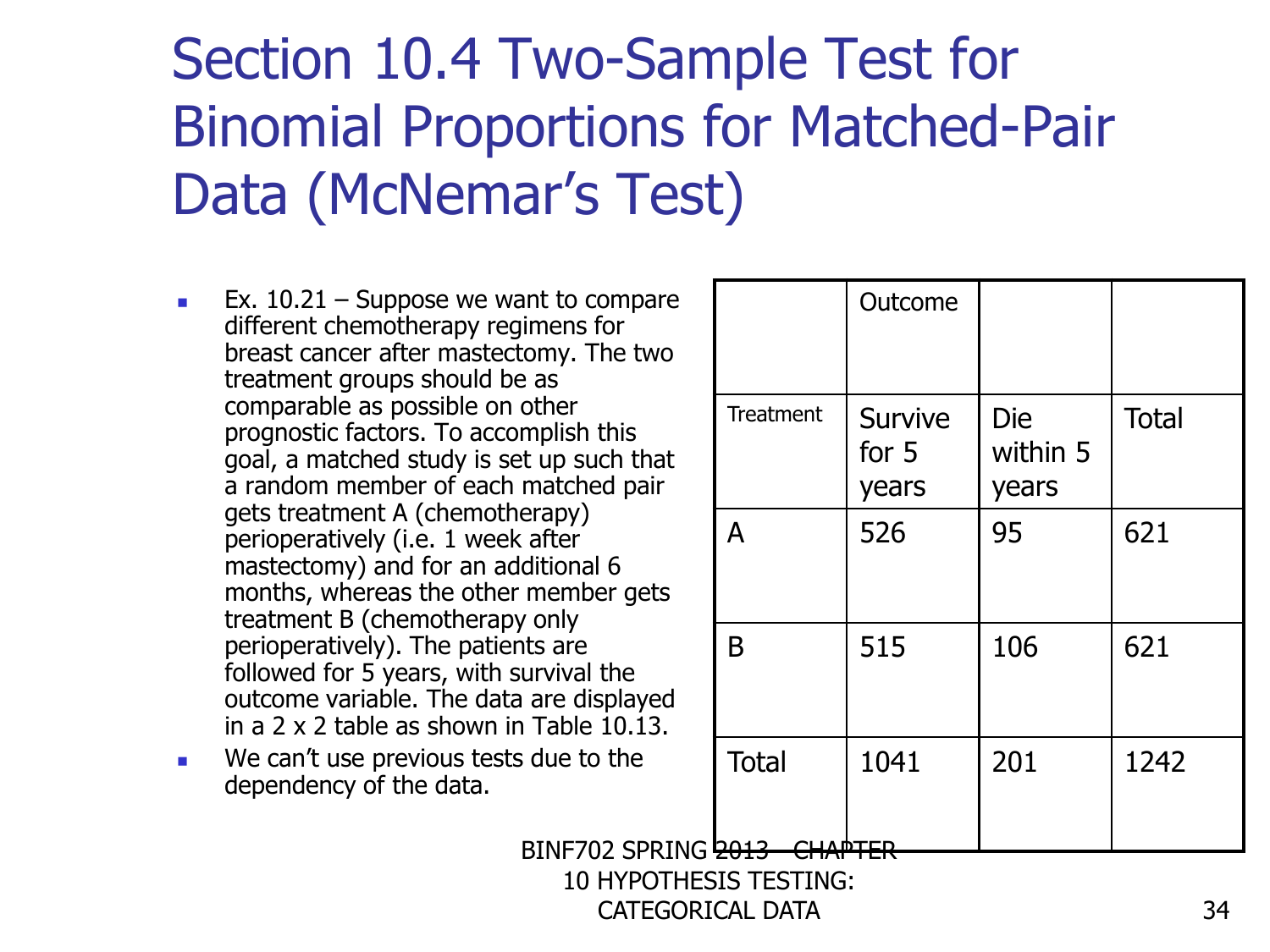- **Recasting our data in terms of** matched pairs
- $\blacksquare$  This table emphasizes the dependence of the two samples
	- $\blacksquare$  P(B member of pair survived) A member of pair survived) = 510/526 while P(B member of pair survived|A member died) = 5/95.
	- **Under the assumption of** independence these number should agree

| rms of                                                   |                                                | Outcome<br>Of Treatment B<br>Patient |                          |              |  |
|----------------------------------------------------------|------------------------------------------------|--------------------------------------|--------------------------|--------------|--|
| he<br>samples<br>survived   A                            | Outcome<br>οf<br><b>Treatment</b><br>A Patient | <b>Survive</b><br>for $5$<br>years   | Die<br>within 5<br>years | <b>Total</b> |  |
| $viewed) =$<br>member of<br>mber died) =                 | <b>Survive</b><br>for $5$<br>years             | 510                                  | 16                       | 526          |  |
| ion of<br>e number                                       | Die<br>within 5<br>years                       | 5                                    | 90                       | 95           |  |
|                                                          | <b>Total</b>                                   | 515                                  | 106                      | 621          |  |
| BINF702 SPRING 2013 - CHAPTER<br>10 HYPOTHES IS TESTING: |                                                |                                      |                          |              |  |
| CATEGORICAL DATA<br>35                                   |                                                |                                      |                          |              |  |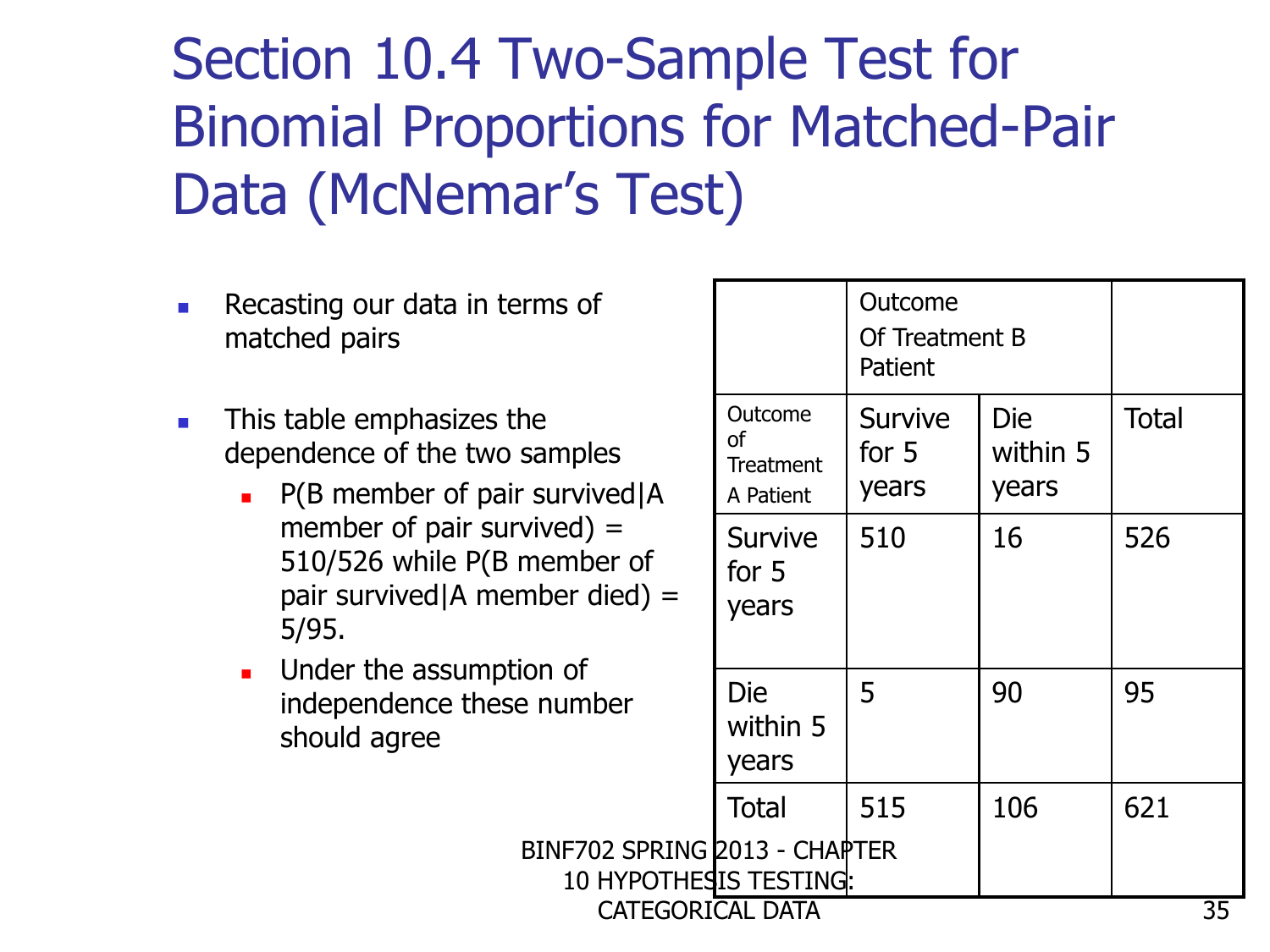- **Def.** 10.2 A concordant pair is a matched pair in which the outcome is the same for each member of the pairs.
- $\blacksquare$  Def. 10.3 A discordant pair is a matched pair in which the outcomes are different for the members of the pair.
- Def. 10.4 A type A discordant pair is a discordant pair in which the treatment of A member of the pair has the event and the treatment of B member of the pair does not. Similarly, a type B discordant pair is a discordant pair in which the treatment B member of the pair has the even and the treatment A member does not.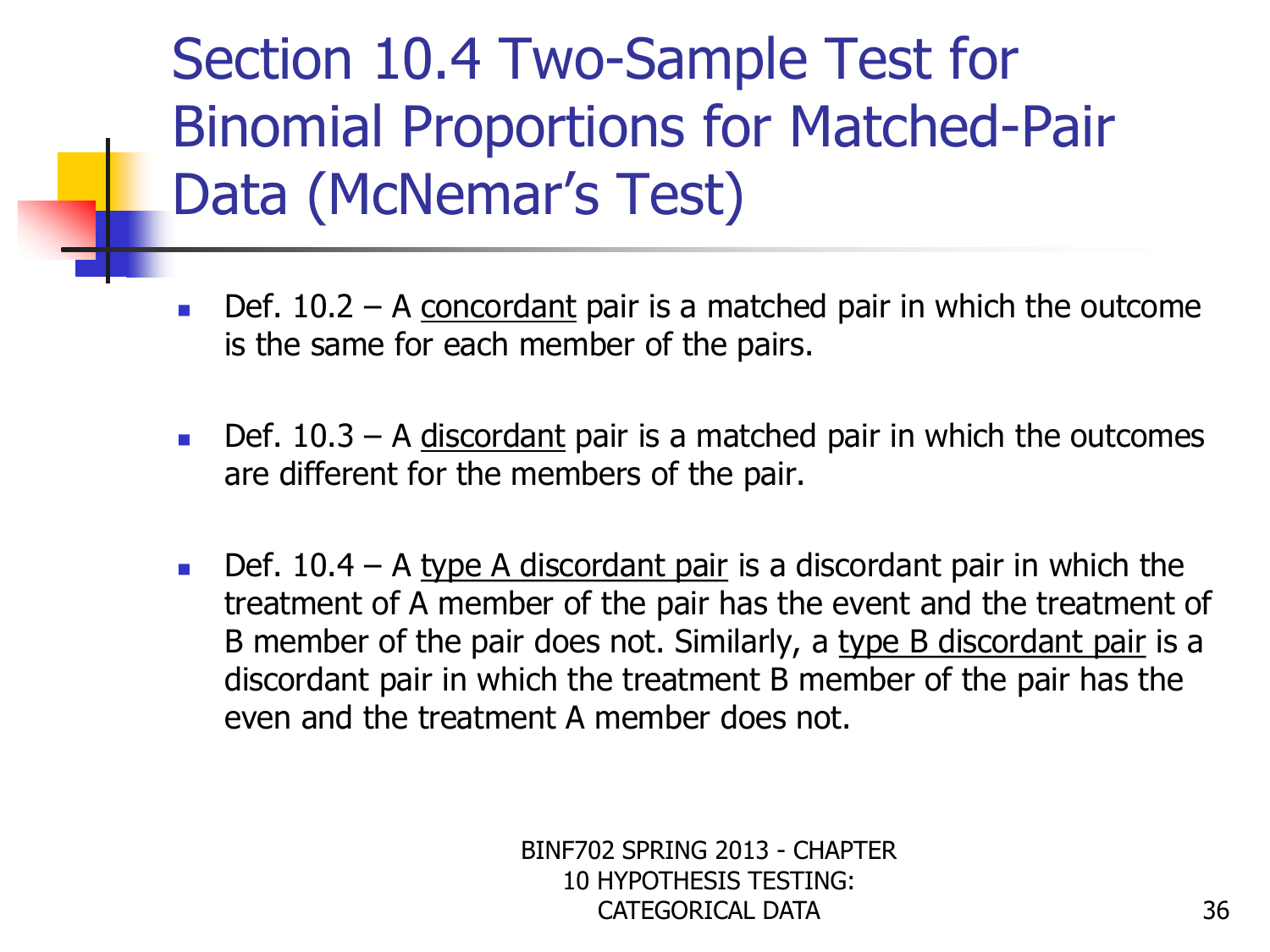#### Eq. 10.12 – McNemar's Test for Correlated Proportions - Normal

McNemar's Test for Correlated Proportions-Normal-Theory Test

- (1) Form a  $2 \times 2$  table of matched pairs, where the outcomes for the treatme A members of the matched pairs are listed along the rows and the outcom for the treatment B members are listed along the columns.
- (2) Count the total number of discordant pairs  $(n_n)$  and the number of type discordant pairs  $(n_$ ).
- (3) Compute the test statistic

$$
X^2 = \left(\left| n_A - \frac{n_D}{2} \right| - \frac{1}{2} \right)^2 / \left( \frac{n_D}{4} \right)
$$

An equivalent version of the test statistic is also given by

$$
X^{2} = (n_{A} - n_{B}|-1)^{2} / (n_{A} + n_{B})
$$

(4) For a two-sided level  $\alpha$  test,

if 
$$
X^2 > \chi_{1,1-\alpha}^2
$$
  
then reject  $H_0$ ;  
if  $X^2 \le \chi_{1,1-\alpha}^2$ 

then accept  $H_{\alpha}$ .

(5) The exact p-value is given by p-value =  $Pr(\chi_1^2 \geq 10)$  HYPOTHESIS TE\$TING:

BINF702 SPRING 2013 - CHAPTER

CATEGORICAL DATA

(6) Use this test only if  $n_0 \ge 20$ .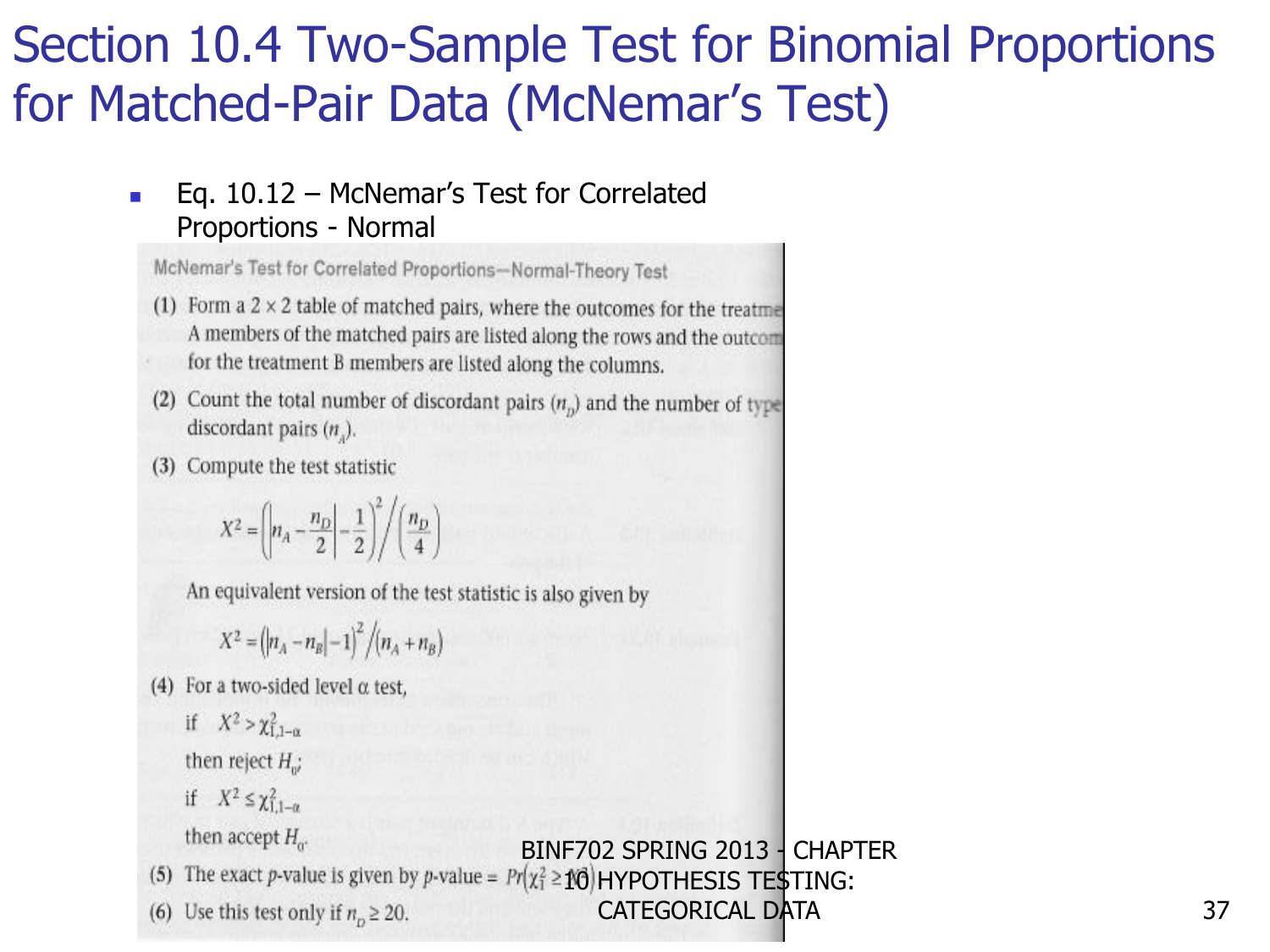#### **McNemar's test in R. Description**

Performs McNemar's chi-squared test for symmetry of rows and columns in a twodimensional contingency table.

#### **Usage**

mcnemar.test(x,  $y = NULL$ , correct = TRUE) **Arguments** 

X either a two-dimensional contingency table in matrix form, or a factor object.

y a factor object; ignored if x is a matrix.

correct a logical indicating whether to apply continuity correction when computing the test statistic.

#### **Details**

The null is that the probabilities of being classified into cells [i,j] and [j,i] are the same.

If x is a matrix, it is taken as a two-dimensional contingency table, and hence its entries should be nonnegative integers. Otherwise, both x and y must be vectors of the same length.

Incomplete cases are removed, the vectors are coerced into factor objects, and the contingency table is computed from these.

Continuity correction is only used in the 2-by-2 case if correct is TRUE.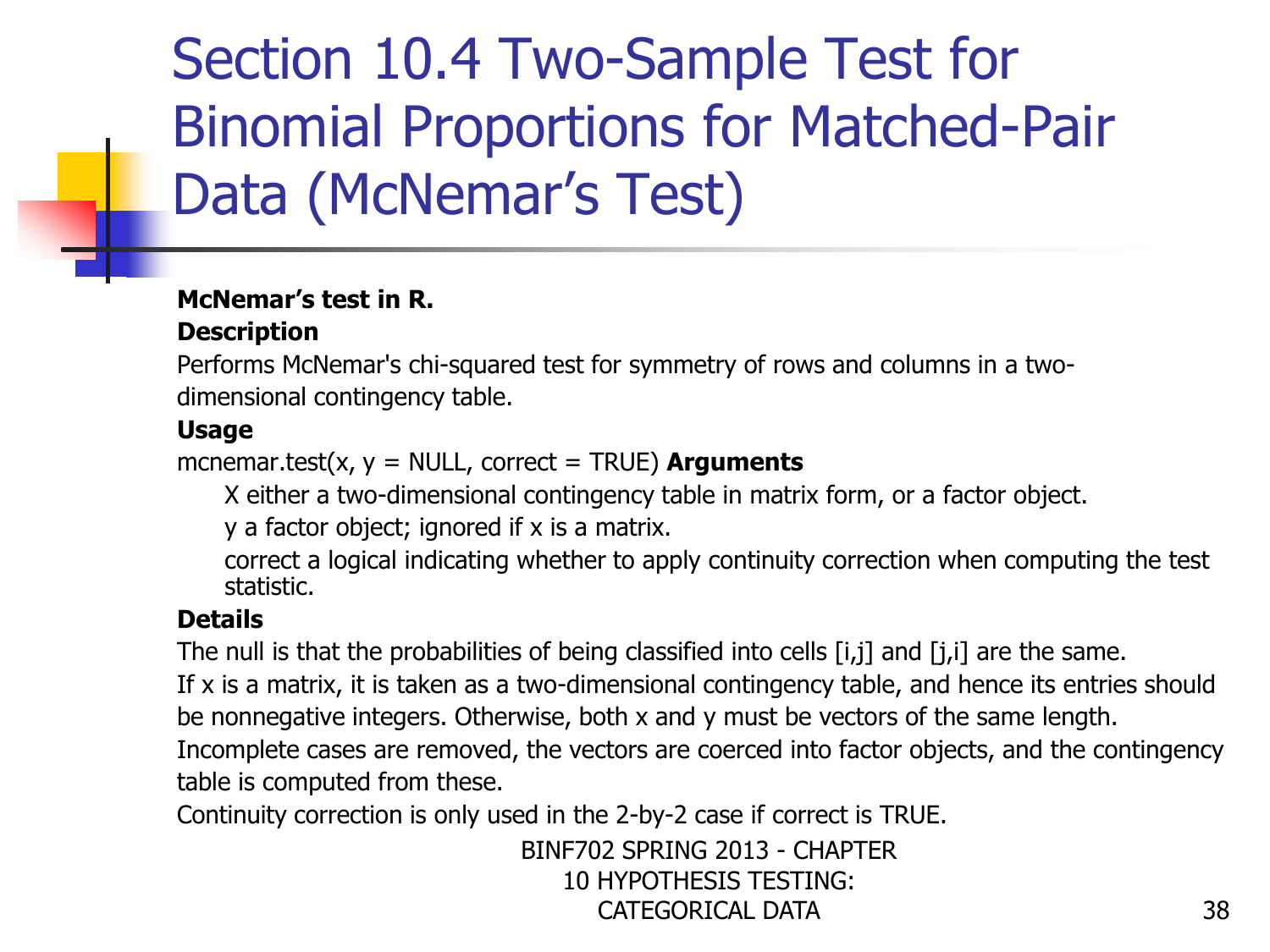Ex. 10.24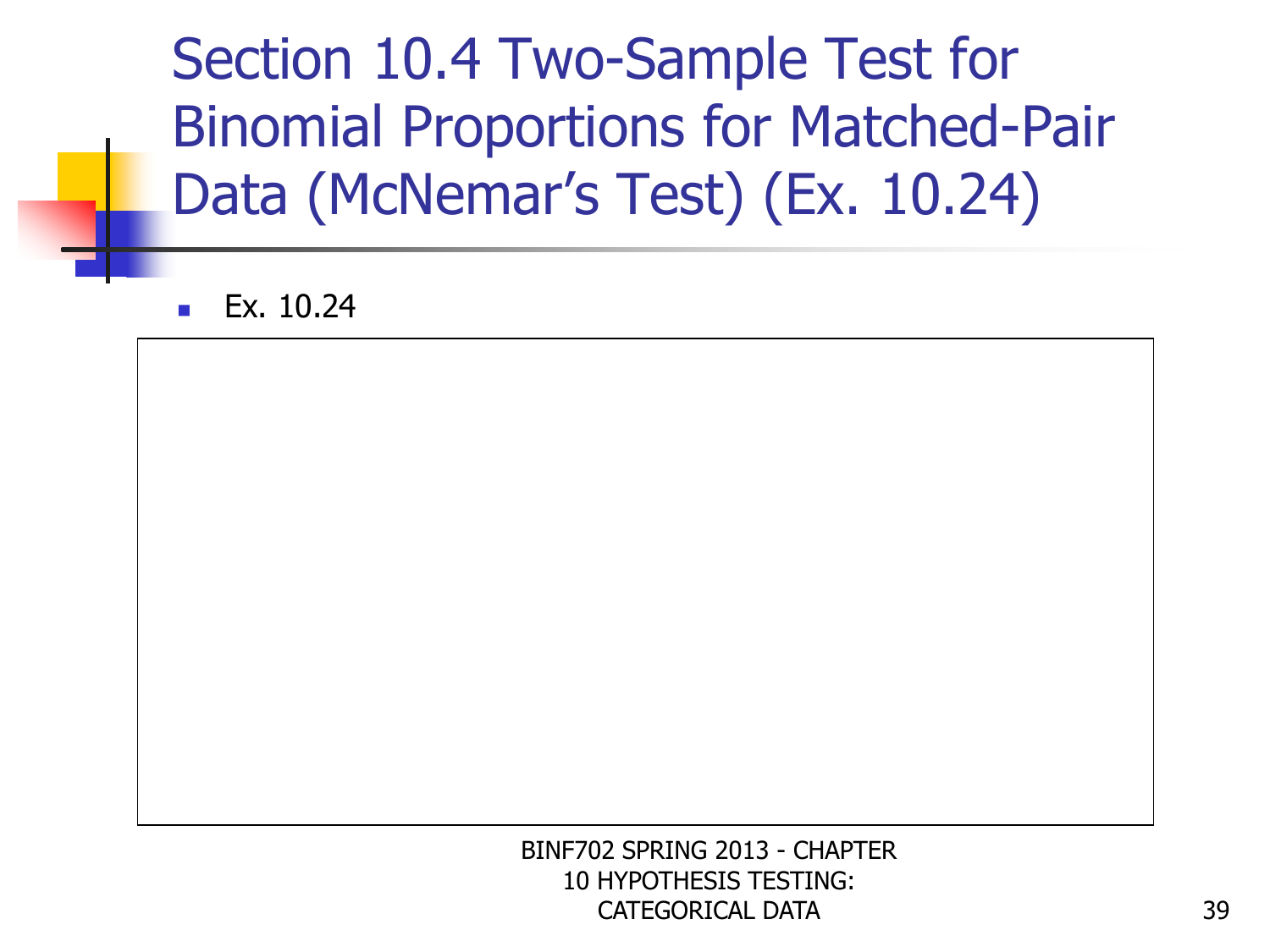Pedagogical Example 1 A casecontrol study was performed to study the relationship between source of drinking water during prenatal period and congenital malformations. Case mothers are those with malformed infants in a registry in Australia between 1951 and 1979. Controls were individually matched by hospital, maternal age  $(+-3 \text{ years})$ , and date of birth  $(+-1)$ month). The suspected casual agent was groundwater nitrates. The following 2 x 2 table was obtained relating case-control status to the source of drinking water.

|                        | Source<br><b>of</b> | Water         |     |
|------------------------|---------------------|---------------|-----|
|                        | Ground<br>water     | Rain<br>water |     |
| Cases                  | 162                 | 56            | 218 |
| Controls               | 123                 | 95            | 218 |
| <b>Total</b><br>: bots | 285                 | 151           | 436 |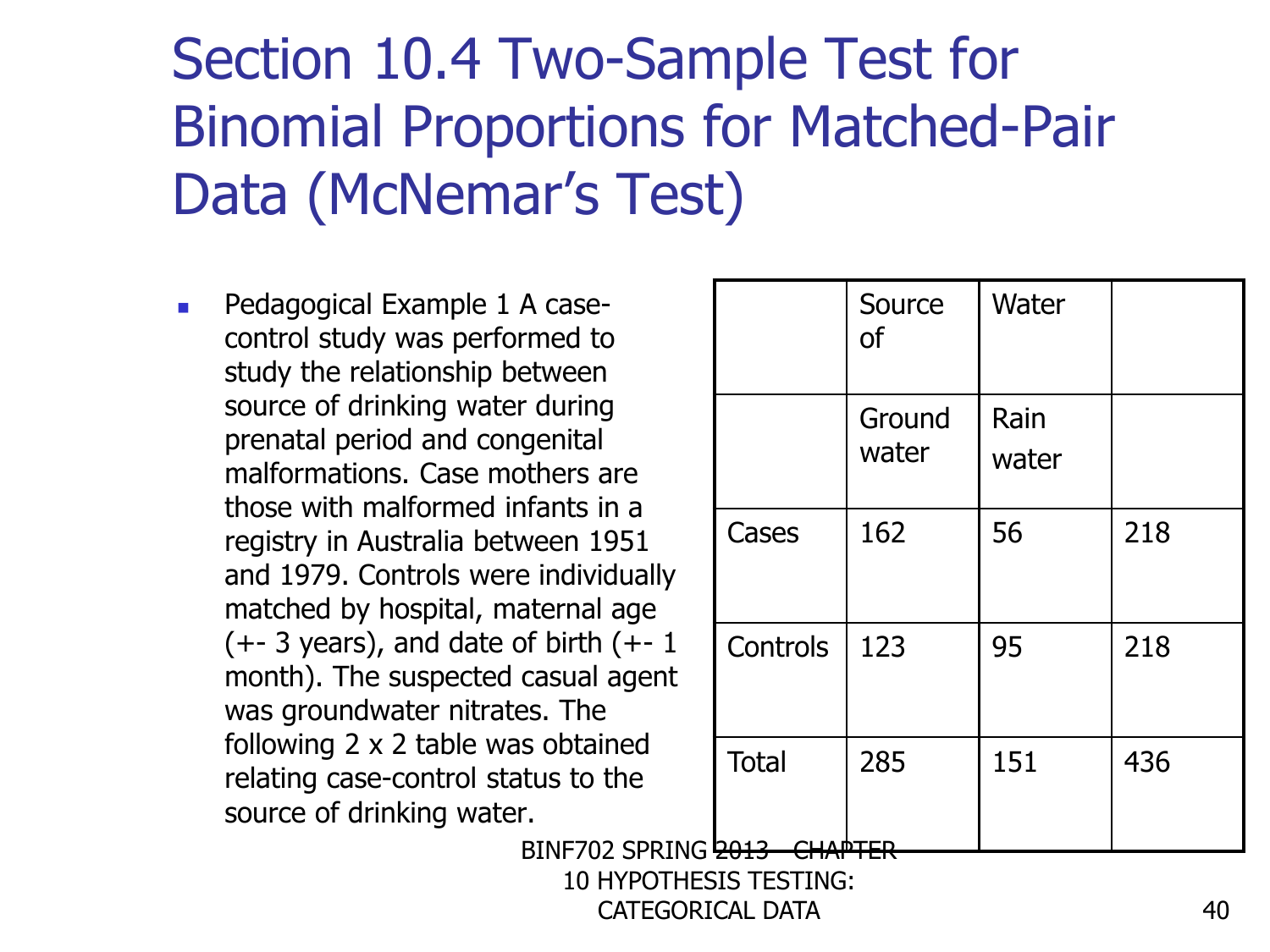| Case    | Control | Frequen<br>Cy |
|---------|---------|---------------|
| $\ddag$ | $\pm$   | 101           |
| $\pm$   |         | 61            |
|         | $\pm$   | 22            |
|         |         | 34            |

**Pedagogical Example 1** (Continued)

BINF702 SPRING 2013 - CHAPTER

10 HYPOTHESIS TESTING: CATEGORICAL DATA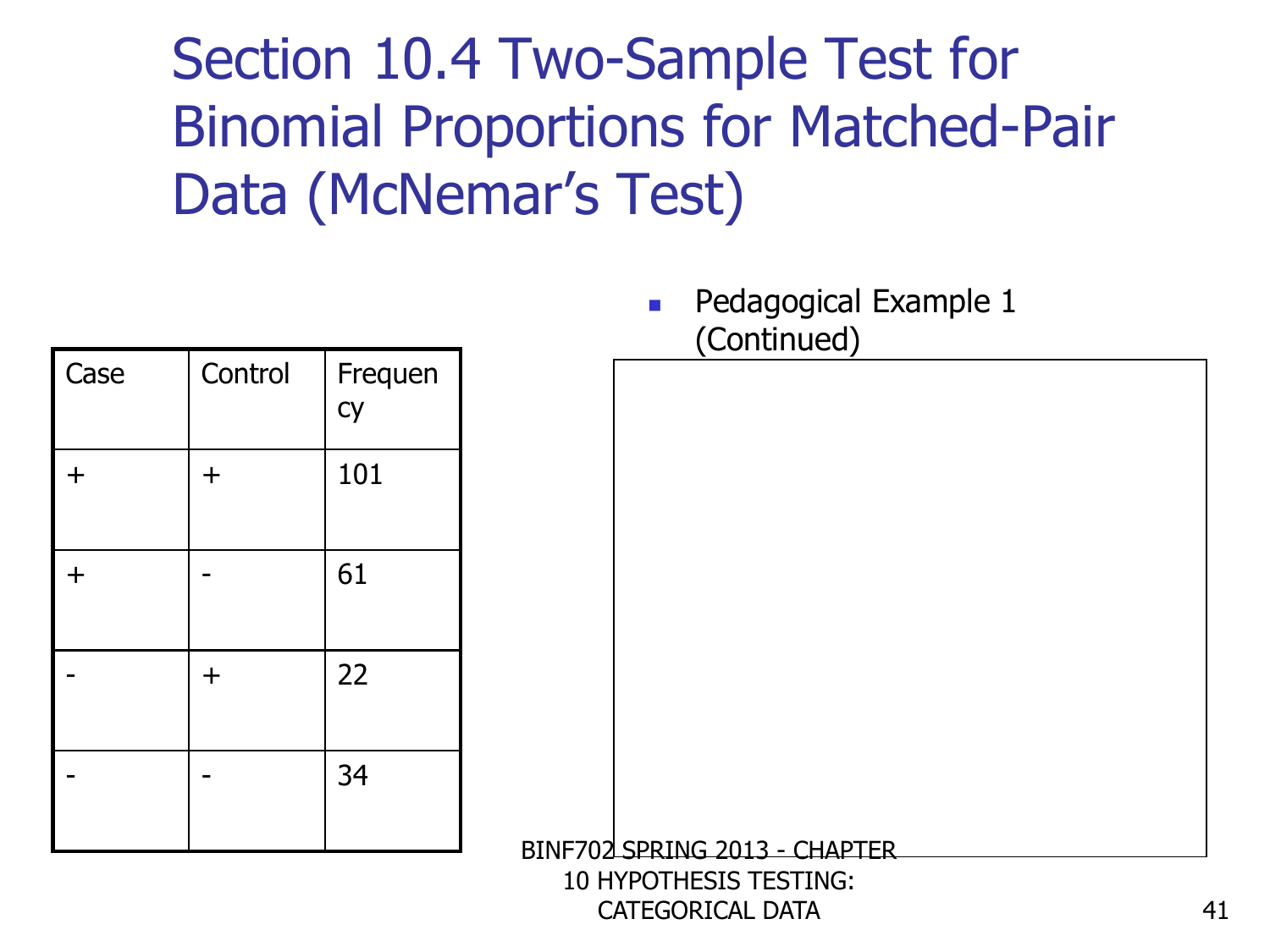- **Eq. 10.13McNemar's Test for Correlated** Proportions – Exact Test
- $1)$  Follow the procedure in step 1 Eq. 10.12
- 2) Follow the procedure in step 2 in Eq.<br>  $10.12$ <br>  $n = 2 * \sum_{n=1}^{n_A} {n_B \choose n} \left(\frac{1}{n}\right)^{n_B}$ 10.12

3)

$$
p = 2 * \sum_{k=0}^{n_A} {n_D \choose k} \left(\frac{1}{2}\right)^{n_D} \text{ if } n_A < n_D / 2
$$

$$
k=0 \quad \text{A} \quad f \, (2)
$$
\n
$$
p = 2 * \sum_{k=n_A}^{n_D} \binom{n_D}{k} \left(\frac{1}{2}\right)^{n_D} \text{ if } n_A > n_D / 2
$$
\n
$$
p = 1 \text{ if } n_A = n_D / 2
$$

4) This test is valid for any number of discordant pairs  $(n_{\text{D}})$  but is particularly useful for  $n_D < 20$ , when the normaltheory test in Eq. 10.12 cannot be used.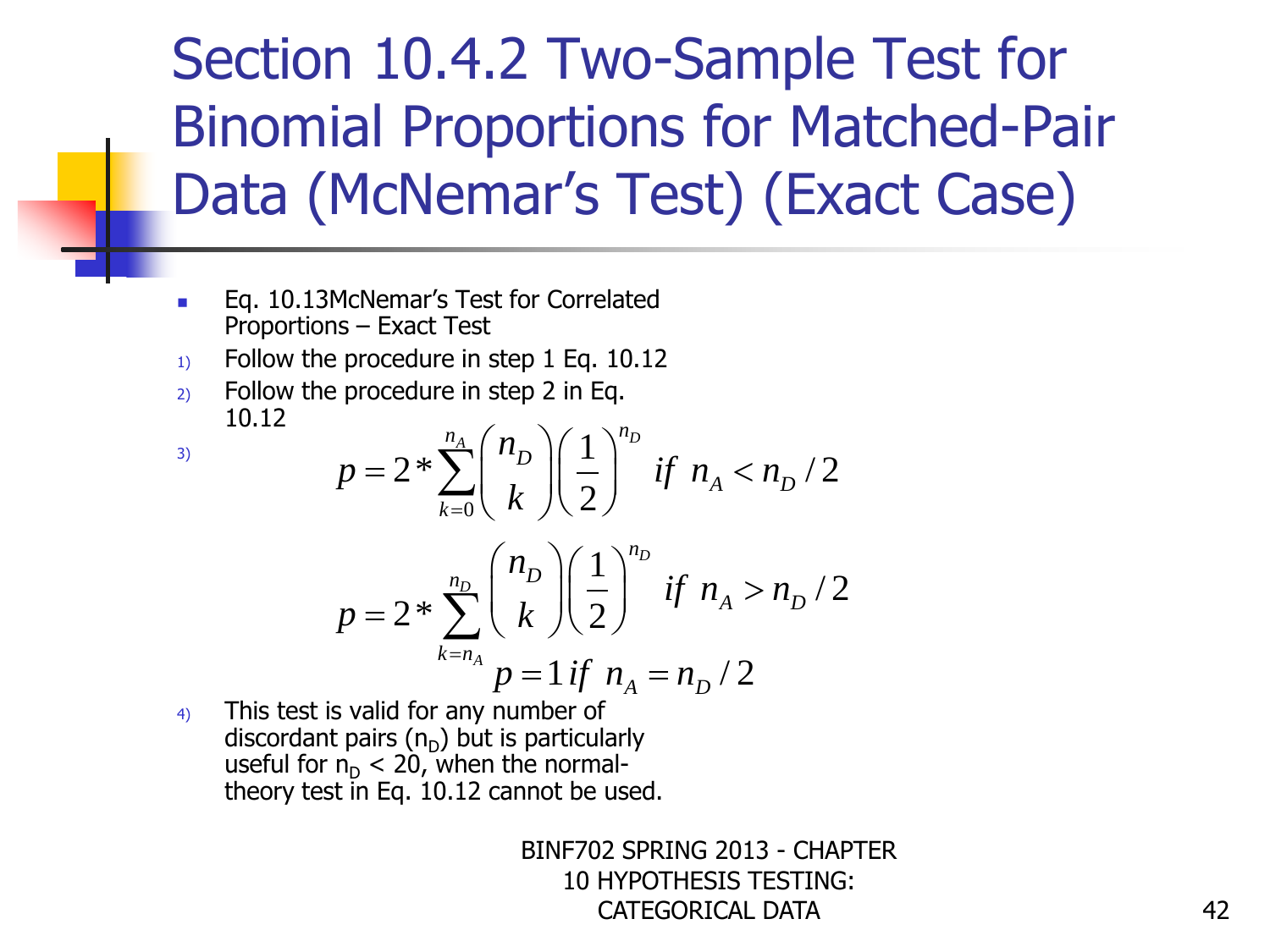**EX.** 10.25 in R (The p-value is slightly different than the one reported in the text).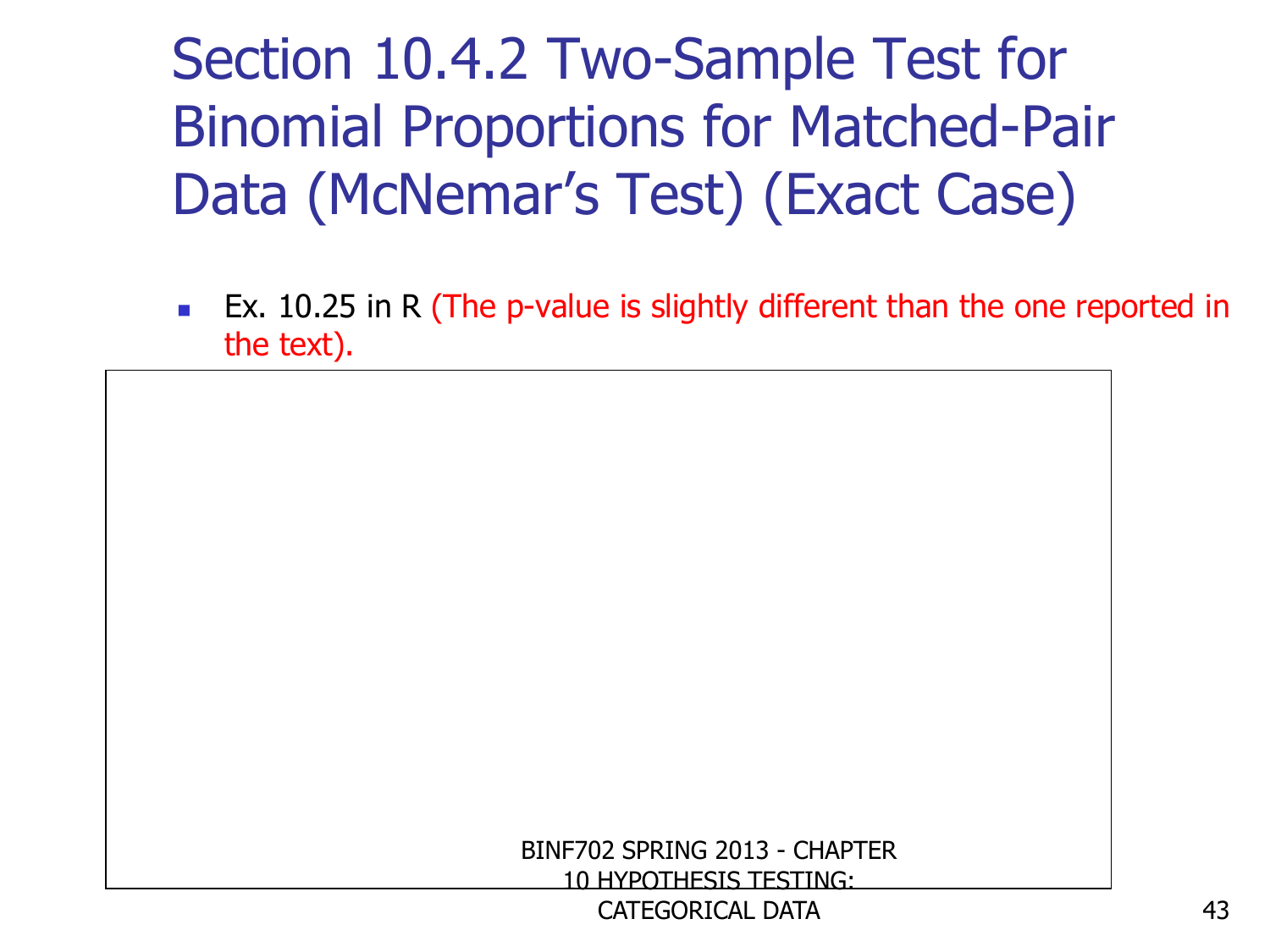CATEGORICAL DATA

 Pedagogical Example 1 (Revisited) – The data of our previous example was also analyzed separately by season of birth. The following exposure data are presented in a 2 x 2 table of case exposure status by control exposure status for spring births.

| (Revisited)<br>ous example<br>rately by<br>owing |                               | Control |                |    |
|--------------------------------------------------|-------------------------------|---------|----------------|----|
| ented in a 2<br>ure status by<br>for spring      |                               |         | $\pm$          |    |
|                                                  | Case                          | $\pm$   | 30             | 14 |
|                                                  |                               |         | $\overline{2}$ | 10 |
| BINF702 SPRING 2013                              | <b>10 HYPOTHESIS TESTING:</b> |         |                |    |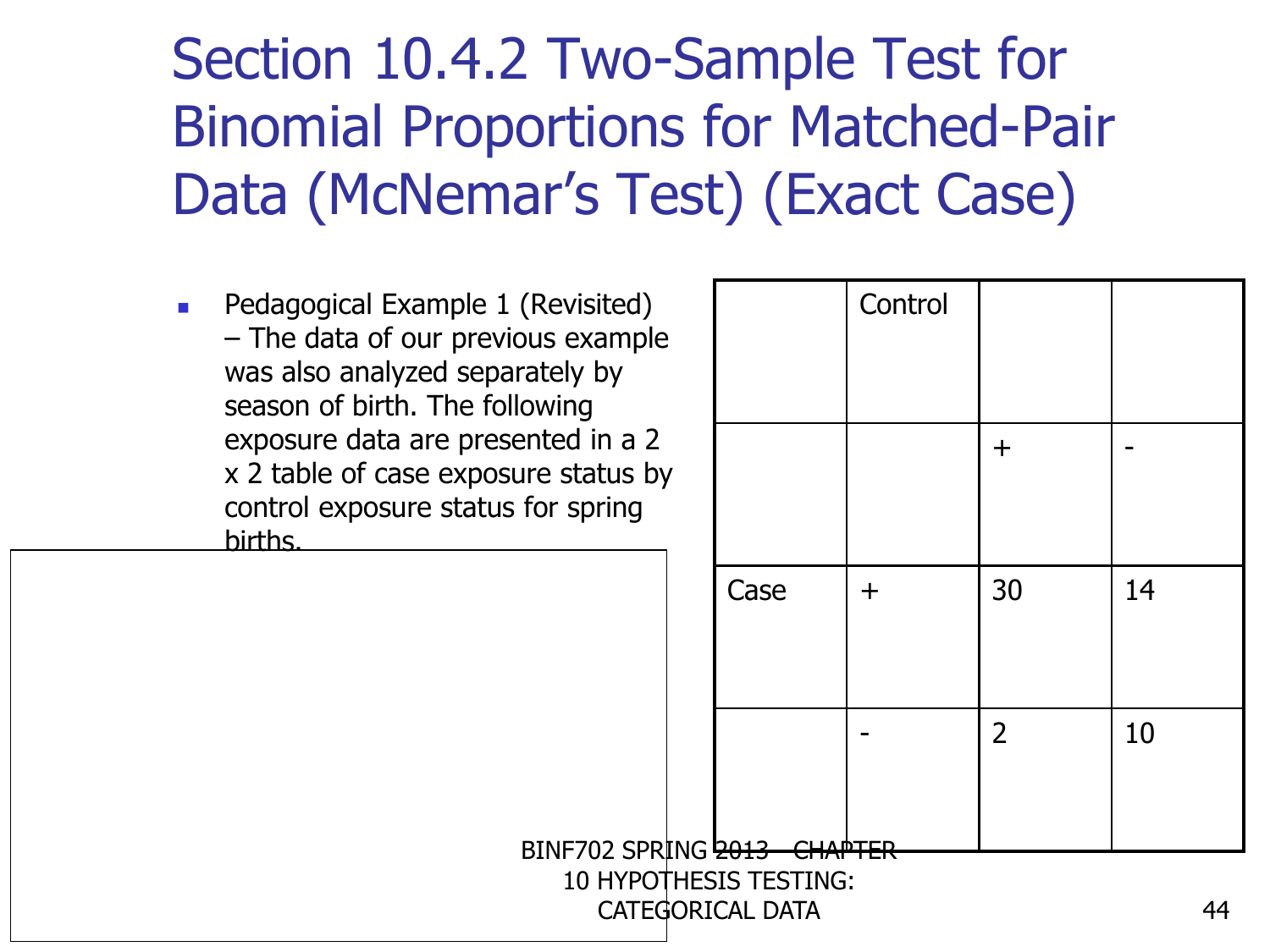### Section 10.5 Estimation of Sample Size and Power Comparing Two Binomial **Proportions**

$$
n_{1} = \frac{\left[\sqrt{\overline{pq}\left(1 + \frac{1}{k}\right)}z_{1-a/2} + \sqrt{p_{1}q_{1} + \frac{p_{2}q_{2}}{k}z_{1-\beta}}\right]^{2}}{\Delta^{2}}
$$
  

$$
n_{2} = kn_{1}
$$

 $=$ 

 $n_1 -$ <br>  $n_2 = kn_1$ <br>
where  $p_1, p_2$  = projected true probabilities of success in the two groups  $n_2 = kn_1$ <br>where  $p_1, p_2 = \text{proj}$ <br> $q_1, q_2 = 1 - p_1, 1 - p_2$ *m*  $p_1, p_2$  proj.<br>  $q_1, q_2 = 1 - p_1, 1 - p_2$ <br>  $\Delta = |p_2 - p_1|$  $=$ kn<sub>1</sub><br>e  $p_1, p_2$  = projected tr<br>= 1 -  $p_1, 1$  -  $p_2$ 

$$
\Delta = |p_2 - p_1|
$$
  
\n
$$
\overline{p} = \frac{p_1 + kp_2}{1 + k}
$$
  
\n
$$
\overline{q} = 1 - \overline{p}
$$

 Eq. 10.14 **Sample Size Needed to Compare Two Binomial Proportions Using a Two-Sided Test with Significance level** a and Power  $\mathbf{1} - \beta$ , Where One **Sample (n<sup>2</sup> ) is k times as Large as the other Sample (n<sup>1</sup> ) (Independent Sample Case)** To test the hypothesis  $H_0$ :  $p_1 = p_2$ versus  $H_1: p_1 := p_2$  for the specific alternative  $|p_1 - p_2| = \Delta$ , with a significance level  $\alpha$  and a power 1 –  $\beta$  the following sample size is required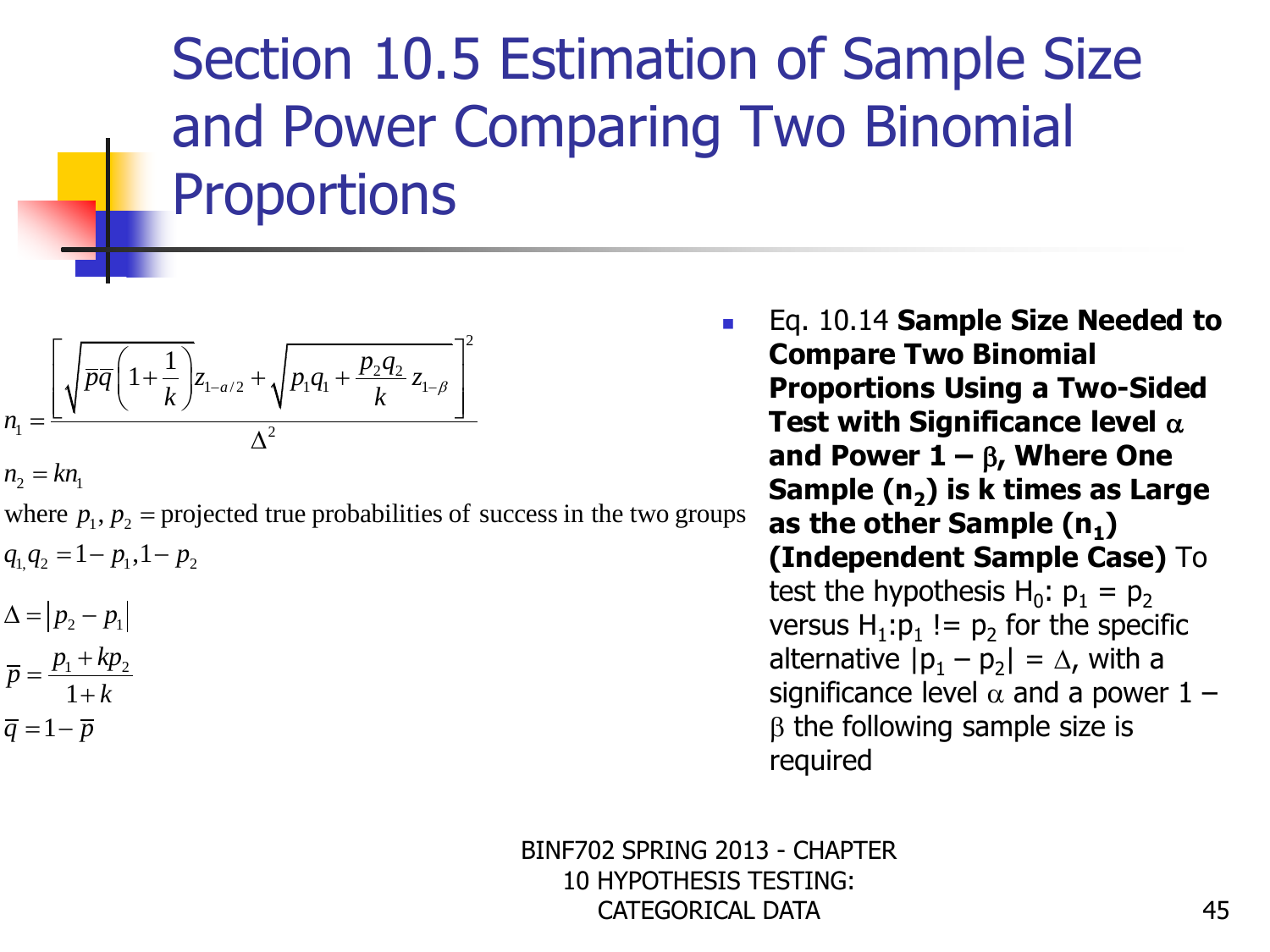## Section 10.5 Estimation of Sample Size and Power Comparing Two Binomial **Proportions**

**Eq. 10.15 Power Achieved in Comparing Two Binomial Proportions Using a Two-Sided** Test with Significance Level  $\alpha$  and Samples of Size  $\mathsf{n}_1$  and  $\mathsf{n}_2$  (Independent Sample Case) To test the hypothesis H<sub>0</sub>:  $p_1 = p_2$  versus H<sub>1</sub>: $p_1$  !=  $p_2$  for the specific alternative  $|p_1 - p_2|$ 

CATEGORICAL DATA

= 
$$
\Delta
$$
, with a significance level  $\alpha$  compute  
\n
$$
Power = \Phi \left[ \frac{\Delta}{\sqrt{p_1 q_1 / n_1 + p_2 q_2 / n_2}} - z_{1-\alpha/2} \frac{\sqrt{\overline{pq} (1 / n_1 + 1 / n_2)}}{\sqrt{p_1 q_1 / n_1 + p_2 q_2 / n_2}} \right]
$$

*where*

 $\left[\sqrt{p_1 q_1}/n_1 + p_2 q_2/n_2\right]$ <br>
where<br>  $p_1 p_2$  = projected true probabilities of success in groups 1 and 2 respectively  $q_1, q_2 = 1 - p_1, 1 - p_2$ = proj<br>=  $1 - p_1$ <br> $p_2 - p_1$  $p_2 - p_1$ <br> $p_1 + n_2 p_2$  $\frac{1}{2} + n_2$ <br> $\frac{1}{2} + n_2$ *here*<br>  $p_2$  = projecte<br>
,  $q_2$  = 1 –  $p_1$ , 1  $\overline{q} = 1 - \overline{p}$ whe<br>p<sub>1</sub> p *where*<br> $p_1 p_2$  = projected to<br> $q_1, q_2$  = 1 –  $p_1, 1$  – p  $q_1, q_2 = 1 - p_1, 1$ <br>  $\Delta = |p_2 - p_1|$ <br>  $\overline{p} = \frac{n_1 p_1 + n_2 p_1}{n_1 + n_2 p_2}$  $\frac{p_1 - p_1}{p_1 + n_1}$  $\overline{p} = \frac{n_1 p_1 +}{n_1 +}$ <br> $\overline{q} = 1 - \overline{p}$  $=$ elected true probal<br>=  $1-p_1, 1-p_2$  $p_1 p_2$  = projected true<br> $q_1, q_2$  = 1 –  $p_1, 1$  –  $p_2$ <br> $\Delta = |p_2 - p_1|$  $=$  $\ddot{}$ = $\frac{n_1 p_1 + n_2 p_2}{n_1 + n_2}$ <br>= 1 -  $\overline{p}$ BINF702 SPRING 2013 - CHAPTER 10 HYPOTHESIS TESTING: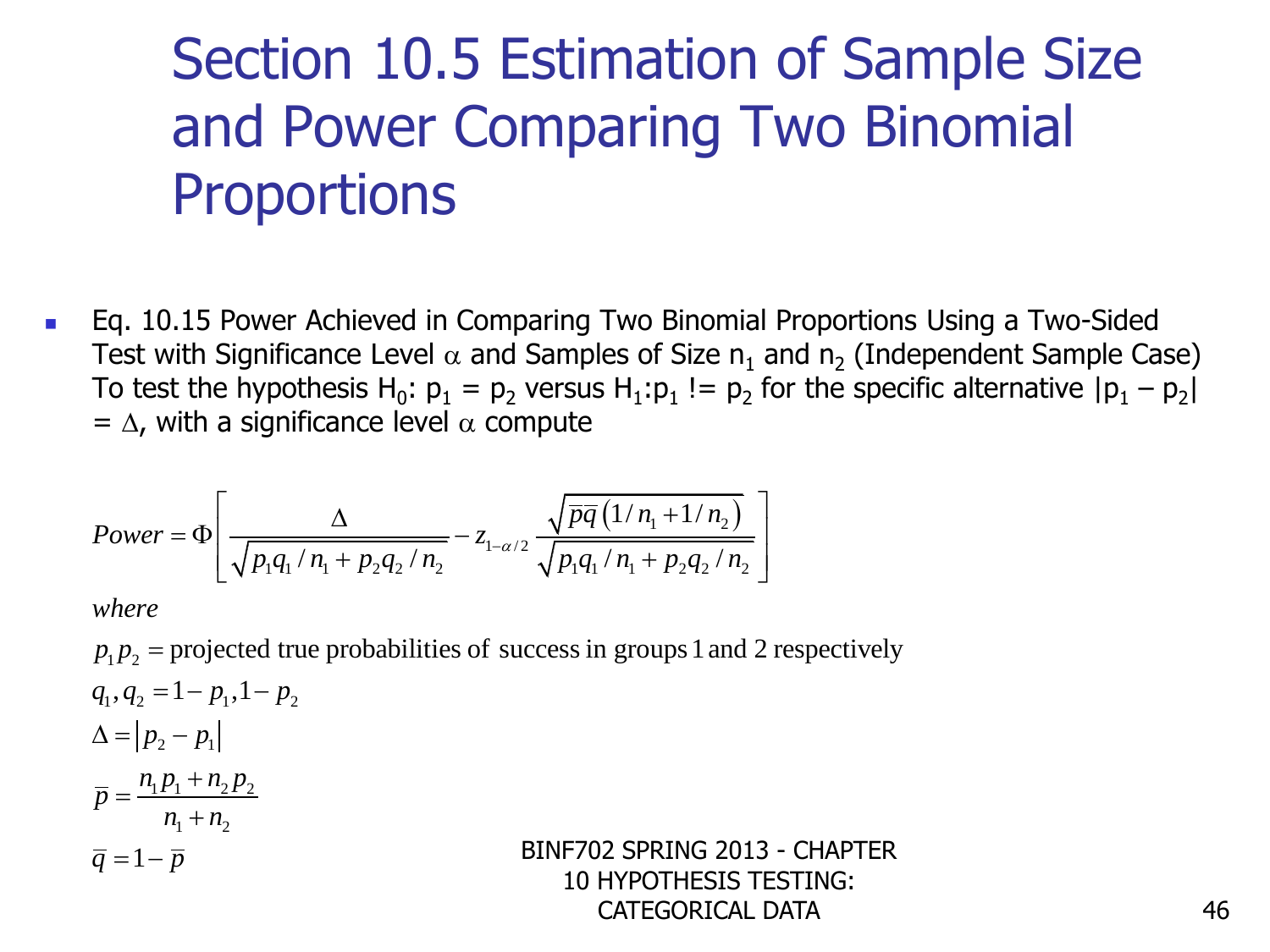### Section 10.5.2 Estimation of Sample Size and Power Comparing Two Binomial Proportions (Paired Samples)

 Eq. 10.16 **Sample Size Needed to Compare Two binomial Proportions Using a Two Sided Test with Significance Level 1 and Power 1-** b **(Paired-Sample Case)** If McNemar's test for correlated proportions is used to test the hypothesis  $H_0$ :  $p = \frac{1}{2}$  versus H<sub>1</sub>:p != 1/<sub>2</sub> for the specific alternative  $p = p_A$ , where  $p =$  the probability that a discordant pair is of type A, then use

$$
n_{\text{CIVernal}} \text{ is test for correlated proportions is used to test the} \text{H}_1: \text{p} != \frac{1}{2} \text{ for the specific alternative } \text{p} = \text{p}_A, \text{ where } \text{p} = \text{the pair is of type A, then use} \text{and} \text{p}_A = \frac{(z_{1-\alpha/2} + 2z_{1-\beta}\sqrt{p_Aq_A})^2}{4(p_A - .5)^2 p_D} \text{ matched pairs} \text{or } 2n = \frac{(z_{1-\alpha/2} + 2z_{1-\beta}\sqrt{p_Aq_A})^2}{2(p_A - .5)^2 p_D} \text{individuals} \text{and} \text{p}_A = \text{projected proportion of discordant pairs all pairs} \text{and } p_A = \text{projected proportion of discordant pairs of type A and the image.} \text{and} \text{p}_A = \text{projected proportion of discordant pairs of type A and the image.} \text{and} \text{p}_A = \text{projected proportion of discordant pairs of type A and the image.} \text{and} \text{p}_A = \text{projected proportion of discordant pairs of type A and the image.} \text{and} \text{p}_A = \text{projected proportion of discordant pairs of type A and the image.} \text{and} \text{p}_A = \text{projected proportion of discordant pairs of type A and the image.} \text{and} \text{p}_A = \text{projected proportion of discordant pairs of type A and the image.} \text{and} \text{p}_A = \text{projected proportion of discordant pairs of type A and the image.} \text{and} \text{p}_A = \text{projected proportion of discordant pairs of type A and the image.} \text{and} \text{p}_A = \text{projected proportion of discordant pairs of type A and the image.} \text{and} \text{p}_A = \text{projected proportion of discordant pairs of type A and the image.} \text{and} \text{p}_A = \text{projected proportion of discordant pairs of type A and the image.} \text{and} \text{p}_A = \text{projected proportion of discordant pairs of type A and the image.} \text{and} \text{p}_A = \text{projected proportion of discordant pairs of type A and the image.} \text{and} \text{p}_A = \text{projected proportion of discordant pairs of type A and the image.} \text{and} \text{p}_A = \text{projected proportion of discordant pairs of type A and the image.} \text{and} \text{p}_A = \text{projected proportion of discordant pairs of type A and the image.} \text{and} \text{p}_A = \
$$

 $p_p =$ 

or  $2n = \frac{2(p_A - .5)^2 p_D}{2(p_A - .5)^2 p_D}$  individuals<br>where  $p_D$  = projected proportion of discordant pairs all pairs<br>and  $p_A$  = projected proportion of discordant pairs of type A among discordant p *A*  $=$  projected proportion of discordant pairs of type  $A$  among discordant pairs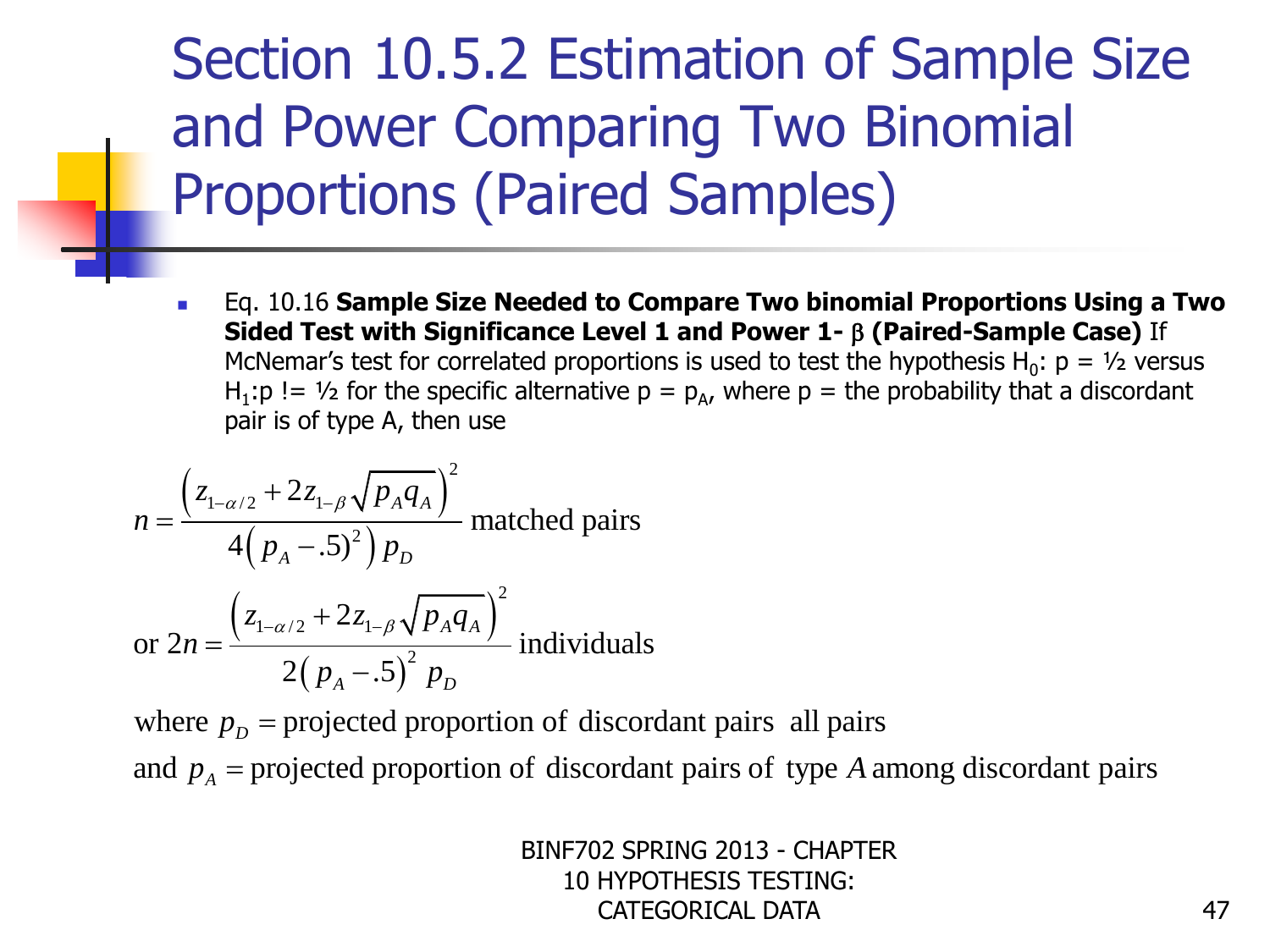### Section 10.5.2 Estimation of Sample Size and Power Comparing Two Binomial Proportions (Paired Samples)

 Eq. 10.17 **Power Achieved in Comparing Two Binomial Proportions Using a Two-Sided Tests with Significance Level** a **(Paired-Sample Case)** If McNemar's test for correlated proportions is used to test the hypothesis H<sub>0</sub>:  $p = \frac{1}{2}$  versus H<sub>1</sub>:  $p == \frac{1}{2}$ , for the specific alternative  $p_{A}$ , where  $p =$  the probability that a discordant pair is of type A,

hypothesis H<sub>0</sub>: p = 
$$
V_2
$$
 versus H<sub>1</sub>: p !=  $V_2$ , for the specific alternative p<sub>A</sub>,  
where p = the probability that a discordant pair is of type A,  

$$
Power = \Phi \left[ \frac{1}{2\sqrt{p_A q_A}} \left( z_{\alpha/2} + 2 \left| p_A - .5 \right| \sqrt{np_D} \right) \right]
$$

where

 $n =$  number of matched pairs

 $p_D$  = projected proportion of discordant pairs among all pairs p<sub>A</sub> = projected proportion of discordant pairs of type A among discordant pairs and caregorical path. 10 HYPOTHESIS TESTING: CATEGORICAL DATA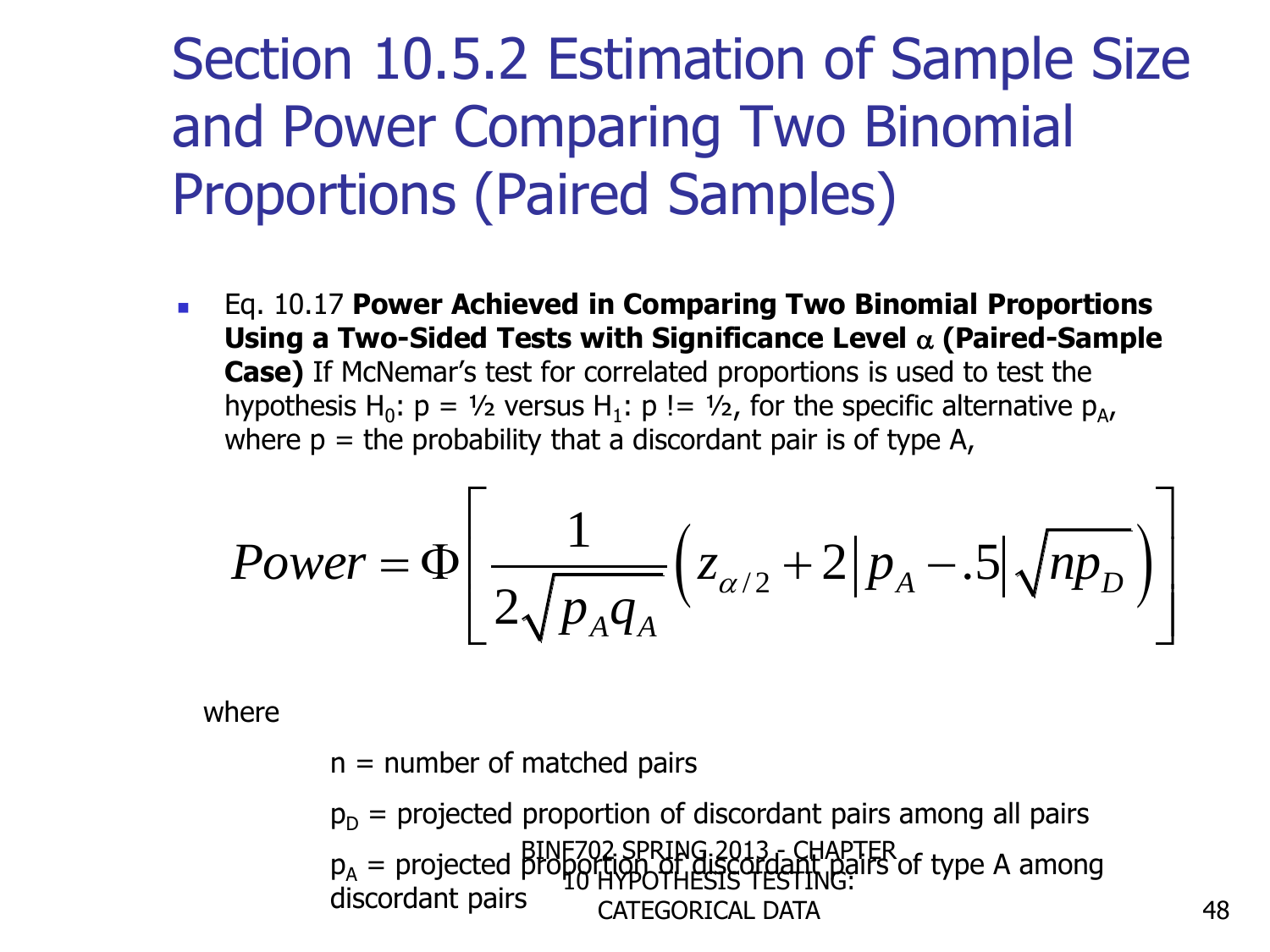# 10.5.3 Sample Size and Power in a Clinical Trial Setting

**This section is left to the reader.**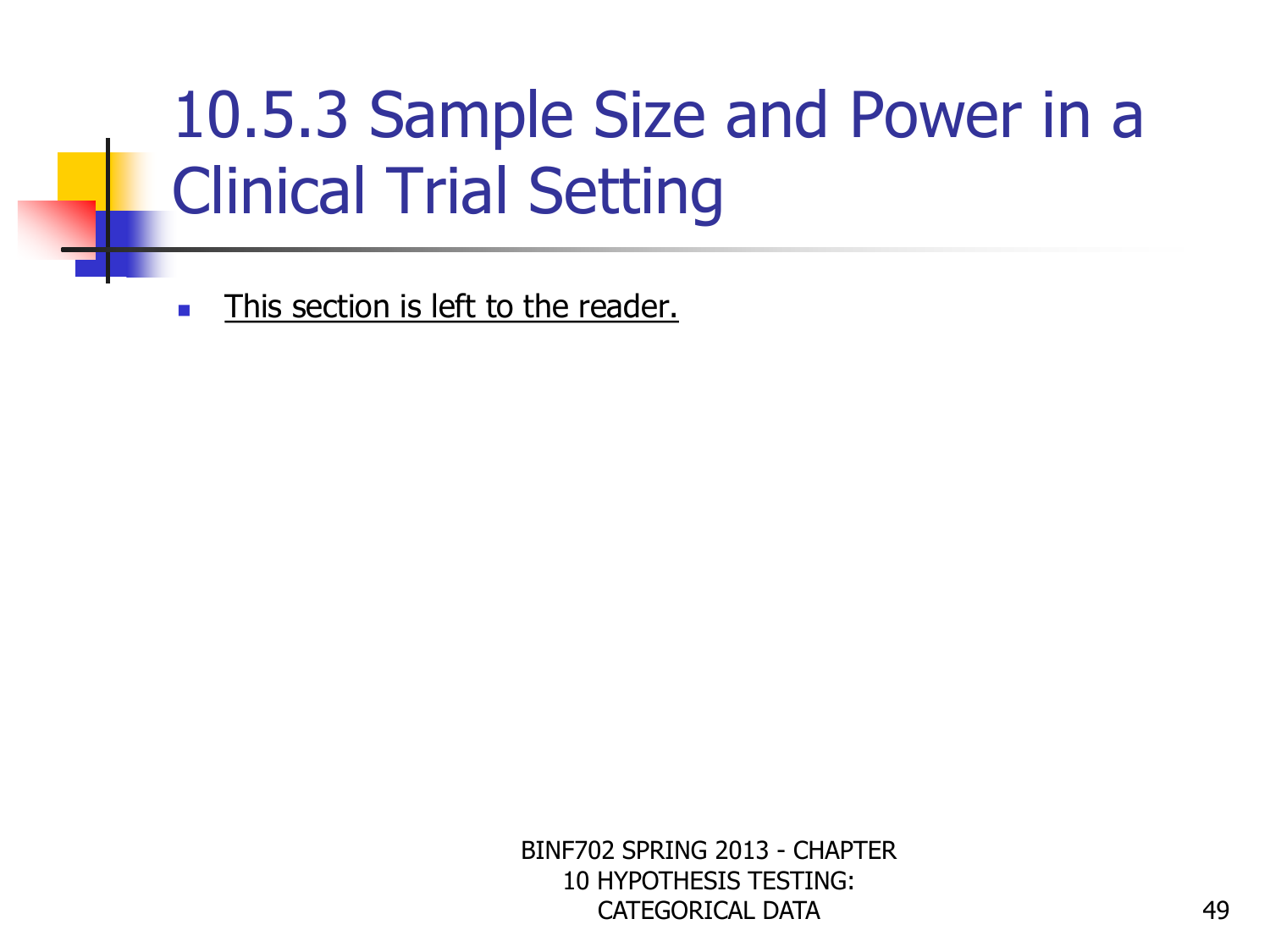- Def. 10.7 An **R x C contingency table** is a table with R rows and C columns. It displays the relationship between two variables, where the variables depicted in the rows has R categories and the variables depicted in the columns has C categories.
- Ex. 10.33 **Cancer** Suppose we wish to study further the relationship between age at first birth and the development of breast cancer, as given in Example 10.4. In particular, we would like to know if the effect of age at first birth follows a consistent trend, that is (1) more protection for women whose age at first birth is < 20 than for women whose age at first birth is 25-29 and (2) higher risk for women whose age at first birth is  $>= 35$  than for women whose age at first birth is 30-34. The data are presented in Table 10.18, where case-control status, is indicated along the rows and age at first birth has five categories. We wish to test for a relationship between birth and casecontrol status. How should this be done?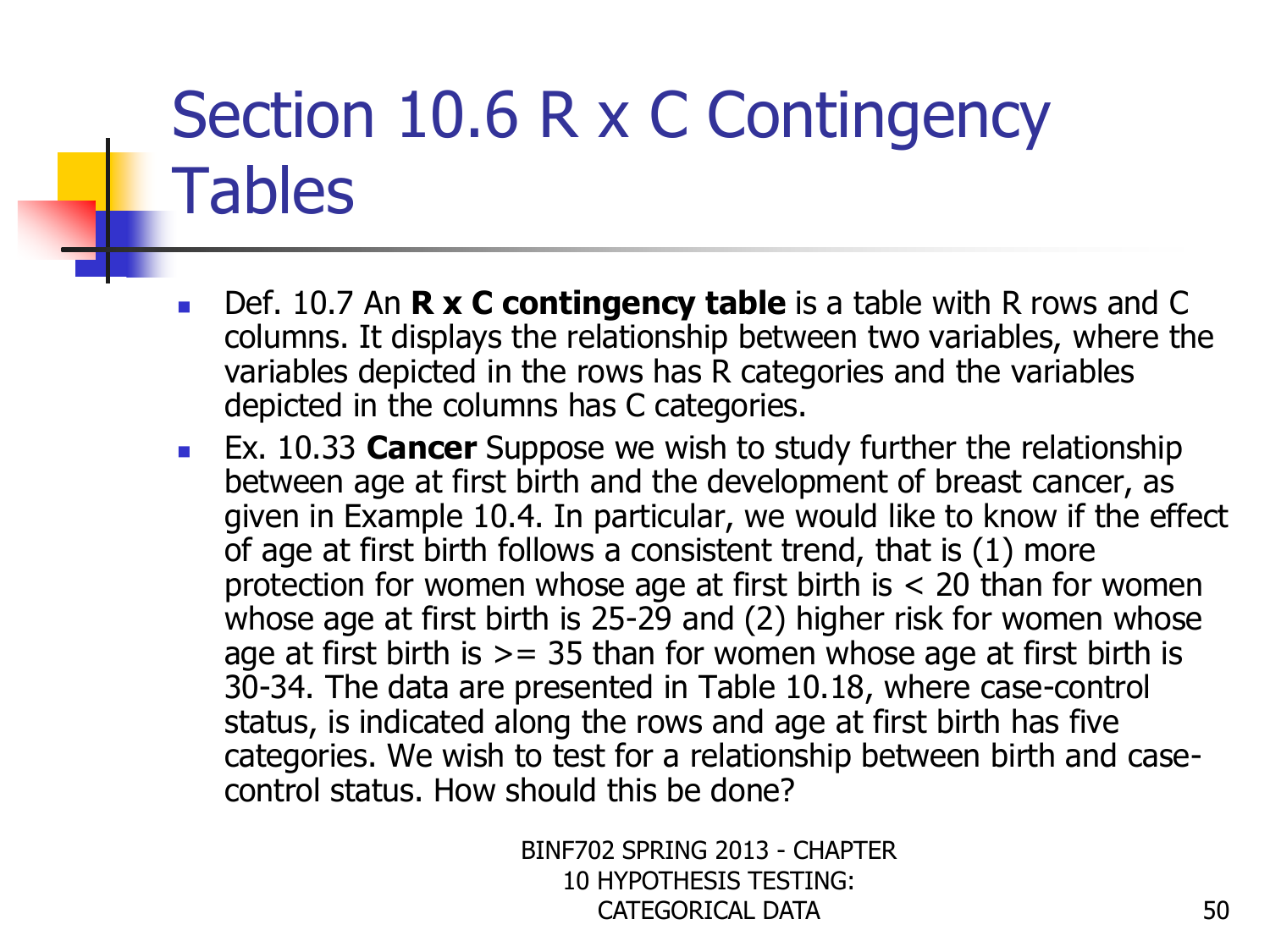The data of Example 10.33

|                                   | Age  | At        | <b>First</b> | <b>Birth</b>                                                                                             |        |              |
|-----------------------------------|------|-----------|--------------|----------------------------------------------------------------------------------------------------------|--------|--------------|
| Case-<br>Control<br><b>Status</b> | $20$ | $20 - 24$ | $25 - 29$    | 30-34                                                                                                    | $>=35$ | <b>Total</b> |
| Case                              | 320  | 1206      | 1011         | 463                                                                                                      | 220    | 3220         |
| Control                           | 1422 | 4432      | 2893         | 1092                                                                                                     | 406    | 10245        |
| <b>Total</b>                      | 1742 | 5638      |              | 3904   1555   626<br>BINF702 SPRING 2013 - CHAPITER<br>10 HYPOTHESIS TESTING:<br><b>CATEGORICAL DATA</b> |        | 13465        |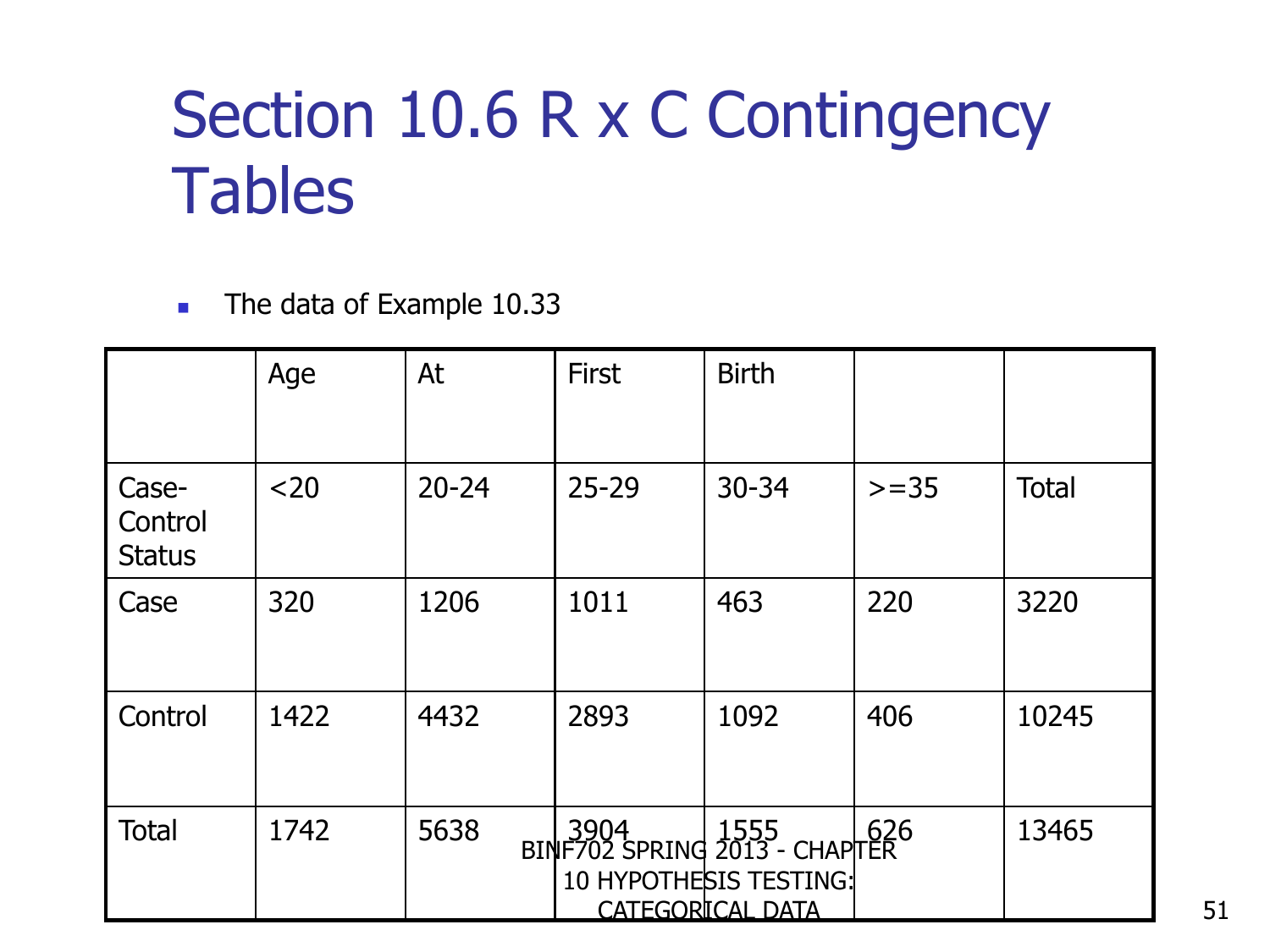■ Eq. 10.22 **Computation of the Expected Table for an R x C Contingency Table** The expected number of units in the (i, j) cell =  $E_{ii}$  = the product of the number of units in the ith row multiplied by the number of units in the jth column, divided by the total number of units in the table.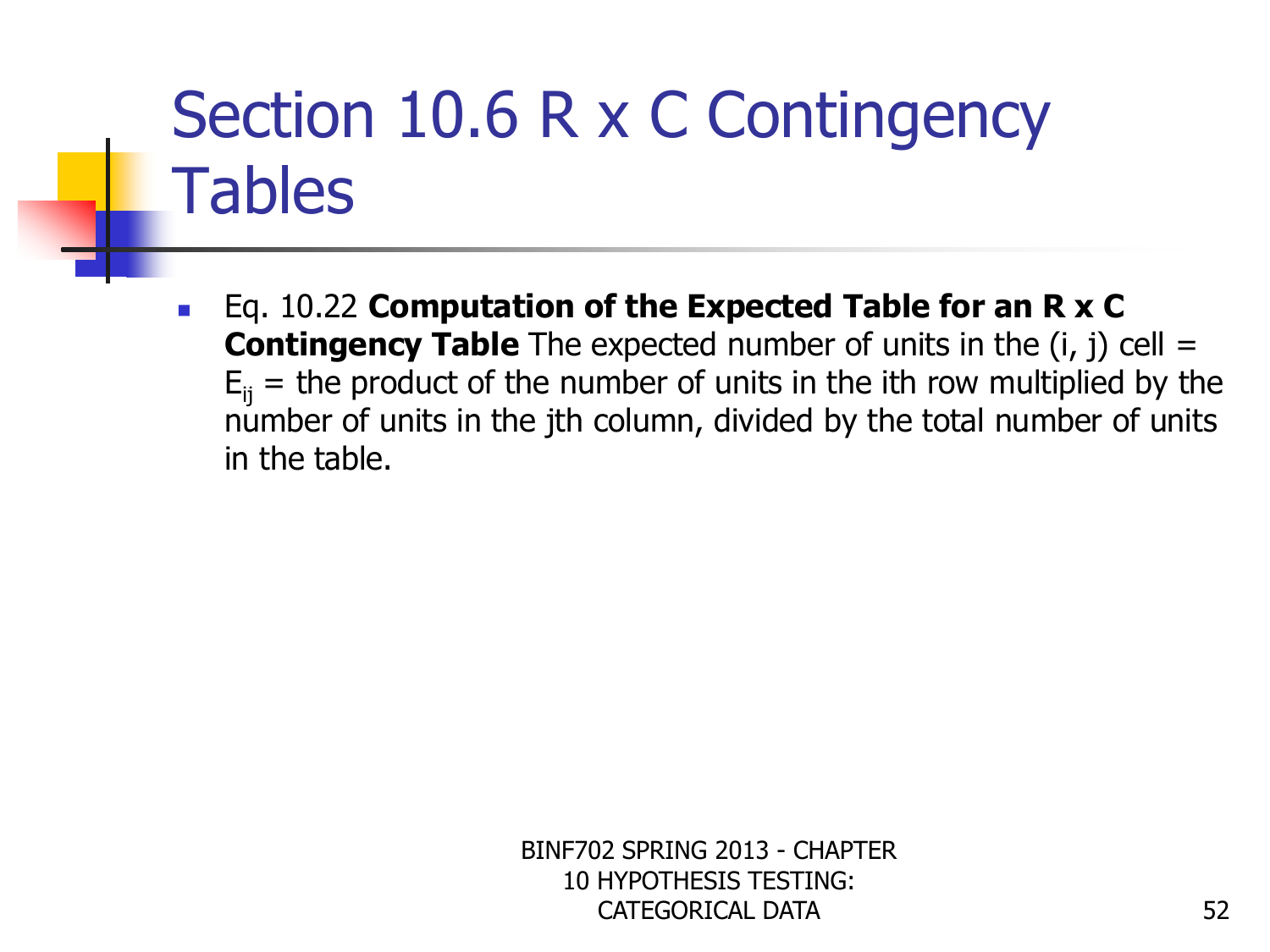- Eq. 10.23 **Chi-Square Test for an R x C Contingency Table** To test for the relationship between two discrete variables, where one variable has R categories and the other has C categories, use the following procedure:
- 1) Analyze the data in the form of an R x C contingency table, where  $O_{ii}$ represents the observed number of units in the (i, j) cell.
- 2) Compute the expected table as shown in eq. 10.22, where  $E_{ii}$  represents the expected number of units in the (i,j) cell.
- 3) Compute the test statistic

Compute the test statistic  
\n
$$
X^{2} = \frac{(O_{11} - E_{11})^{2}}{E_{11}} + \frac{(O_{12} - E_{12})^{2}}{E_{12}} + ... + \frac{(O_{RC} - E_{RC})^{2}}{E_{RC}}
$$

Which under  $H_0$  approximately follows a chi-square distribution with  $(R-1) \times (C-1)$  df BINF702 SPRING 2013 - CHAPTER 10 HYPOTHESIS TESTING: CATEGORICAL DATA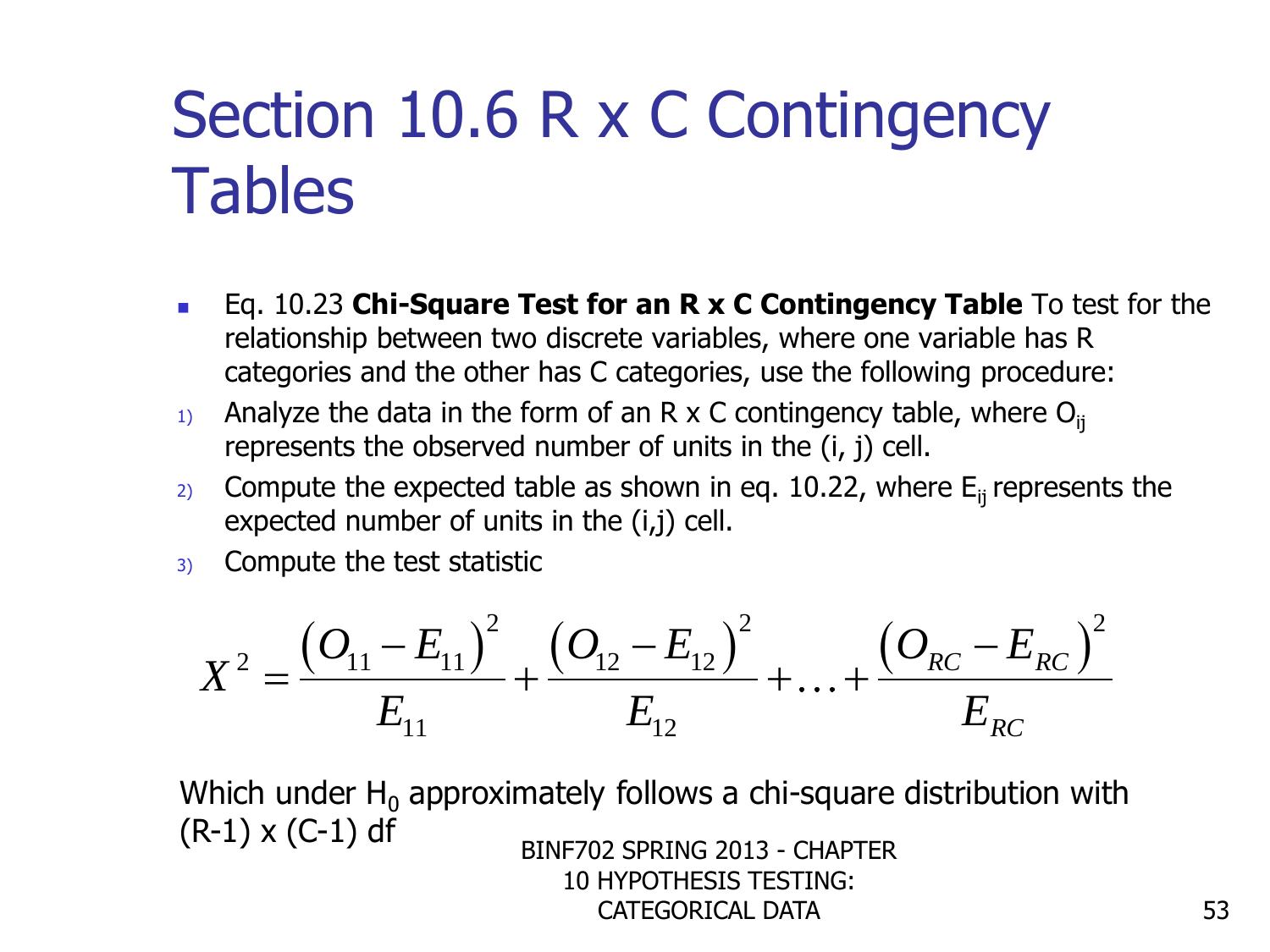#### **Section 10.6 R x C Contingency Tables (cont.)**

- 4) For a level  $\alpha$  test, if
	- 1)  $X^2 > \chi^2$  $_{\mathsf{(R\text{-}1)}$ x(C-1),1- $\alpha$  then reject H $_{0}$
	- 2)  $X^2 \leq x^2$  $_{\mathsf{(R-1)}\mathsf{x}(\mathsf{C-1}),\mathsf{1-\alpha}}$  then accept  $\mathsf{H}_{\mathsf{0}}$
- $5$ . The approximate p-value is given by the area to the right of  $X^2$  under a  $\chi^2_{\phantom{1} ( \mathsf{r-1}) \mathsf{x}(\mathsf{C-1}), 1\text{-}\alpha}$  distribution
- $6)$  Use this test only if the following two conditions are satisfied.
	- $_1$ . No more than 1/5 of the cells should have expected values  $< 5$
	- 2) No cell should have expected value  $< 1$ .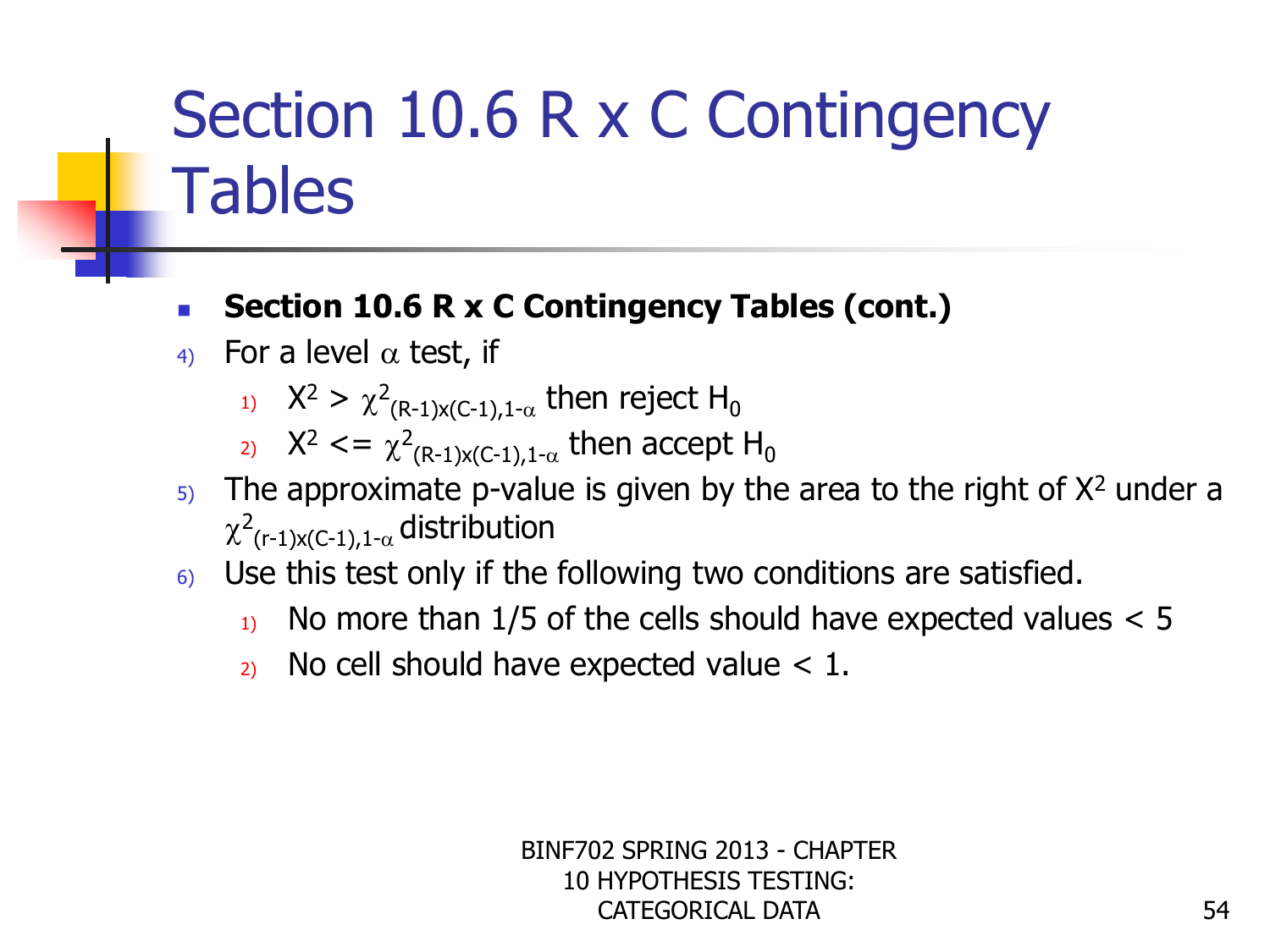#### **R x C Contingency Tables in R**

#### **Description**

chisq.test performs chi-squared tests on contingency tables.

#### **Usage**

chisq.test(x,  $y = NULL$ , correct = TRUE,  $p = rep(1/length(x))$ , length(x)), simulate.p.value = FALSE,  $B = 2000$ 

#### **Arguments**

x a vector or matrix.ya vector; ignored if x is a matrix.

correct a logical indicating whether to apply continuity correction when computing the test statistic.

p a vector of probabilities of the same length of x.

simulate.p.value a logical indicating whether to compute p-values by Monte Carlo simulation. B an integer specifying the number of replicates used in the Monte Carlo simulation.

#### **Details**

If x is a matrix with one row or column, or if x is a vector and y is not given, x is treated as a one-dimensional contingency table. In this case, the hypothesis tested is whether the population probabilities equal those in p, or are all equal if p is not given.

If x is a matrix with at least two rows and columns, it is taken as a two-dimensional contingency table, and hence its entries should be nonnegative integers. Otherwise, x and y must be vectors or factors of the same length; incomplete cases are removed, the objects are coerced into factor objects, and the contingency table is computed from these. Then, Pearson's chi-squared test of the null that the joint distribution of the cell counts in a 2-dimensional contingency table is the product of the row and column marginals is performed. If simulate.p.value is FALSE, the p-value is computed from the asymptotic chi-squared distribution of the test statistic; continuity correction is only used in the 2-by-2 case if correct is TRUE. Otherwise, if simulate.p.value is TRUE, the p-value is computed by Monte Carlo simulation with B replicates. This is done by random sampling from the set of all contingency tables with given marginals, and works only if the marginals are positive. (A C translation of the algorithm of Patefield (1981 BINF702 SPRING 2013 - CHAPTER

10 HYPOTHESIS TESTING: CATEGORICAL DATA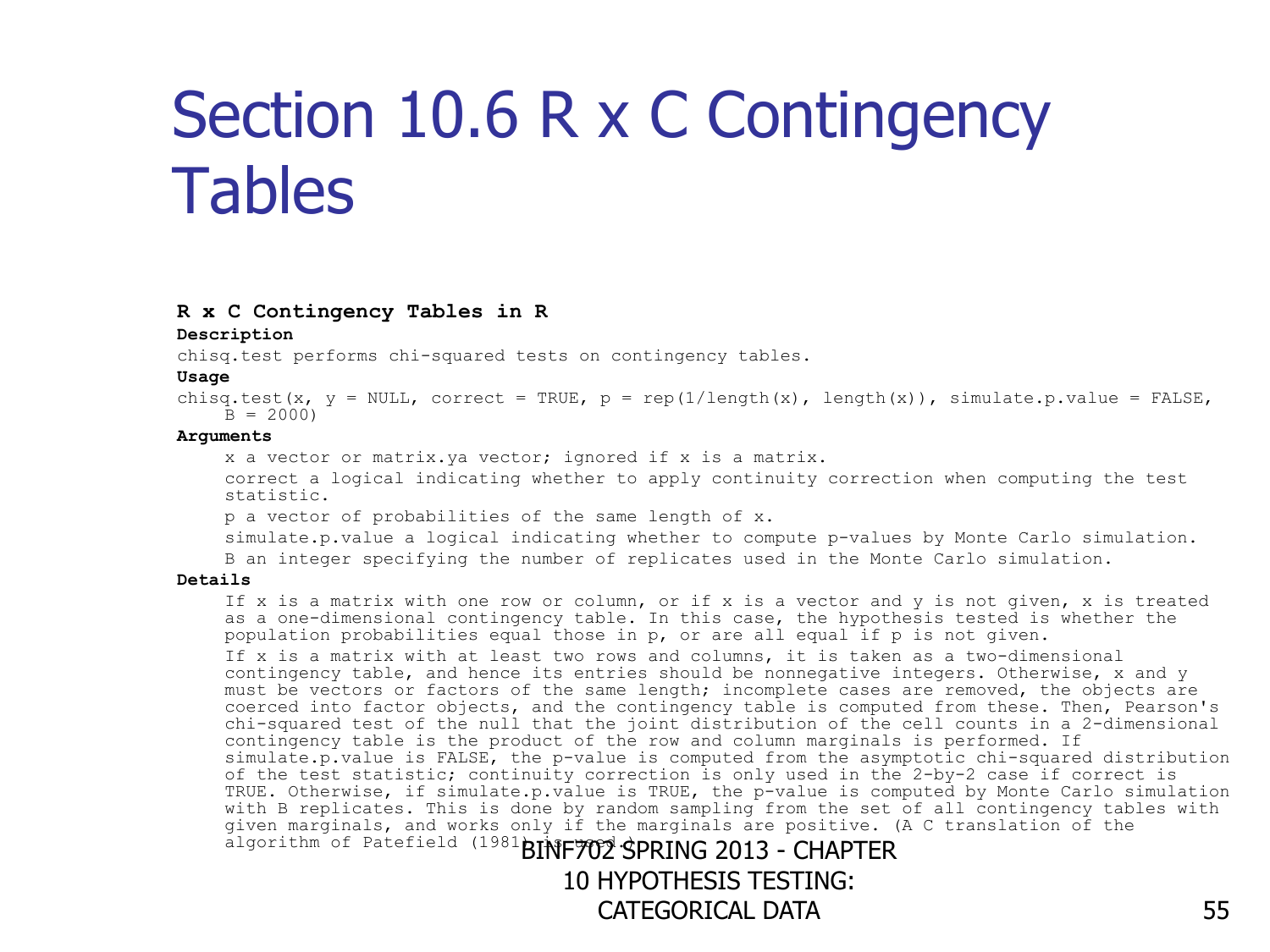# Section 10.6 R x C Contingency Tables (Example 10.35)

Example  $10.35$  in R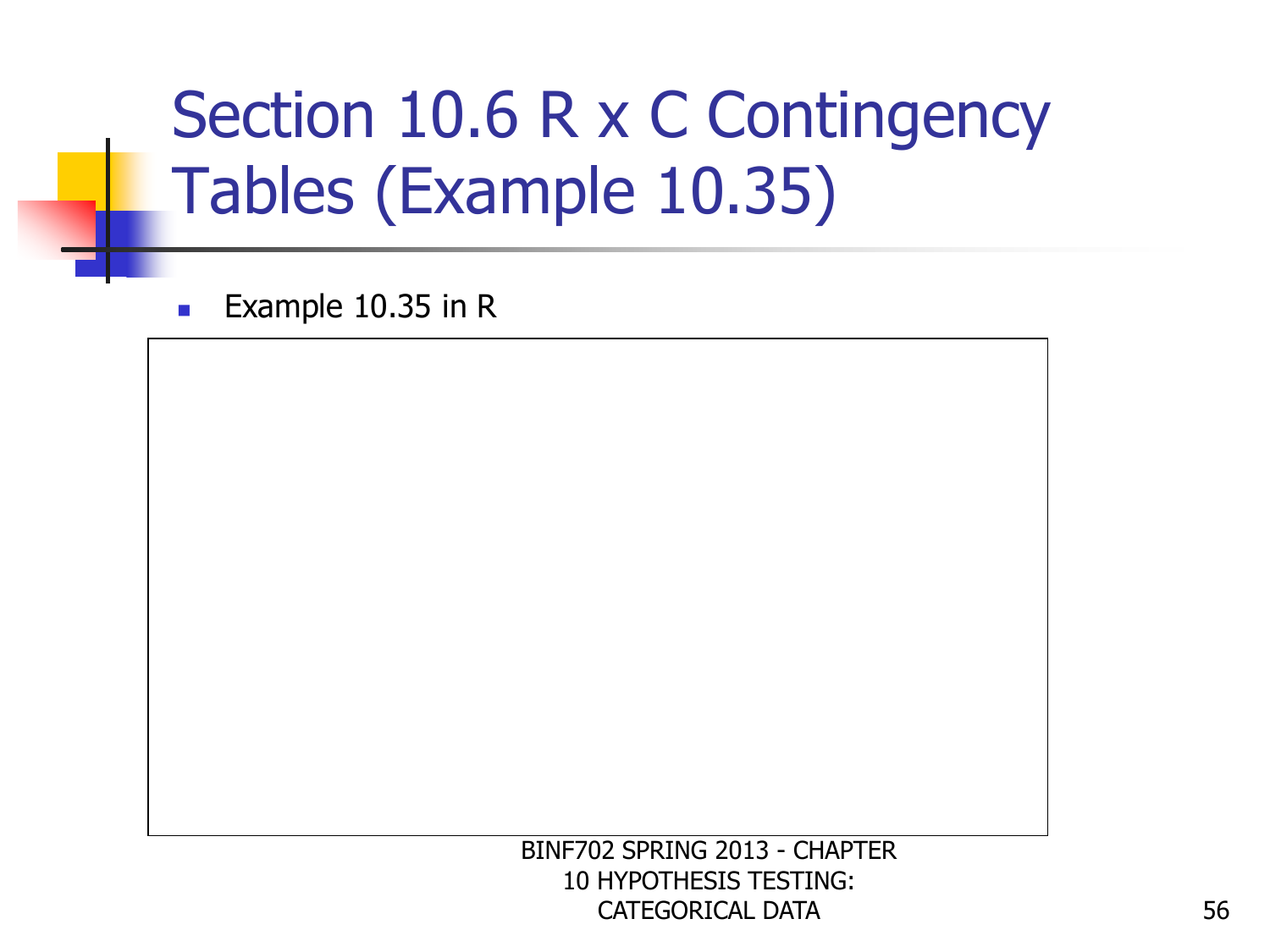BINF702 SPRING

**Pedagogical Example #1** Patients with heart failure, diabetes, cancer, and lung disease who have various infections from gramnegative organisms often receive aminoglycosides. One of the side effects of aminoglycosides is nephrotoxcity (possible damge to the kidney). A study was performed comparing the nephrotoxity (rise in serum creatine of at least 0.5 mg/dL) for 3 aminoglycosides. The following results were obtained:

| diabetes,<br>ho have<br>m-<br>eceive             |                            | # patients<br>with rise in<br>serum<br>creatinine | <b>Total</b> |
|--------------------------------------------------|----------------------------|---------------------------------------------------|--------------|
| e side<br>is<br>nge to<br>erformed<br>/ (rise in | Gentamicin                 | 44                                                | 121          |
| $.5\,$<br>les. The<br>ined:                      | Tobramycin                 | 21                                                | 92           |
|                                                  | Amikadn                    | 4                                                 | 16           |
| 10 HYPOTHESIS TESTING:                           | F702 SPRING 2013 - CHAPTER |                                                   |              |
| CATEGORICAL DATA                                 |                            |                                                   | 57           |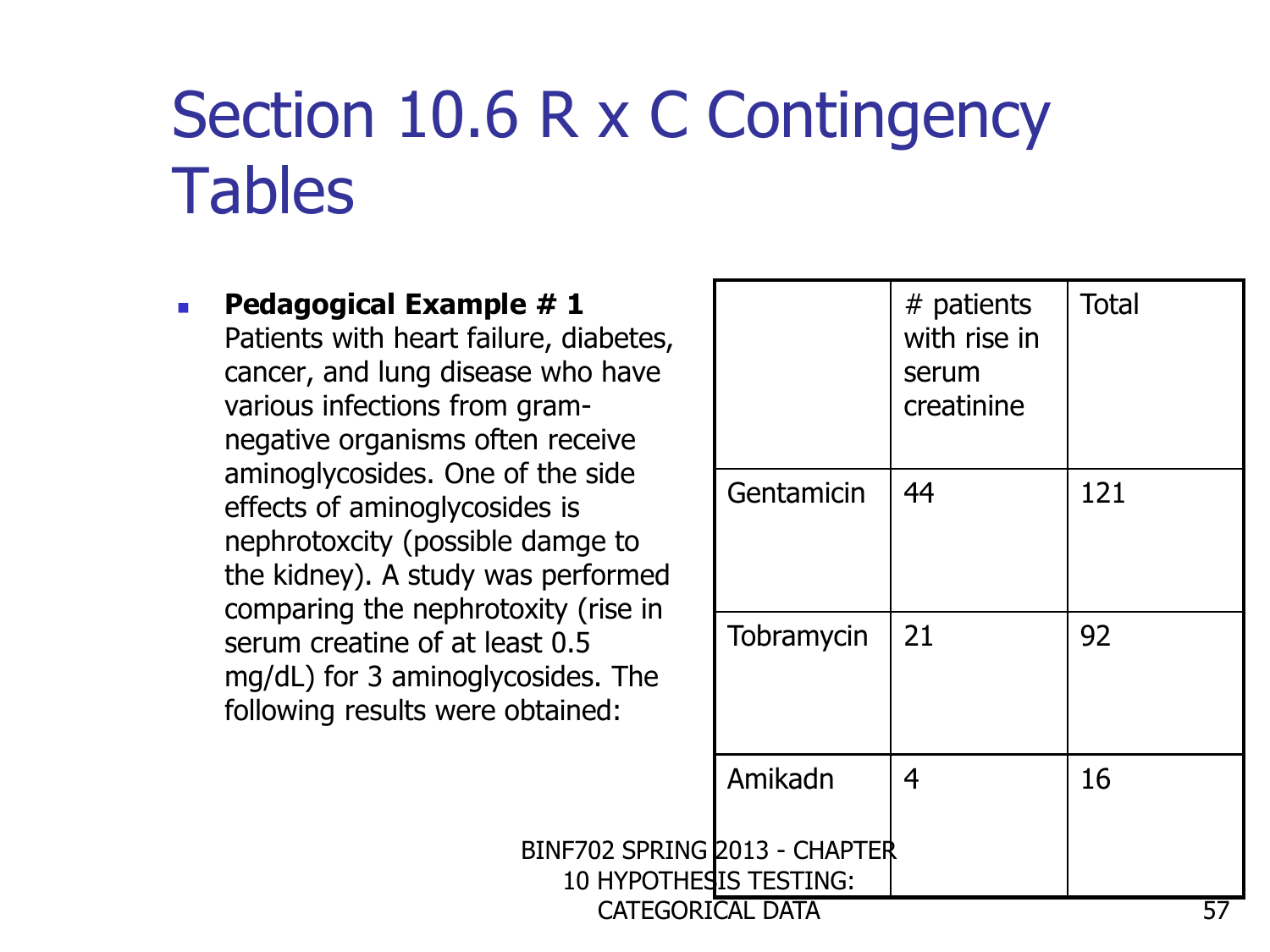**Pedagogical Example #1 (continued)**

|                | Antibiotic |                                                                                                                                                 |    |    |
|----------------|------------|-------------------------------------------------------------------------------------------------------------------------------------------------|----|----|
|                |            | G                                                                                                                                               | Τ  | A  |
| Nephrotoxicity | $\ddag$    | 44                                                                                                                                              | 21 | 4  |
|                |            | $\begin{array}{c} 1,77 \\ \text{BNF}702 \text{ SPRING } 2013 - \text{CHAPTER} \end{array}$<br><b>10 HYPOTHESIS TESTING:</b><br>CATEGORICAL DATA |    | 12 |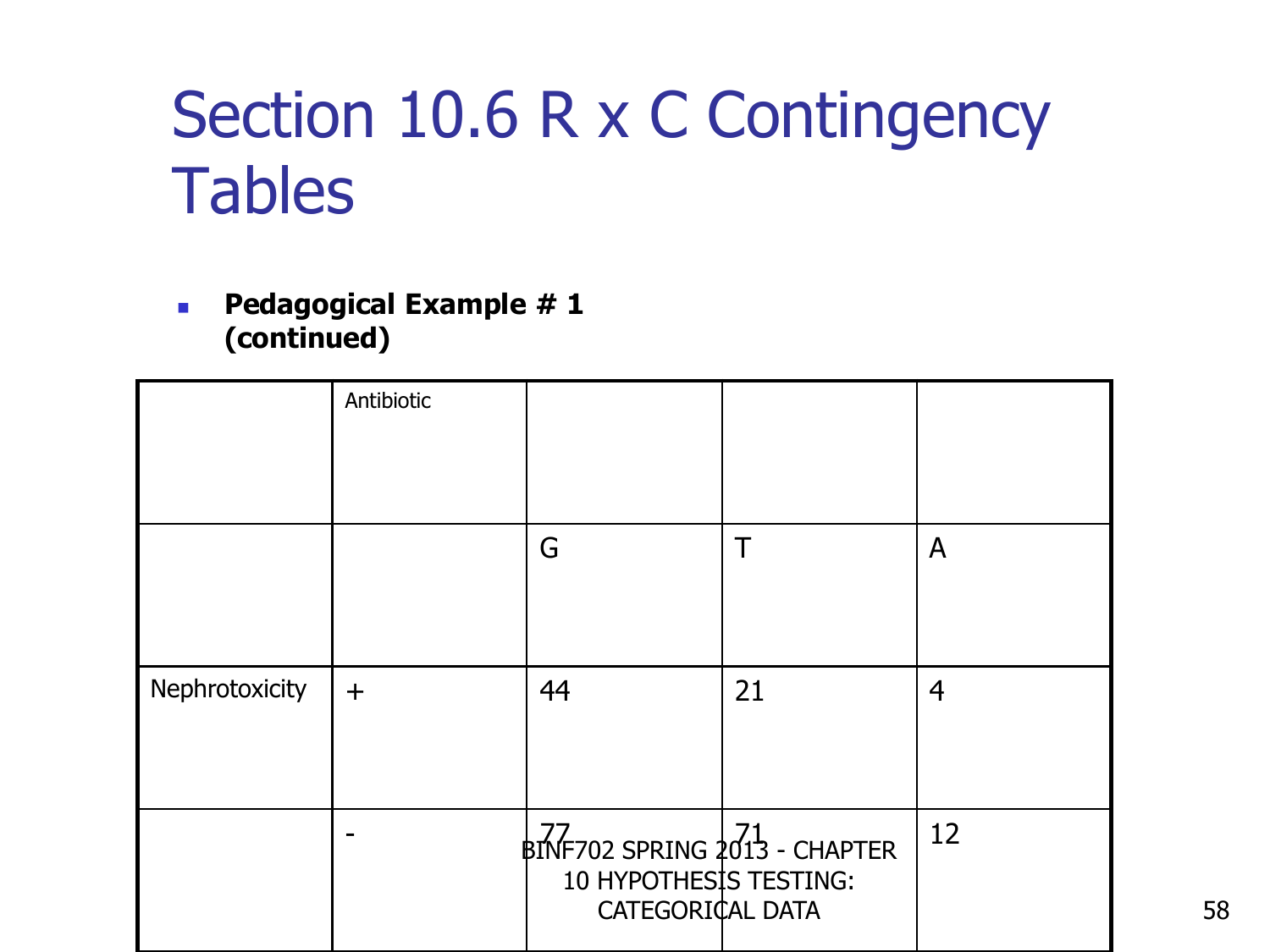**Pedagogical Example # 1 (cont.)**

BINF702 SPRING 2013 - CHAPTER

10 HYPOTHESIS TESTING: CATEGORICAL DATA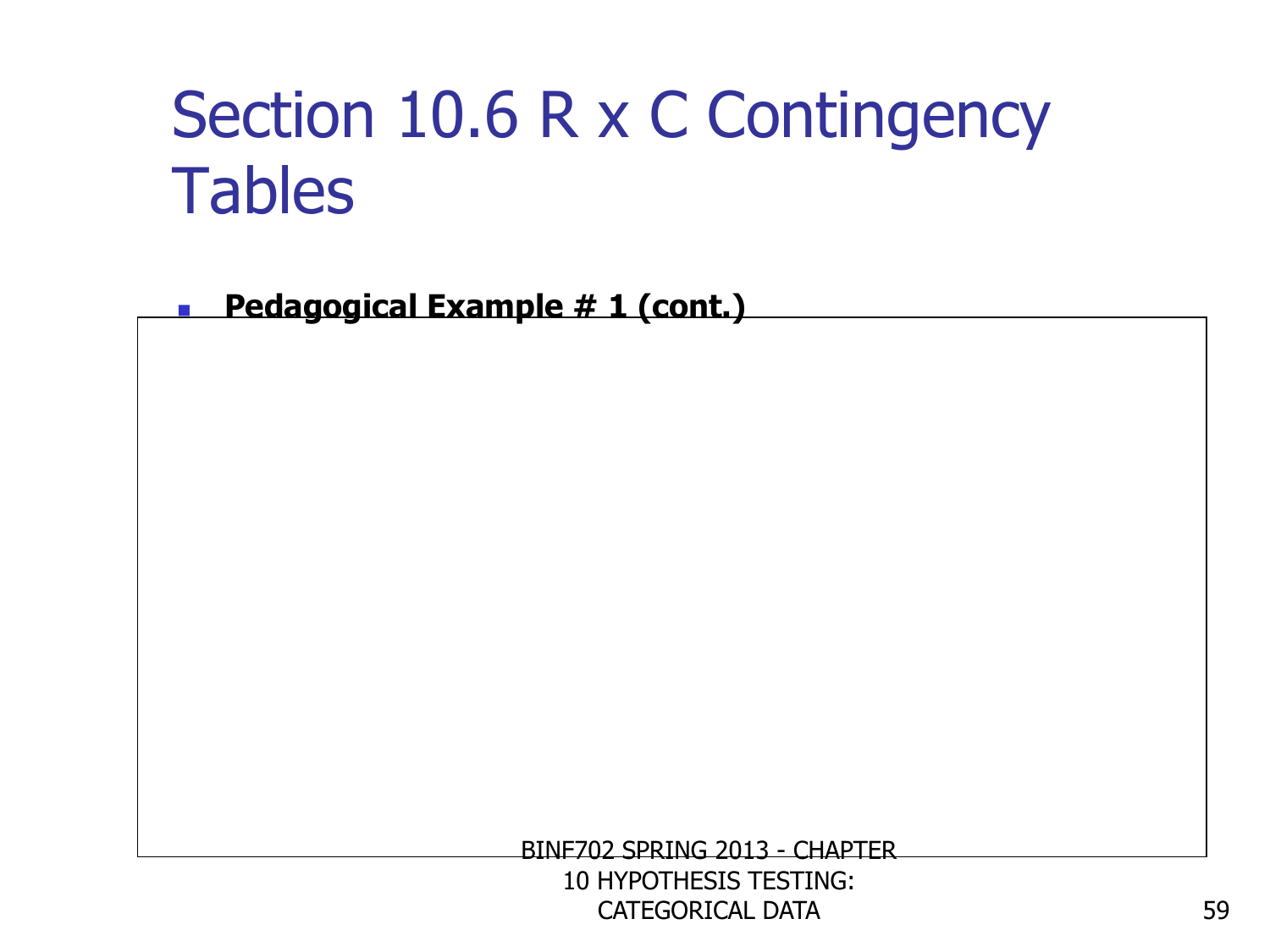# Section 10.6.2 Chi-Square Test for Trend in Binomial Proportions

- In this section a test is developed to test for a trend in a proportional variable. As part of this procedure a score variable  $S_i$  is introduced to correspond to the ith group. The score variable can represent some particular numeric attribute of the group. In other instances, for simplicity, 1 is assigned to the first group, 2 to the second group, …, k to the kth group.
- In this test
	- H<sub>0</sub>:  $p_i$  are all equal vs. H<sub>1</sub>:  $p_i = \alpha + \beta S_i$
- **Assigning S**<sub>i</sub> = i our alternative hypothesis takes the form of
	- $P_i = \alpha + \beta_i$
- The implementation of the testing procedure is outlined in Eq. 10.24 pg. 431 of your text.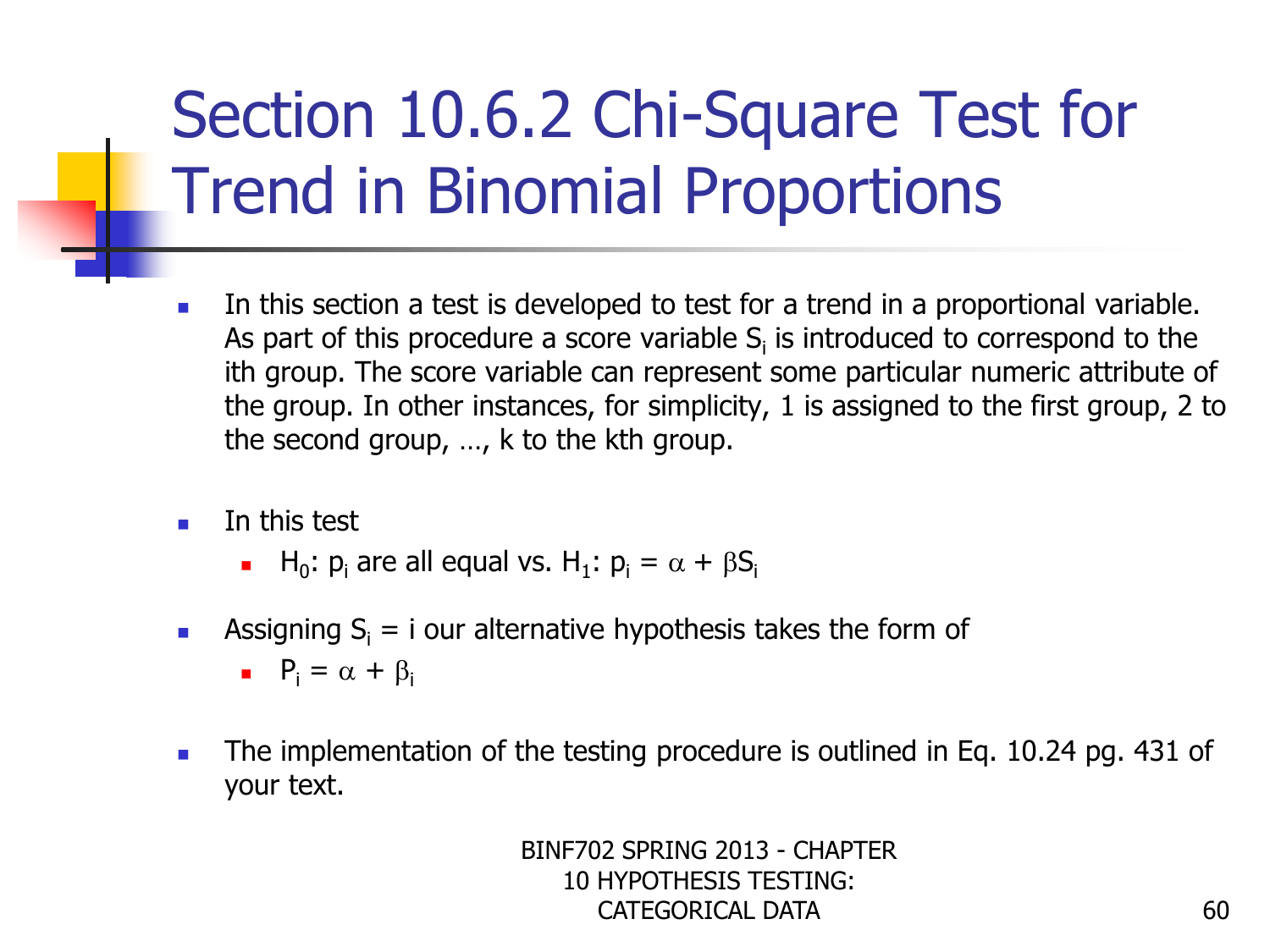## Section 10.6.2 Chi-Square Test for Trend in Binomial Proportions

prop.trend.test

Description:

 Performs chi-squared test for trend in proportions, i.e., a test asymptotically optimal for local alternatives where the log odds vary in proportion with 'score'. By default, 'score' is chosen as the group numbers.

Usage:

prop.trend.test(x, n, score =  $1:length(x)$ )

Arguments:

x: Number of events

n: Number of trials

score: Group score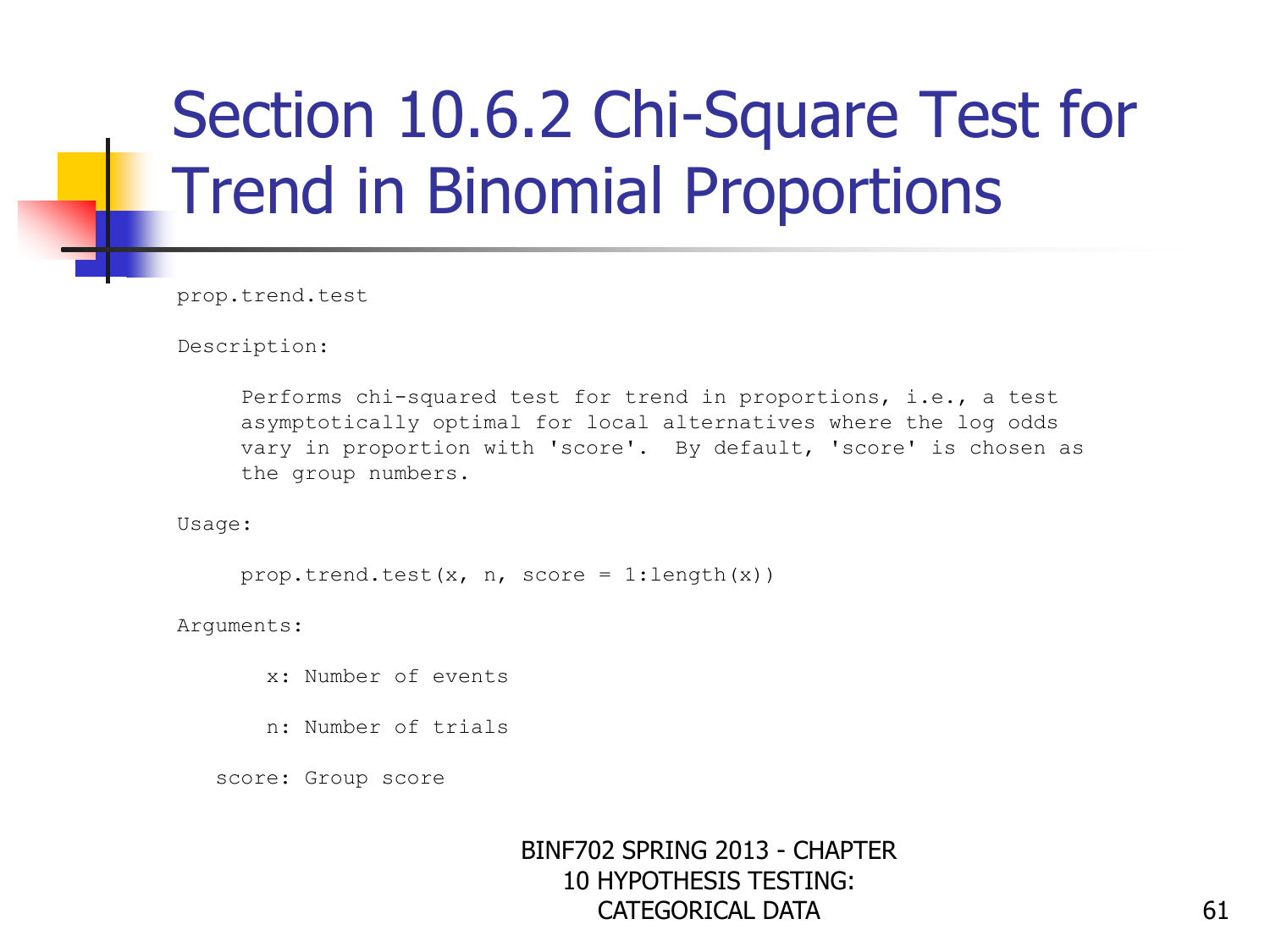## Section 10.6.2 Chi-Square Test for Trend in Binomial Proportions (Example 10.37)

**Example 10.37 in R**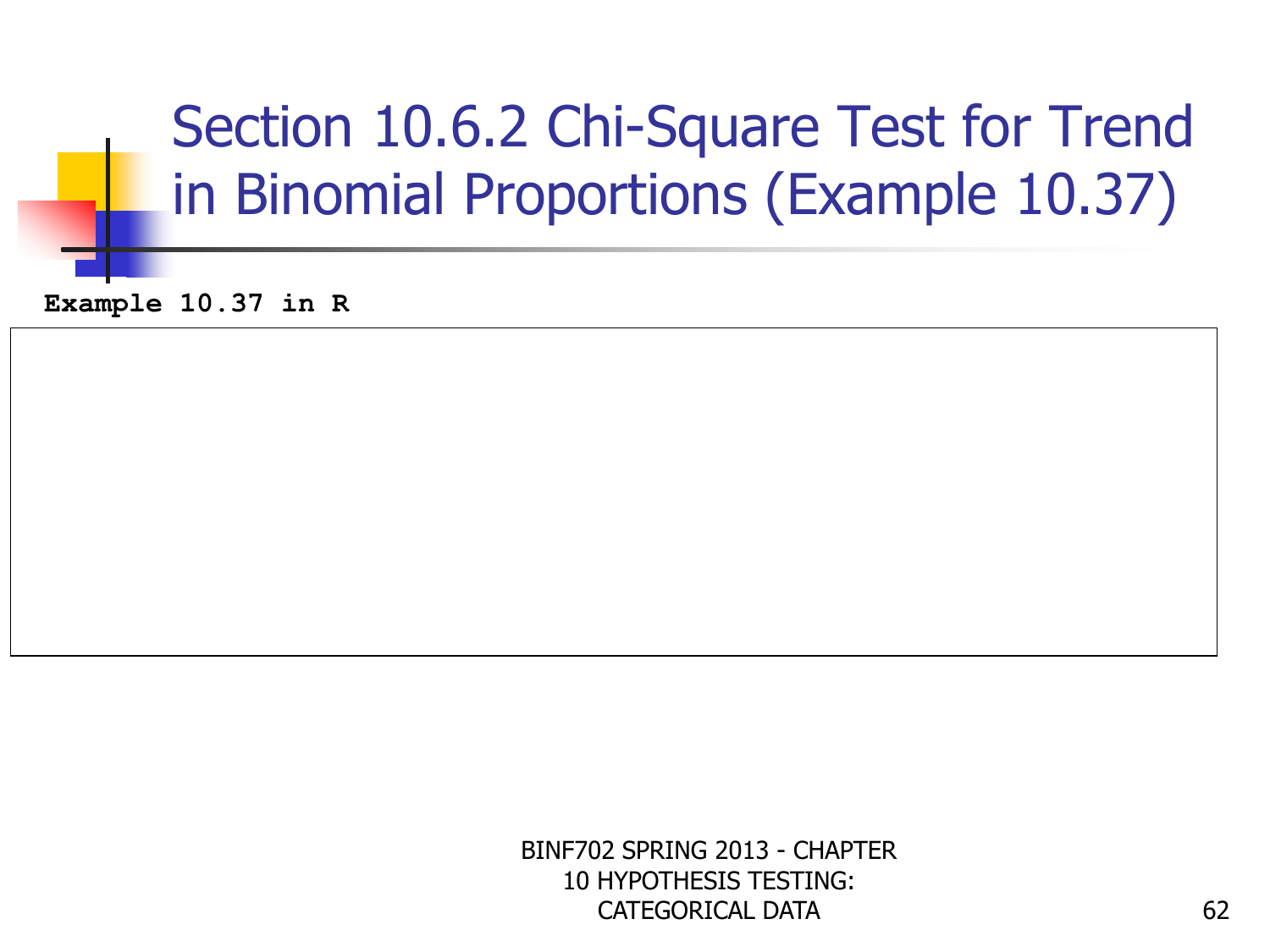## Section 10.6.2 Chi-Square Test for Trend in Binomial Proportions

 Pedagogical Example # 1-A study reported that out of 311 people who had attempted to quit smoking, 16 out of 33 with less than a high school education were successful quitters; 47 out of 76 who had finished high school but had not gone to college were successful quitters; 69 out of 125 who attended college but did not finish 4 years of college were successful quitters; and 52 out of 77 who had completed college were successful quitters. Do these data show an association between the number of years of education and the rate of successful quitting?

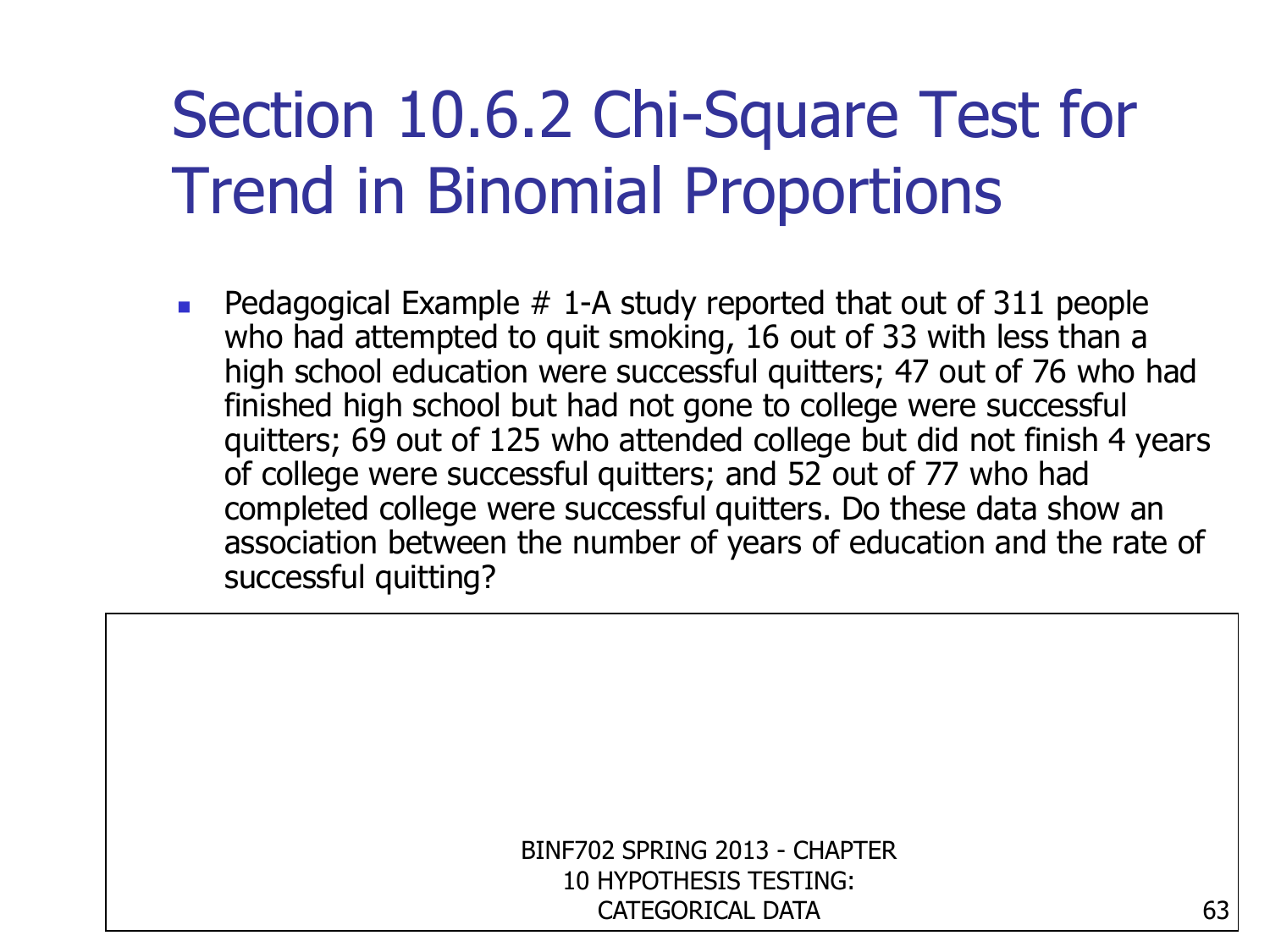**Example 10.39 – Diastolic blood pressure measurements were collected** at home in a community-wide screening program of 14,736 adults ages 30-69. in East Boston., Massachusetts, as part of a nationwide study to detect and treat hypertensive people. The people in the study were each screened in the home, with two measurements taken at one visit. A frequency distribution of the mean diastolic blood pressure is given in the Table below in 10 mm Hg intervals. How can we assess whether these measurements come from an underlying normal distribution?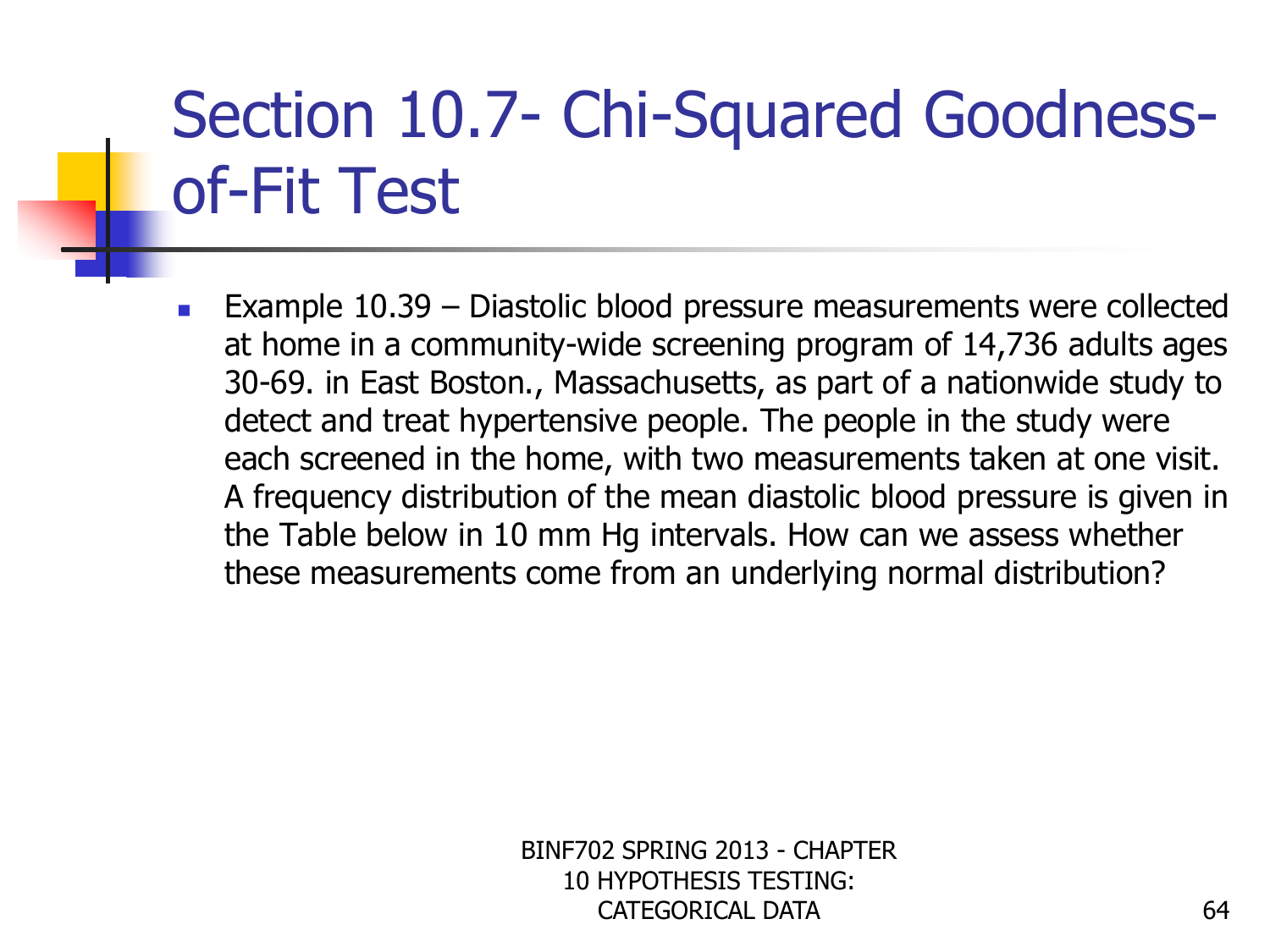| Group (mm<br>HG) | <b>Observed</b><br>Frequency | <b>Expected</b><br>Frequency        | Group                                      | <b>Observed</b><br>Frequency | <b>Expected</b><br>Frequency |
|------------------|------------------------------|-------------------------------------|--------------------------------------------|------------------------------|------------------------------|
| $50$             | 57                           | 77.9                                | $>= 80, < 90$                              | 4604                         | 4478.5                       |
| $>=$ 50, $<$ 60  | 330                          | 547.1                               | $>=$ 90,<br>< 100                          | 2119                         | 243.1                        |
| $>= 60, < 70$    | 2132                         | 2126.7                              | $>=100,$<br>< 110                          | 659                          | 684.1                        |
| $> = 70, 60$     | 4584                         | 4283.3                              | $>=110$                                    | 251                          | 107.2                        |
|                  |                              | BINF702 SPRING 20tal- CHAPTER14,736 | 10 HYPOTHESIS TESTING:<br>CATEGORICAL DATA |                              | 14,736<br>65                 |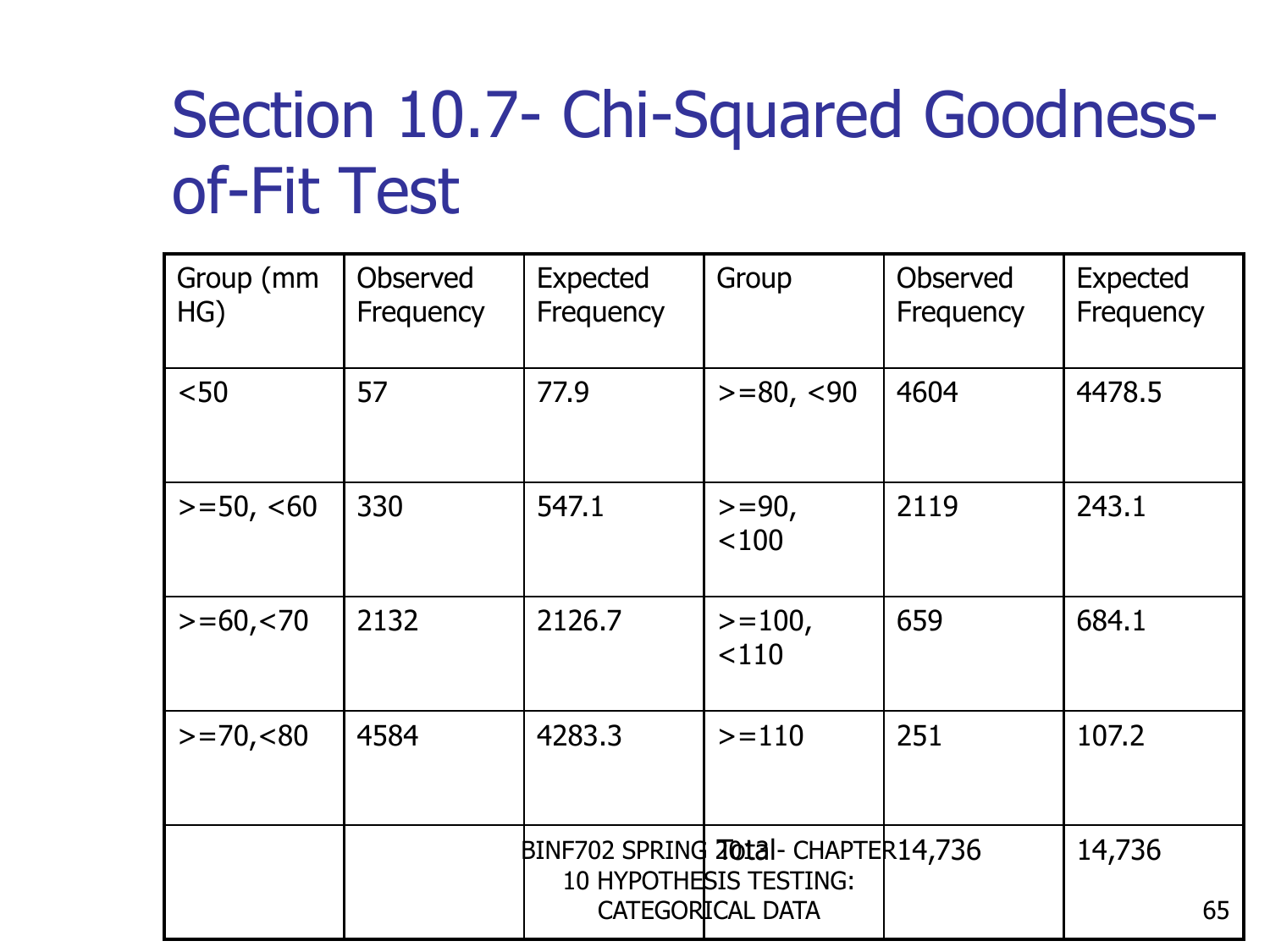- Eq. 10.26 (Chi-Square Goodness-of-Fit Test) To test for the goodness of fit of a probability model, use the following procedure
- 1. Divide the data into groups. The considerations for grouping data are similar to those in Section 2.7. In particular, the groups must not be too small, so step 7 is not violated.
- 2. Estimate the k parameters and the probability models from the data using the methods of Chapter 6.
- 3. Use the estimates in step 2 to compute the probability phat of obtaining a value within a particular group and the corresponding expected frequency with that group ( $n*$ phat), where n is the total number of data points. Eq. 10.26 (Chi-Square Goodness-of-Fit Test) To<br>
test for the goodness of fit of a probability model,<br>
use the following procedure<br>
Divide the data into groups. The considerations for<br>
Divide the data into groups must not
- 4. If  $O_i$  and  $E_i$  are respectively the observed and the expected number of units within the ith group,

BINF702 SPRING 2013 - CHAPTER 10 HYPOTHESIS TESTING: CATEGORICAL DATA

$$
X^{2} = \frac{(O_{1} - E_{1})^{2}}{E_{1}} + \frac{(O_{2} - E_{2})^{2}}{E_{2}} + \dots + \frac{(O_{g} - E_{g})^{2}}{E_{g}}
$$

where  $g =$  number of groups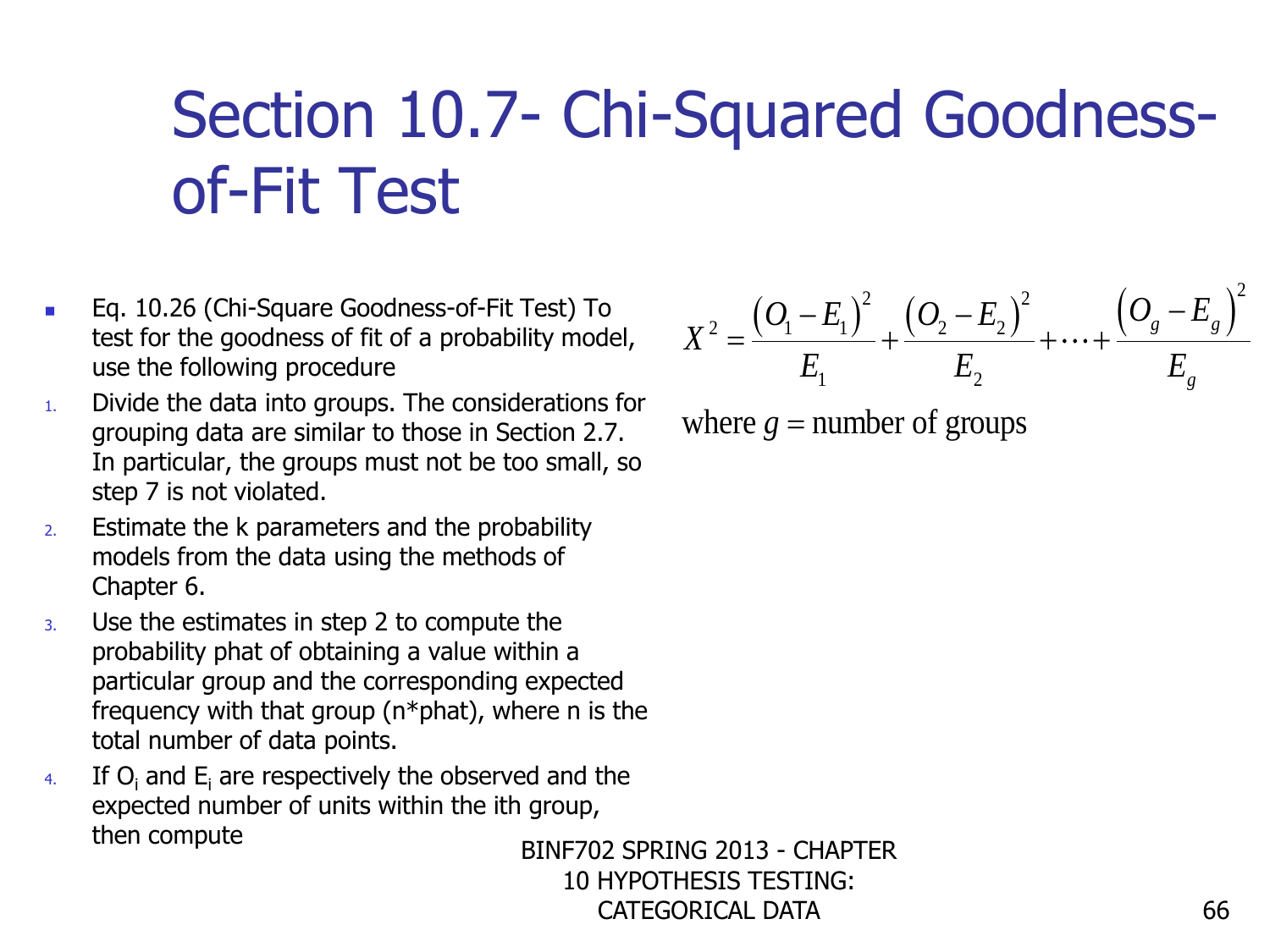5. For a test with a significance level a, if

$$
X^2 > \chi^2_{g-k-1,1-\alpha}
$$

then reject  $H_0$ ; if

$$
X^2 \leq \chi^2_{g-k-1,1-\alpha}
$$

then accept  $H_0^+$ 

6. The approximate p-value for this test is given by

$$
\Pr\left(\chi^2_{g-k-1} > X^2\right)
$$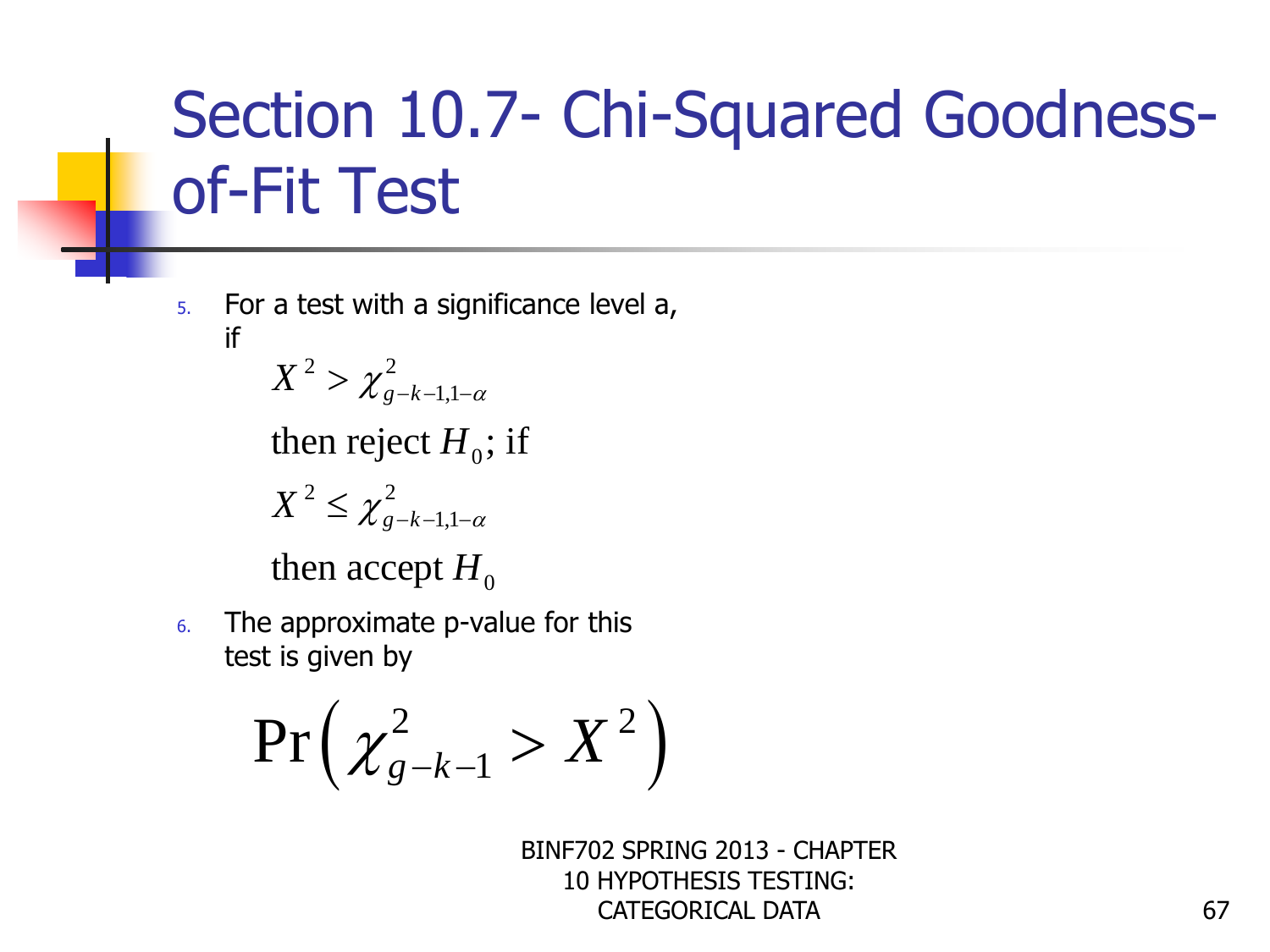- 7. Use this test only if
	- $\mu$ . No more than 1/5 of the expected values are  $\lt$  5.
	- 2. No expected value is  $< 1$ .
- 8. Note; If the parameters of the probability model were specified a priori without using the present sample data, then  $k = 0$  and  $X^2 \sim \chi_{g-1}^2$ . We call such a model a externally specified model, as opposed to the internally specified model described in steps 1 through 7.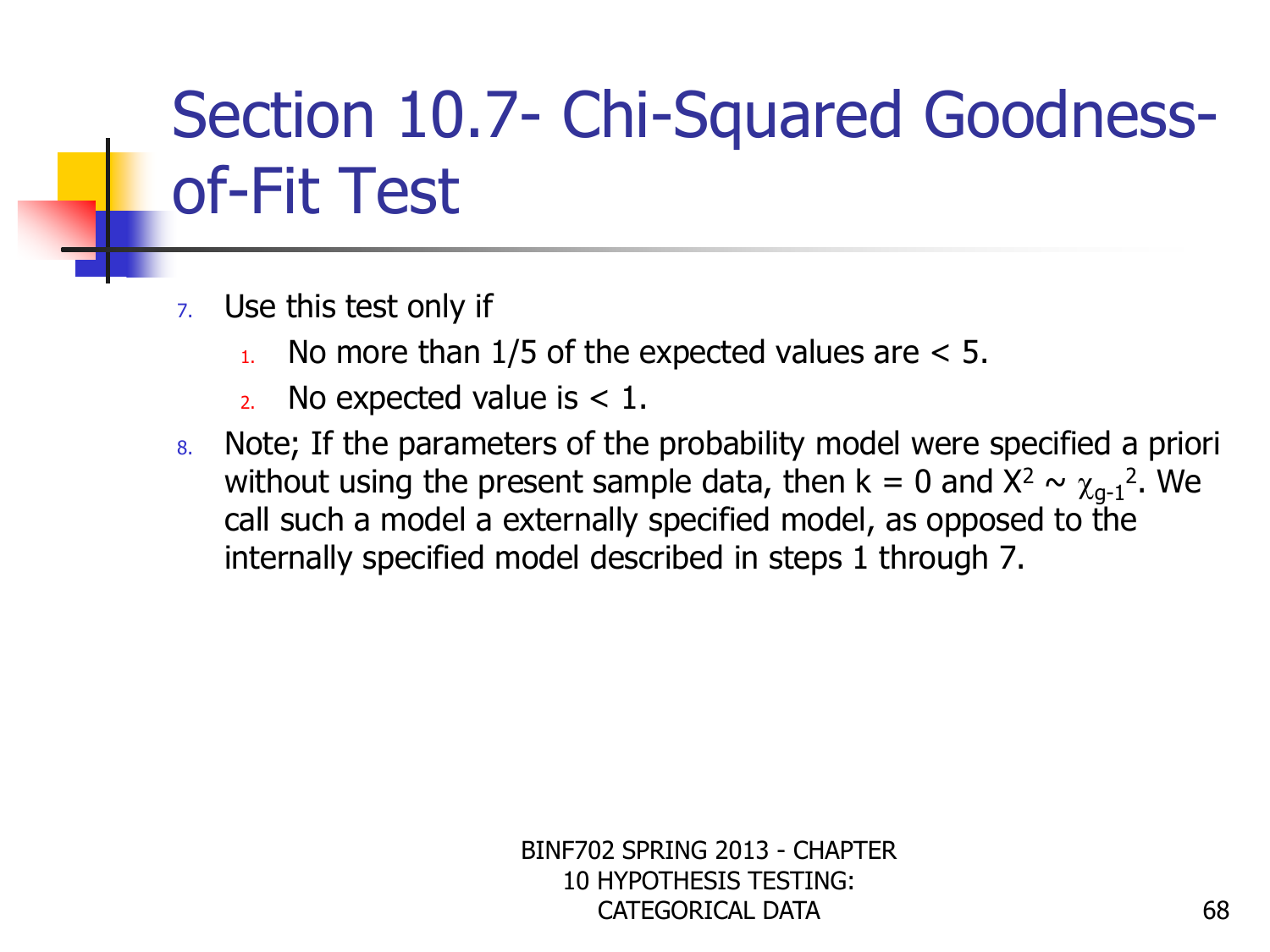A recipe to hack a chi-square goodness-of-fit test in R. (1) Cut the data into bins (you can use hist() to do this)

- (2) Calculate the expected numbers in each bin using the differences of the CDF (pnorm, pexp, etc.)
- (3) calculate sum((exp-obs)^2/exp)
- (4) find the tail probability of the chi-square distribution (pchisq).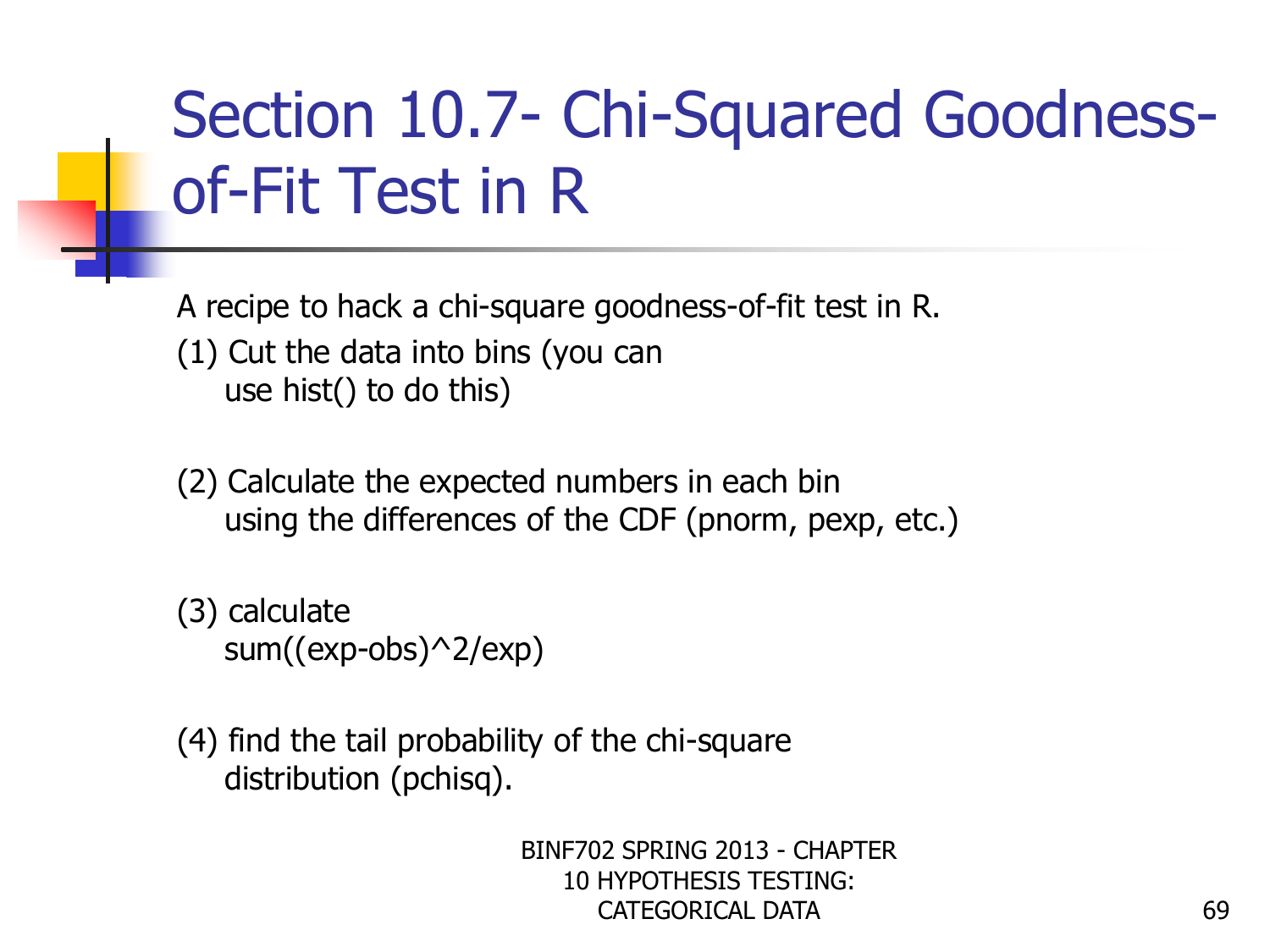## Section 10.8 – The Kappa Statistic

**Please read this section on your own.**